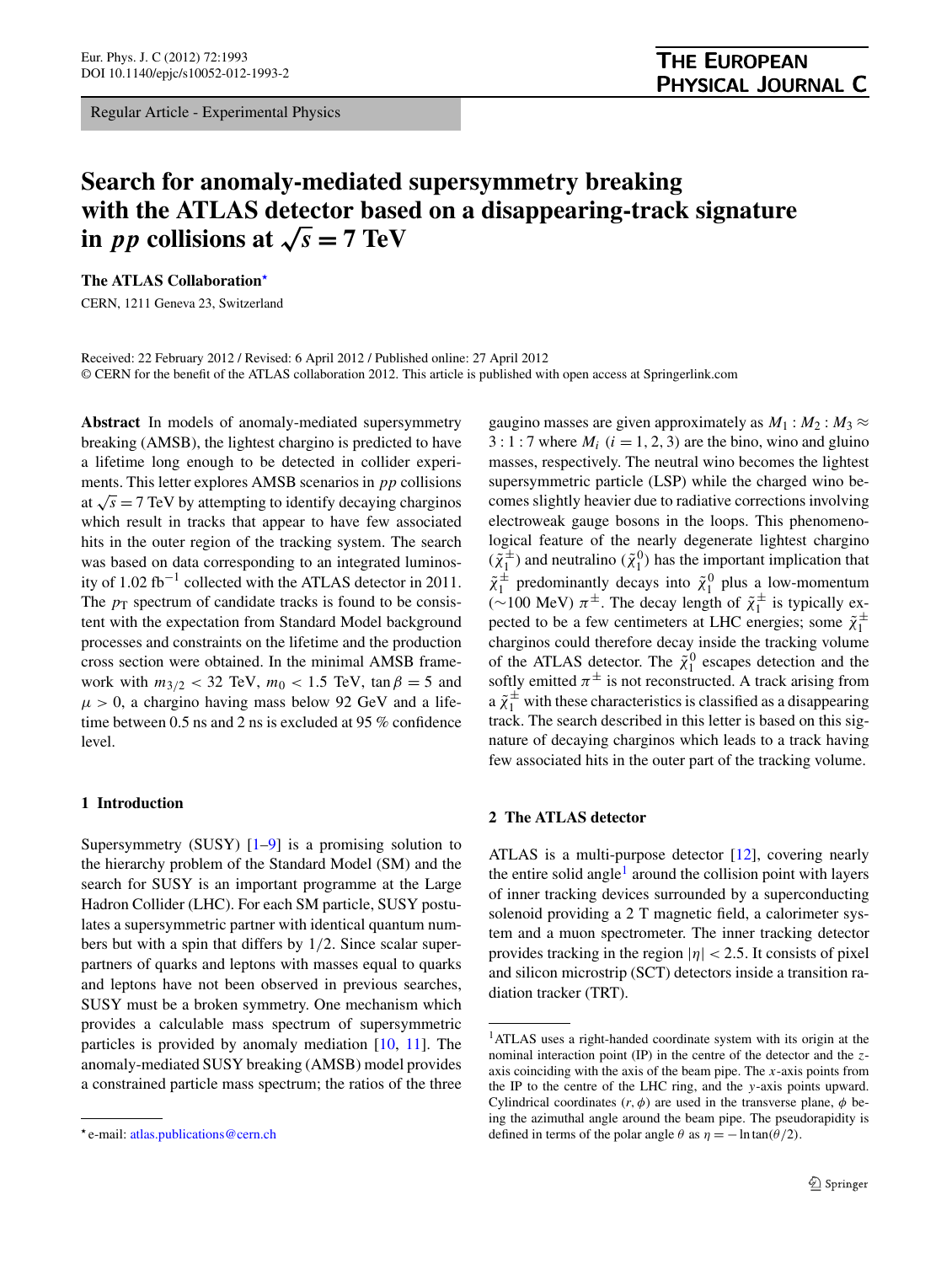Of particular importance to this analysis is the TRT which covers the region  $|\eta|$  < 2.0. The barrel TRT is divided into inner, middle and outer concentric rings of 32 modules comprising a stack in the azimuthal angle; each covers the radial range from 563 mm to 1066 mm and  $|\eta|$  < 1.0. A module consists of a carbon-fibre laminate shell and an array of straw tubes and has a different structure for each ring.

The calorimeter system covers the range |*η*| *<* 4*.*9. The electromagnetic calorimeter is a lead/liquid-argon (LAr) detector in the barrel ( $|\eta|$  < 1.475) and endcap (1.375 <  $|\eta|$  < 3*.*2) regions. The hadron calorimeters are composed of a steel and scintillator barrel (|*η*| *<* 1*.*7), a LAr/copper endcap  $(1.5 < |\eta| < 3.2)$  and a LAr forward system  $(3.1 < |\eta| < 1.5)$ 4*.*9) with copper and tungsten absorbers. The muon spectrometer consists of three large superconducting toroids with 24 coils, a system of trigger chambers and precision tracking chambers which provide muon momentum measurements up to  $|\eta|$  of 2.7.

## **3 Simulated event samples**

Simulated Monte Carlo (MC) events were used to assess the experimental sensitivity to given models. The minimal AMSB model is characterized by four parameters: the gravitino mass  $(m_{3/2})$ , the universal scalar mass  $(m_0)$ , the ratio of Higgs vacuum expectation values at the electroweak scale  $(\tan \beta)$  and the sign of the higgsino mass term  $(\text{sgn}(\mu))$ . In this letter, ISASUSY from ISAJET v7.80 [\[13](#page-6-5)] was used to calculate the SUSY mass spectrum and the decay tables. The MC samples were produced using HERWIG++ [[14\]](#page-6-6) with MRST2007 LO $*$  [\[15](#page-6-7)] parton distribution functions. These samples were produced using the parameter tune described in [\[16](#page-6-8)] and a detector simulation based on GEANT4 [[17,](#page-6-9) [18\]](#page-6-10) with multiple *pp* interactions per event (pile-up) to match what was observed in data. Given the chargino mass  $(m_{\tilde{\chi}_1^{\pm}})$ limit by the LEP2 searches [[19–](#page-6-11)[21\]](#page-6-12) of  $m_{\tilde{\chi}^{\pm}} \simeq 92$  GeV at 95 % confidence level (CL), the signal models shown in Ta-ble [1](#page-1-0) were tested. A large value of  $m_0$  was used in order to prevent the existence of a tachyonic slepton; this also assigns heavy masses to the squarks and sleptons, thereby avoiding constraints from flavour-changing neutral current and CPviolation measurements. In this search, the production processes  $\tilde{g}\tilde{g}$ ,  $\tilde{q}\tilde{g}$  and  $\tilde{q}\tilde{q}$  were considered. The signal samples were normalized using next-to-leading-order (NLO) cross sections determined with PROSPINO [\[22](#page-6-13)]. The chargino lifetime ( $\tau_{\tilde{\chi}_1^{\pm}}$ ) was set to 1 ns, the value for which this analysis has the highest sensitivity. The branching fraction for the decay  $\tilde{\chi}_1^{\pm} \rightarrow \tilde{\chi}_1^0 \pi^{\pm}$  was set to 100 %. Samples with different lifetime values for each signal model were derived by applying event weights so that the distribution of the proper lifetime follows that for a given lifetime value.

<span id="page-1-0"></span>**Table 1** Summary of AMSB signal parameters, chargino masses and their NLO cross sections with  $\tan \beta = 5$  and  $sgn(\mu) = +1$ 

|      |     |    |       | Signal $m_0$ [TeV] $m_{3/2}$ [TeV] $m_{\tilde{\chi}_1^{\pm}}$ [GeV] Cross section [pb] |
|------|-----|----|-------|----------------------------------------------------------------------------------------|
| LL01 | 1.5 | 32 | 90.2  | $6.10 \times 10^{-2}$                                                                  |
| LL02 | 1.8 | 41 | 117.8 | $7.65 \times 10^{-3}$                                                                  |
| LL03 | 20  | 51 | 147.7 | $1.00 \times 10^{-3}$                                                                  |

In the model, gluinos and squarks are expected to be produced copiously via the strong interaction in *pp* collisions. The decay cascade of these to the  $\tilde{\chi}_1^{\pm}$  and  $\tilde{\chi}_1^0$  produces multiple jets with high transverse momentum  $(p_T)$ . LSPs escape from the detector, resulting in an event topology with multiple jets and large missing transverse momentum  $(E_{\text{T}}^{\text{miss}})$ . Chargino tracks are expected to have significant transverse momentum since the difference between the gluino and chargino masses is large; the chargino track typically has  $p_T > 50$  GeV and is well isolated from the jet activity in the event.

#### **4 Data and event selection**

The analysis was based on *pp* collision data at  $\sqrt{s} = 7$  TeV recorded from March to July 2011. The corresponding integrated luminosity, after the application of beam, detector and data quality requirements, was  $1.02$  fb<sup>-1</sup>. Events were selected at the trigger level by requiring at least one jet with a transverse momentum, measured at the electromagnetic scale, above 75 GeV, and a missing transverse momentum above 55 GeV.

Jets were reconstructed using the anti- $k_t$  algorithm [[23\]](#page-6-14) with a distance parameter of 0.4. The inputs to the jet reconstruction algorithm were three-dimensional topological calorimeter energy clusters [[24](#page-6-15)]. The measurement of jet transverse momentum at the electromagnetic scale  $(p_T^{\text{jet,EM}})$ underestimates the true momentum due to the nature of the non-compensating calorimeters and the dead material. Thus, an average correction [\[25](#page-6-16)], depending on *η* and  $p_{\rm T}^{\rm jet, EM}$ , was applied to obtain the calibrated jet  $p_{\rm T}$ . Jets with  $p_T > 20$  GeV and  $|\eta| < 3.2$  were selected. Electron candidates were selected with "medium" purity cuts, as described in Ref. [\[26](#page-6-17)]. Furthermore, electrons were required  $\sum_{\Delta R < 0.2} p_{\text{T}}^{\text{track}}/p_{\text{T}} < 0.1$ , where  $\sum_{\Delta R < 0.2} p_{\text{T}}^{\text{track}}$  is the sum to fulfill the requirements of  $p_T > 10$  GeV,  $|\eta| < 2.47$  and of  $p_T$  for all the tracks with  $p_T > 1$  GeV in a cone of  $\Delta R \equiv \sqrt{(\Delta \eta)^2 + (\Delta \phi)^2}$  < 0.2 around the electron candidate, excluding the  $p<sub>T</sub>$  of the electron candidate itself. Muon candidates were identified by an algorithm which combines a track reconstructed in the muon spectrometer with a track in the inner detector. Furthermore, muons were required to have  $p_T > 10$  GeV and  $|\eta| < 2.7$ , and to be isolated [[27\]](#page-6-18):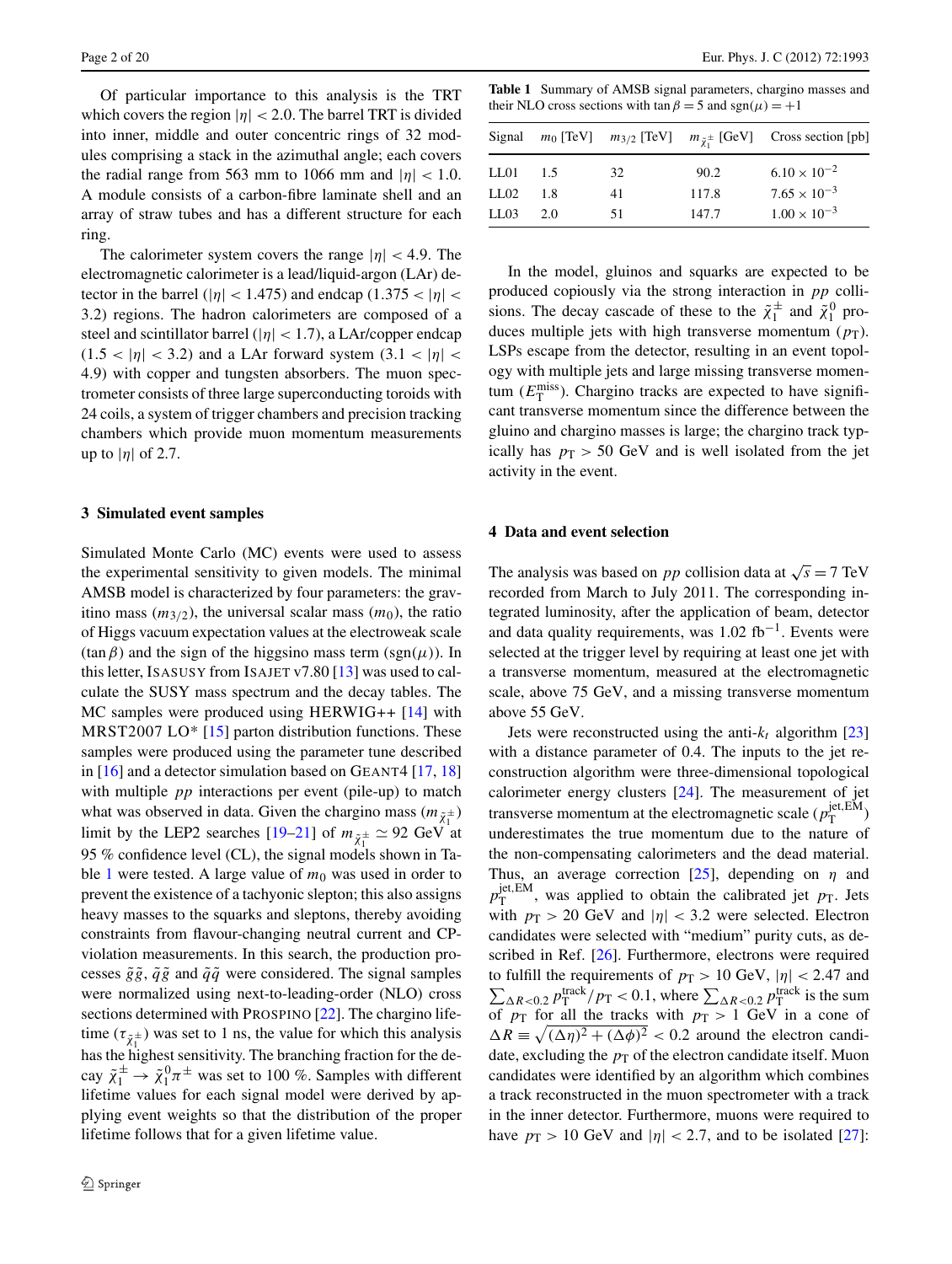the sum of  $p_T$  of tracks within a cone of  $\Delta R < 0.2$  around the muon candidate (excluding the muon candidate itself) was required to be less than 1.8 GeV.

Following the object reconstruction described above, overlaps between jets and leptons were resolved. First, any jet candidate lying within a distance of  $\Delta R < 0.2$  of an electron was discarded. Then, any lepton candidates within a distance of  $\Delta R < 0.4$  of any surviving jet were discarded.

The calculation of  $E_{\rm T}^{\rm miss}$  was based on the transverse momenta of jets and lepton candidates, and all clusters in the calorimeter that are not associated to such objects [\[28](#page-6-19)].

In order to suppress non-collision background events, additional selection criteria [\[25](#page-6-16)] were applied to jets. Signal candidate events were required to have no electron or muon candidates (lepton veto),  $E_{\rm T}^{\rm miss} > 130 \text{ GeV}$  and three leading (highest  $p_T$ ) jets with  $p_T > 130$  GeV for one jet and  $p_T > 60$  GeV for another two jets ("kinematic selection"). The trigger selection is fully efficient for signal events satisfying the kinematic selection requirements.

The search described in this letter was based on the detection of charginos decaying in the TRT. The average number of hits on a track going through the TRT in the central region is about 34 and consecutive hits can be observed along the track with small radial spacing between adjacent hits. This feature provides the capability of substantial discrimination between penetrating and decaying charged particles. If a chargino decays in the volume of the inner or middle TRT modules, multiple hits associated to the chargino track are expected in the SCT detector but not in the outer TRT subdetector. Such a chargino track candidate can be fully reconstructed by the ATLAS standard track reconstruction algorithm.

The chargino candidate tracks were required to fulfill the following criteria:

- (1) The track should have at least one hit in the innermost layer of the pixel detector.
- (2) The track should have at least six hits in the SCT.
- (3) The track should have  $|d_0| < 1.5$  mm and  $|z_0 \sin \theta| <$ 1.5 mm, where  $d_0$  and  $z_0$  are the transverse and longitudinal impact parameters.
- (4) There should be no other tracks with  $p_T > 0.5$  GeV within a cone of radius  $\Delta R = 0.05$ .
- (5) The candidate track should have the highest  $p_T$  among the isolated tracks in the event and have  $p_T$  above 10 GeV.
- (6) The track should point to the TRT barrel layers and not point to the inactive regions around  $\eta = 0$ .
- (7) The number of hits in the TRT outer module associated to the track  $(N_{\text{TRT}}^{\text{outer}})$  should be fewer than five.

The first four criteria were applied to all tracks in the event in order to ensure a well-reconstructed primary track whereas



<span id="page-2-0"></span>Fig. 1 The *N*<sup>outer</sup> distribution for data and signal events (LL01,  $\tau_{\tilde{\chi}_1^{\pm}} = 1$  ns) with the high- $p_T$  isolated track selection. The selection boundary is indicated by the *arrow*. The expectation from SM MC events, normalized to the number of observed events, is also shown. When charginos decay before reaching the TRT outer module,  $N_{\text{TRT}}^{\text{outer}}$ is expected to have a value near zero; conversely, SM charged particles traversing the TRT typically have  $N_{\text{TRT}}^{\text{outer}} \simeq 15$ 

the fifth is meant to select chargino tracks that usually have the highest  $p_T$  in the event. The chargino tracks sufficiently fulfill the fifth criterion. The sixth criterion was based on the extrapolated track position, and was set to avoid inactive regions of the TRT. This requirement helped to reject fake disappearing tracks and works as an effective acceptance cut of  $|\eta| < 0.63$ . For the seventh criterion,  $N_{\text{TRT}}^{\text{outer}}$ was calculated by counting TRT hits lying on the extrapolated track. The hits satisfying  $d < r_{\text{straw}}$  were taken into account, where *d* is the distance between the hit and the track in the transverse plane and  $r_{\text{straw}}$  is the radius of the straw tube. Hereafter, unless explicitly stated otherwise, "high $p<sub>T</sub>$  isolated track selection" and "disappearing track selection" indicate criteria (1)–(6) and (1)–(7), respectively. Fig-ure [1](#page-2-0) shows the  $N_{\text{TRT}}^{\text{outer}}$  distributions with the high- $p_{\text{T}}$  isolated track selection requirements for data, signal and SM MC events. When charginos decay before reaching the TRT outer module,  $N_{\text{TRT}}^{\text{outer}}$  is expected to have a value near zero; conversely, SM charged particles traversing the TRT typically have  $N_{\text{TRT}}^{\text{outer}} \simeq 15$ . The sample of selected tracks after requirements  $(1)$ – $(6)$  is dominated by through-going tracks with  $N_{\text{TRT}}^{\text{outer}} \simeq 15$ . Criterion (7) removes the vast majority of these tracks: although it reduces the signal efficiency, it enhances the expected signal to background ratio very strongly. These criteria select charginos decaying in the region  $514 < r < 863$  mm effectively. The data reduction is summarized in Table [2](#page-3-0). After the application of all kinematic and track selection criteria, 185 candidate events remained.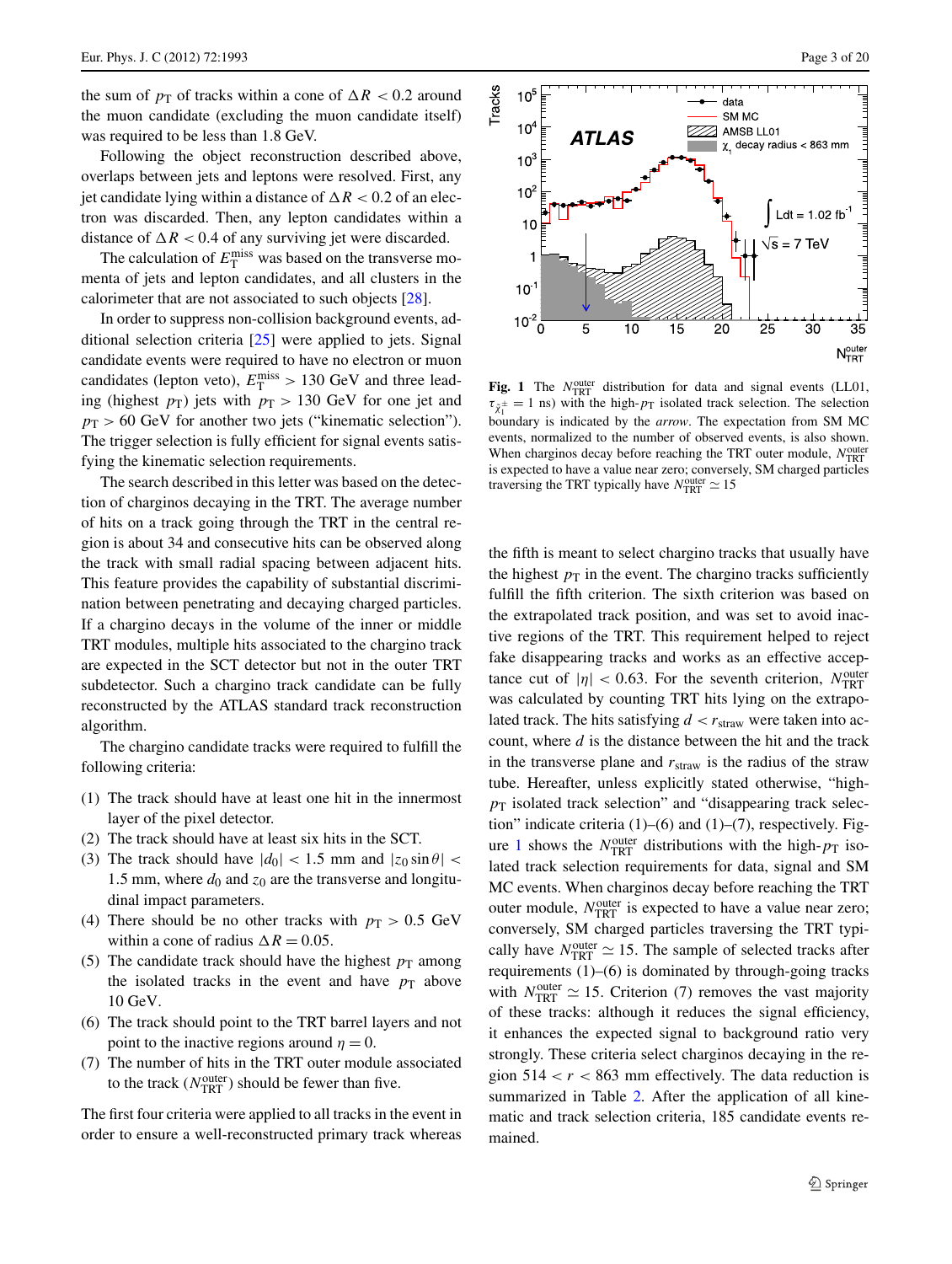<span id="page-3-0"></span>**Table 2** Summary of selection cuts and data reduction. The selection efficiencies for each AMSB signal model are also shown

| <b>Selection</b>                              | Data    | Signal efficiency $[\%]$ |      |      |  |  |  |
|-----------------------------------------------|---------|--------------------------|------|------|--|--|--|
|                                               |         | LL01                     | LL02 | LL03 |  |  |  |
| Trigger selection and non-collision rejection | 1491012 | 90.2                     | 90.2 | 89.3 |  |  |  |
| $e/\mu$ veto                                  | 1390171 | 77.1                     | 75.2 | 73.7 |  |  |  |
| $E_{\rm T}^{\rm miss} > 130~{\rm GeV}$        | 80971   | 67.9                     | 68.8 | 69.4 |  |  |  |
| Jet $p_T$ requirements                        | 18345   | 66.5                     | 68.1 | 68.8 |  |  |  |
| High- $p_T$ isolated track                    | 6042    | 40.8                     | 42.9 | 43.5 |  |  |  |
| Disappearing track                            | 185     | 6.8                      | 7.5  | 7.4  |  |  |  |

# **5 Background estimation**

With the selection criteria described above, there are two main background sources for high- $p<sub>T</sub>$  disappearing tracks:

- Charged hadrons (mostly charged pions) interacting with material in the TRT detector.
- Low- $p_T$  charged particles whose  $p_T$  is badly measured due to scattering in the inner detector material.

The two categories are labelled as "high- $p<sub>T</sub>$  interacting hadron track" and "bad track" backgrounds, respectively. Figure [2](#page-3-1) shows schematically the origins of disappearing high- $p_T$  tracks. According to the MC simulation, high- $p_T$ interacting hadron tracks were responsible for more than 95 % of the background tracks. Electrons having low  $p_T$  can be classified as disappearing tracks due to bremsstrahlung, however, the contribution of these tracks was negligibly small after the lepton veto and the track selection criterion (5).

The fraction of events containing these background tracks is expected to be  $\sim 10^{-4}$ ; background estimation based on the MC simulation would therefore suffer from large uncertainties due to the lack of sufficient MC statistics and also from the difficulty in simulating the properties of these background mechanisms. A data-driven background estimation technique was therefore used to estimate the background track  $p_T$  spectrum, which used control samples enriched in the two background categories. The main contribution to the high- $p<sub>T</sub>$  interacting hadron background originated from charged hadrons in jets and *τ* hadronic decays. In the  $p_T$  range above 10 GeV, where inelastic interactions dominate, the interaction rate has nearly no  $p_T$ dependence  $[29]$  $[29]$ . Therefore, the  $p_T$  spectrum of interacting hadron tracks was obtained from that of non-interacting hadron tracks. By adopting the same kinematic selection criteria as those for the signal and ensuring penetration through the TRT detector by requiring  $N_{\text{TRT}}^{\text{outer}} > 10$ , a pure sample of high- $p_T$  non-interacting hadron tracks was obtained. The contamination from bad tracks and any chargino signal was removed by requiring the calorimeter activity associated to the track,  $\sum_{\Delta R < 0.1} E_{\text{T}}^{\text{clus}} / p_{\text{T}}^{\text{track}}$ , to be larger than 0.3, where  $p_{\text{T}}^{\text{track}}$  is the  $p_{\text{T}}$  of the track and  $\sum_{\Delta R < 0.1} E_{\text{T}}^{\text{clus}}$  is the

<span id="page-3-1"></span>

**Fig. 2** Origins of disappearing high- $p_T$  tracks

sum of cluster transverse energies in a cone of  $\Delta R = 0.1$ around the track. Simulation studies indicated that the  $p<sub>T</sub>$ spectrum of bad tracks depends little on the production process. A sample with an enhanced bad track contribution was therefore obtained with the same track quality requirements as for the chargino track, but requiring  $E_{\rm T}^{\rm miss}$  < 100 GeV. The  $E_{\rm T}^{\rm miss}$  requirement makes this sample orthogonal to the signal search sample. In addition, the number of pixel hits associated to the track was required to be zero, and  $\sum_{\Delta R < 0.1} E_{\rm T}^{\rm clus} / p_{\rm T}^{\rm track} < 0.3$  in order to reject possible contributions from high- $p_T$  interacting hadron tracks and to enhance the purity of bad tracks. The requirement on the number of pixel hits had negligible impact on the shape of the reconstructed  $p_T$  spectrum. The purity of bad tracks was close to 100 % after these requirements.

An ansatz functional form  $(1 + x)^{a_0} / x^{a_1 + a_2 \ln(x)}$  was fitted to the  $p_T$  spectrum of the control sample of the high $p_T$  non-interacting hadron tracks, where  $x \equiv p_T^{\text{track}}$  and  $a_i$  $(i = 0, 1, 2)$  are fit parameters. Figure  $3(a)$  $3(a)$  shows the track  $p<sub>T</sub>$  distribution and the shape derived from a maximum likelihood fit. Alternative fit functions gave shapes that agreed with each other and with the original form within the fit uncertainties. The choice of functional form in this analysis was based on the  $\chi^2$  values.

Bad tracks could have anomalously high values of  $p<sub>T</sub>$ and become a significant background. Therefore, for the bad track background shape, a flat term representing the high- $p<sub>T</sub>$ tail was added to give an estimate in the region of interest.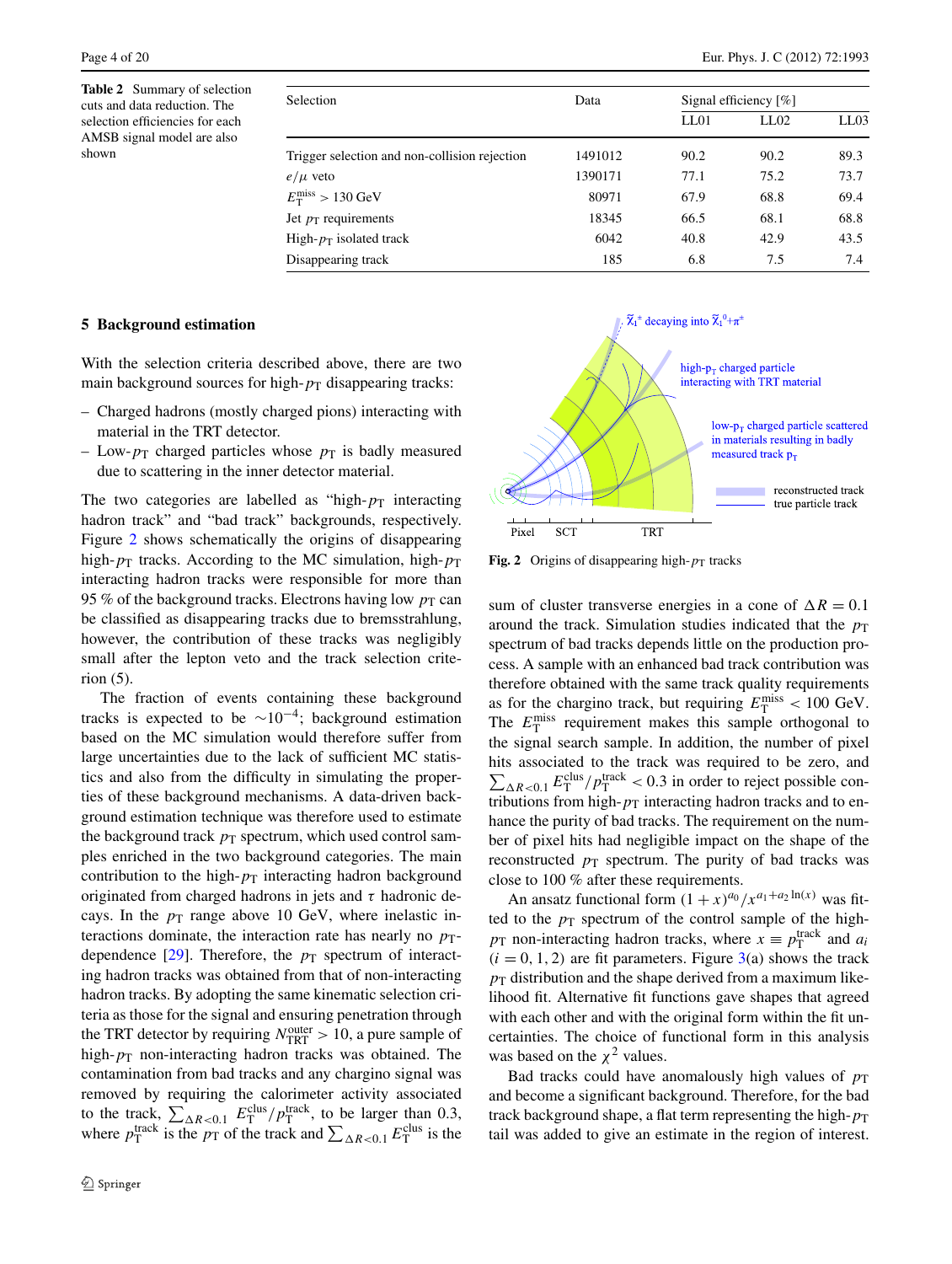

(a) High- $p_T$  hadron track sample

<span id="page-4-0"></span>**Fig. 3** The  $p_T$  distributions of high- $p_T$  hadron track (**a**) and bad track (**b**) background control samples. The data and the fitted model are shown by the *solid circles* and the *line*, respectively. The significance

The resulting functional form was  $(1 + x)^{b_0} / x^{b_1 + b_2 \ln(x)} +$  $b_3$ , where  $b_i$  ( $i = 0, 1, 2, 3$ ) are fit parameters. The shape of the bad track background is shown in Fig.  $3(b)$  $3(b)$ .

# **6 Signal extraction and constraints on the AMSB chargino**

In order to evaluate how well the observed data agree with a given signal model, a statistical test was performed based on a maximum likelihood. The likelihood function for the sample of observed events  $(n_{obs})$ , using the track  $p_{\text{T}}$ , is defined as:

$$
\prod_{n_{\text{obs}}}^{n_{\text{obs}}} \frac{\mu_{\text{s}} n_{\text{s}}^{\text{exp}} \mathcal{L}_{\text{s}} + n_{\text{b}} \{ (1 - f_{\text{bad}}) \mathcal{L}_{\text{had}} + f_{\text{bad}} \mathcal{L}_{\text{bad}} \}}{n_{\text{b}} + \mu_{\text{s}} n_{\text{s}}^{\text{exp}}},\tag{1}
$$

where  $\mu_s$ ,  $n_s^{exp}$ ,  $n_b$  and  $f_{bad}$  are the signal strength (i.e. the ratio of a given cross section to its predicted value), the expected number of signal events for a given model, the number of background events and the fraction of bad tracks in the background, respectively. The parameters  $\mu_s$ ,  $n_b$  and  $f_{bad}$ were left free in the fit. The probability density functions of signal, interacting hadron track and bad track,  $\mathcal{L}_s$ ,  $\mathcal{L}_{had}$  and  $\mathcal{L}_{bad}$ , are shown in Fig. [4](#page-4-1). The full shape of the distributions for  $p_T > 10$  GeV was fitted with the two background contributions, and a signal contribution was also included in the fit for  $p_T > 50$  GeV. A small signal contribution below  $p_T = 50$  GeV was neglected. The effects of systematic uncertainties were incorporated via constraint terms on



(b) Bad track sample

of the data-model difference on a bin-by-bin basis is also shown at the bottom of each figure



<span id="page-4-1"></span>**Fig. 4** Probability densities of the signal (LL01,  $\tau_{\tilde{\chi}_1^{\pm}} = 1$  ns) and background components, shown as a function of track  $p<sub>T</sub>$ . In the signal case, only the region  $p_T > 50$  GeV is shown

nuisance parameters. The overall normalisation of the signal and the parameters describing the background track  $p<sub>T</sub>$ shapes were set as nuisance parameters; they were treated with a normal distribution and multivariate normal distributions with covariance matrices obtained by the fit of the background control samples, respectively.

A total uncertainty of  $\pm 25$  % was found for the signal normalisation; the main contribution comes from the uncertainties in the theoretical cross section from the renormalisation and factorisation scales  $(\pm 18\%)$  and the parton distribution functions ( $\pm$ 9 %). The jet energy scale [\[25](#page-6-16)], the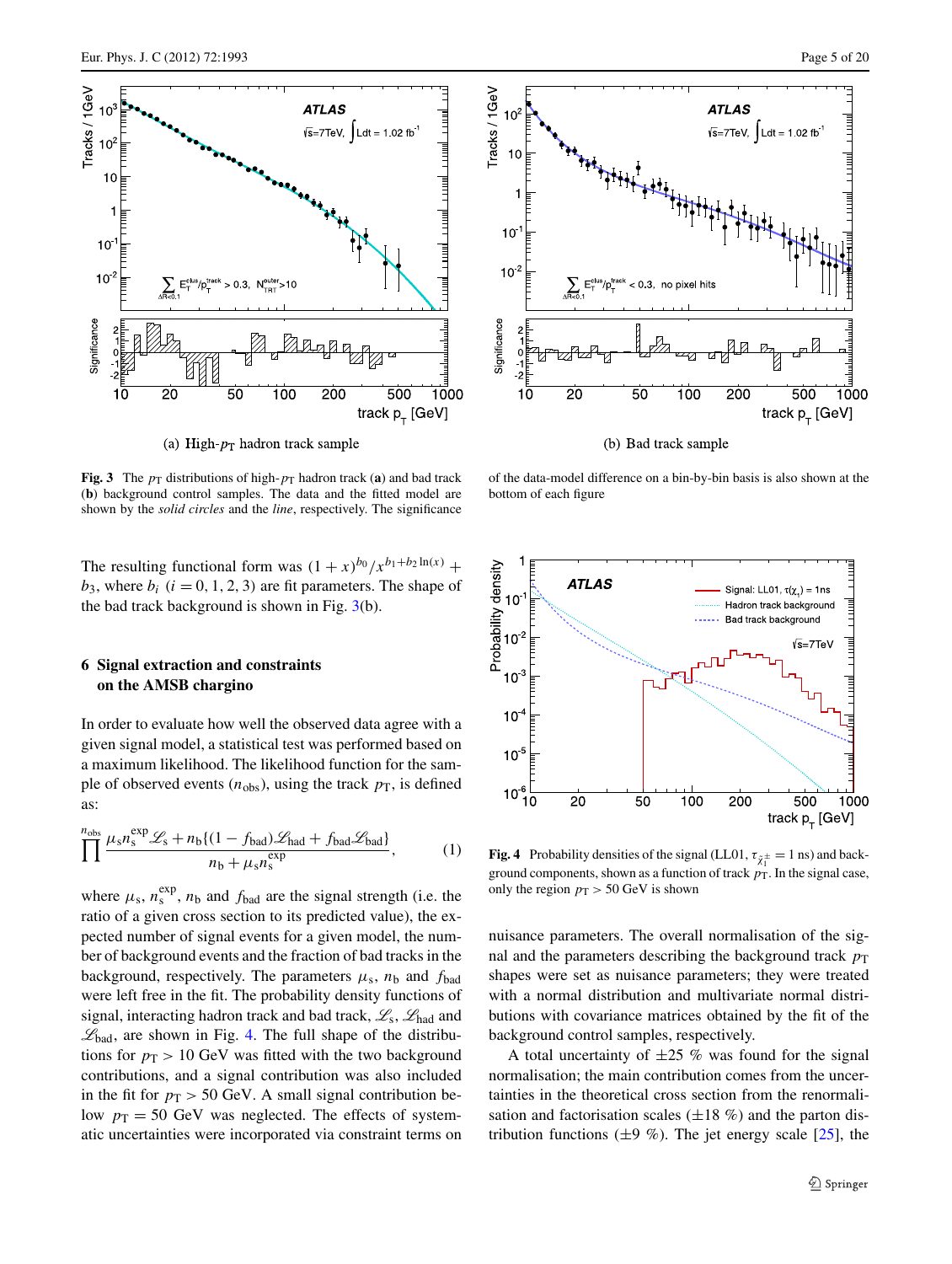

<span id="page-5-0"></span>**Fig. 5** The  $p_T$  distribution of candidate tracks with the best-fit shape of the "signal + background" model. The signal point of LL01 and  $\tau_{\tilde{\chi}_1^{\pm}} = 1$  ns are used, but the best-fit signal contribution was found to be zero

track reconstruction efficiency [[30\]](#page-6-21) and the integrated luminosity [\[31,](#page-6-22) [32\]](#page-6-23) could alter the signal yield; their contributions were estimated to be  $\pm 9$  %,  $\pm 2$  % and  $\pm 3.7$  %, respectively. The systematic uncertainties due to pile-up were evaluated by examining the stability of the signal acceptance and the  $p<sub>T</sub>$  spectra of background tracks as a function of the number of *pp* interactions. Both data and signal MC were used for this purpose, and the resulting uncertainties were found to be negligible.

Figure  $5$  shows the best-fit shape of the "signal  $+$  background" model for the sample signal point LL01 with  $\tau_{\tilde{\chi}_1^{\pm}} =$ 1 ns ( $n_s^{\text{exp}} = 4.2$ ). The fit resulted in  $n_b = 185 \pm 14$  and the best fit values of  $\mu_s$  and  $f_{bad}$  were zero; upper limits of  $\mu_s$  < 0.15 and  $f_{bad}$  < 4.0 × 10<sup>-2</sup> were set at 68 % CL. The *p*-value for the consistency of the observed data with the background-only hypothesis was calculated to be 0.5, showing that the observed track  $p_T$  spectrum was in agreement with the background expectation. The result also indicated that interacting hadron tracks were the dominant background, consistent with MC predictions.

The expected background and observed events in the region  $p_T > 50$  GeV were  $13 \pm 1$  and 5, respectively; this background estimate was derived from the background-only fit in the region  $10 < p_T \le 50$  GeV. Model-independent upper limits were set on the cross section times acceptance for non-SM processes with the final state satisfying the kinematic and track selection criteria. Figure [6](#page-5-1) shows 95 % CL upper limits on the cross section times acceptance for candidate tracks with  $p_T > p_T^0$  as a function of  $p_T^0$ . The 95 % CL upper limit on the cross section for a given model was set by the point where the CL of the signal  $+$  background hypothesis based on the profile likelihood ratio [[33\]](#page-6-24) and



<span id="page-5-1"></span>**Fig. 6** Model-independent upper limits on the cross section  $(\sigma)$  times acceptance (*A*) for a non-SM physics process containing an isolated, disappearing track with  $p_T > p_T^0$  as a function of  $p_T^0$ . The observed and expected bounds at 95 % CL are shown



<span id="page-5-2"></span>**Fig. 7** The observed and expected 95 % CL upper limits on the signal cross section as a function of chargino lifetime for  $m_{\tilde{\chi}_1^{\pm}} = 90.2 \text{ GeV}$ . The band and the *dotted line* indicate the range in which the limit is expected to lie due to the fluctuations in the expected background

the *CLs* method [\[34](#page-6-25), [35\]](#page-6-26) falls below 5 % when scanning the CL along various values of  $\mu_s$ . Figure [7](#page-5-2) shows the observed limit on the signal cross section at 95 % CL as a function of  $\tau_{\tilde{\chi}_1^{\pm}}$  for the signal model LL01. Limits on the chargino lifetime were also set:  $\tau_{\tilde{\chi}_1^{\pm}} < 0.2$  or  $\tau_{\tilde{\chi}_1^{\pm}} > 4$  ns for a chargino with a mass of 90 GeV. Moreover, a constraint on the chargino mass and lifetime was set by the scan of the observed cross section limits for the benchmark models, as shown in Fig. [8.](#page-6-27) In the framework of minimal AMSB with  $m_{3/2}$  < 32 TeV,  $m_0$  < 1.5 TeV,  $\tan \beta = 5$  and  $\mu > 0$ , a chargino with  $m_{\tilde{\chi}_1^{\pm}} < 92$  GeV and  $0.5 < \tau_{\tilde{\chi}_1^{\pm}} < 2$  ns was excluded at 95 % CL.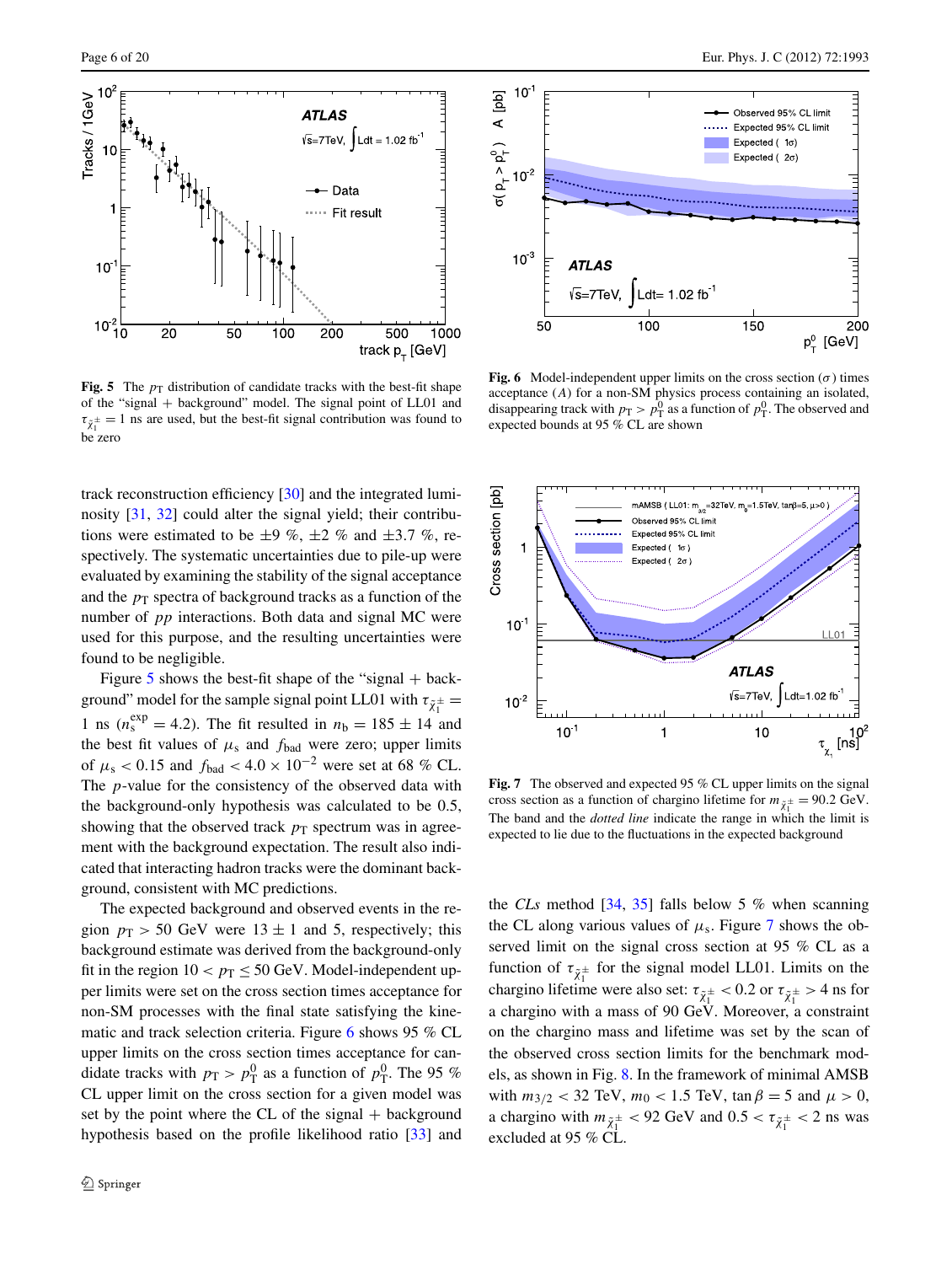

<span id="page-6-27"></span>**Fig. 8** The constraint on the chargino mass and lifetime in a minimal AMSB model with  $m_{3/2}$  < 32 TeV,  $m_0$  < 1.5 TeV,  $\tan \beta = 5$  and  $\mu > 0$ . The observed and expected bounds at 95 % CL are shown

#### **7 Conclusion**

The results of a search for long-lived charginos in *pp* collisions with the ATLAS detector using  $1.02 \text{ fb}^{-1}$  of data were presented in the context of AMSB scenarios. The analysis used a signature of high- $p<sub>T</sub>$  isolated tracks with few associated hits in the outer part of the ATLAS tracking system. The  $p<sub>T</sub>$  spectrum of observed candidate tracks was found to be consistent with the expectation from SM background processes. Constraints on the AMSB chargino mass and lifetime were set; a chargino having  $m_{\tilde{\chi}^{\pm}} < 92$  GeV and  $0.5 < \tau_{\tilde{\chi}^{\pm}} < 2$  ns was excluded at 95 % CL.

**Acknowledgements** We thank CERN for the very successful operation of the LHC, as well as the support staff from our institutions without whom ATLAS could not be operated efficiently.

We acknowledge the support of ANPCyT, Argentina; YerPhI, Armenia; ARC, Australia; BMWF, Austria; ANAS, Azerbaijan; SSTC, Belarus; CNPq and FAPESP, Brazil; NSERC, NRC and CFI, Canada; CERN; CONICYT, Chile; CAS, MOST and NSFC, China; COLCIEN-CIAS, Colombia; MSMT CR, MPO CR and VSC CR, Czech Republic; DNRF, DNSRC and Lundbeck Foundation, Denmark; EPLANET and ERC, European Union; IN2P3-CNRS, CEA-DSM/IRFU, France; GNAS, Georgia; BMBF, DFG, HGF, MPG and AvH Foundation, Germany; GSRT, Greece; ISF, MINERVA, GIF, DIP and Benoziyo Center, Israel; INFN, Italy; MEXT and JSPS, Japan; CNRST, Morocco; FOM and NWO, Netherlands; RCN, Norway; MNiSW, Poland; GRICES and FCT, Portugal; MERYS (MECTS), Romania; MES of Russia and ROSATOM, Russian Federation; JINR; MSTD, Serbia; MSSR, Slovakia; ARRS and MVZT, Slovenia; DST/NRF, South Africa; MICINN, Spain; SRC and Wallenberg Foundation, Sweden; SER, SNSF and Cantons of Bern and Geneva, Switzerland; NSC, Taiwan; TAEK, Turkey; STFC, the Royal Society and Leverhulme Trust, United Kingdom; DOE and NSF, United States of America.

The crucial computing support from all WLCG partners is acknowledged gratefully, in particular from CERN and the ATLAS Tier-1 facilities at TRIUMF (Canada), NDGF (Denmark, Norway, Sweden), CC-IN2P3 (France), KIT/GridKA (Germany), INFN-CNAF (Italy), NL-T1 (Netherlands), PIC (Spain), ASGC (Taiwan), RAL (UK) and BNL (USA) and in the Tier-2 facilities worldwide.

<span id="page-6-0"></span>**Open Access** This article is distributed under the terms of the Creative Commons Attribution License which permits any use, distribution, and reproduction in any medium, provided the original author(s) and the source are credited.

#### <span id="page-6-2"></span><span id="page-6-1"></span>**References**

- 1. Y.A. Golfand, E.P. Likhtman, JETP Lett. **13**, 323 (1971)
- 2. A. Neveu, J.H. Schwarz, Nucl. Phys. B **31**, 86 (1971)
- <span id="page-6-4"></span><span id="page-6-3"></span>3. A. Neveu, J.H. Schwarz, Phys. Rev. D **4**, 1109 (1971)
- 4. P. Ramond, Phys. Rev. D **3**, 2415 (1971)
- 5. D.V. Volkov, V.P. Akulov, Phys. Lett. B **46**, 109 (1973)
- <span id="page-6-5"></span>6. J. Wess, B. Zumino, Phys. Lett. B **49**, 52 (1974)
- <span id="page-6-7"></span><span id="page-6-6"></span>7. J. Wess, B. Zumino, Nucl. Phys. B **70**, 39 (1974)
- 8. P. Fayet, Phys. Lett. B **69**, 489 (1977)
- 9. G.R. Farrar, P. Fayet, Phys. Lett. B **76**, 575 (1978)
- <span id="page-6-8"></span>10. L. Randall, R. Sundrum, Nucl. Phys. B **557**, 79 (1999)
- <span id="page-6-10"></span><span id="page-6-9"></span>11. G.F. Giudice, M.A. Luty, H. Murayama, R. Rattazzi, JHEP **12**, 027 (1998)
- <span id="page-6-11"></span>12. The ATLAS Collaboration, JINST **3**, S08003 (2008)
- 13. F.E. Paige, S.D. Protopopescu, H. Baer, X. Tata, [arXiv:hep-ph/](http://arxiv.org/abs/arXiv:hep-ph/0312045) [0312045](http://arxiv.org/abs/arXiv:hep-ph/0312045) (2003)
- <span id="page-6-12"></span>14. M. Bahr et al., Eur. Phys. J. C **58**, 639 (2008)
- 15. A. Sherstnev, R.S. Thorne, Eur. Phys. J. C **55**, 553 (2008)
- <span id="page-6-13"></span>16. The ATLAS Collaboration, ATLAS Note ATLAS-CONF-2010- 031, <http://cdsweb.cern.ch/record/1277665>
- <span id="page-6-14"></span>17. S. Agostinelli et al., Nucl. Instrum. Meth. A **506**, 250 (2003)
- 18. The ATLAS Collaboration, Eur. Phys. J. C **70**, 823 (2010)
- <span id="page-6-15"></span>19. A. Heister et al. (The ALEPH Collaboration) Phys. Lett. B **533**, 223 (2002)
- <span id="page-6-16"></span>20. G. Abbiendi et al. (The OPAL Collaboration) Eur. Phys. J. C **29**, 479 (2003)
- <span id="page-6-18"></span><span id="page-6-17"></span>21. J. Abdallah et al. (The DELPHI Collaboration) Eur. Phys. J. C **34**, 145 (2004)
- <span id="page-6-20"></span><span id="page-6-19"></span>22. W. Beenakker, R. Hopker, M. Spira, P.M. Zerwas, Nucl. Phys. B **492**, 51 (1997)
- 23. M. Cacciari, G.P. Salam, G. Soyez, JHEP **04**, 063 (2008)
- <span id="page-6-22"></span><span id="page-6-21"></span>24. W. Lampl et al., ATLAS Note ATL-LARG-PUB-2008-002, <http://cdsweb.cern.ch/record/1099735>
- <span id="page-6-23"></span>25. The ATLAS Collaboration, [arXiv:1112.6426](http://arxiv.org/abs/arXiv:1112.6426) (2011), submitted to Eur. Phys. J. C
- 26. The ATLAS Collaboration, JHEP **12**, 060 (2010)
- <span id="page-6-25"></span><span id="page-6-24"></span>27. The ATLAS Collaboration, Phys. Rev. D **85**, 012006 (2011)
- 28. The ATLAS Collaboration, Eur. Phys. J. C **72**, 1844 (2012)
- <span id="page-6-26"></span>29. K. Nakamura et al., J. Phys. G **37**, 075021 (2010), corresponding data may be found at pp. 398–399
- 30. The ATLAS Collaboration, New J. Phys. **13**, 053033 (2011)
- 31. The ATLAS Collaboration, ATLAS Note ATLAS-CONF-2011- 116, <http://cdsweb.cern.ch/record/1376384>
- 32. The ATLAS Collaboration, Eur. Phys. J. C **71**, 1630 (2011)
- 33. G. Cowan, K. Cranmer, E. Gross, O. Vitells, Eur. Phys. J. C **71**, 1554 (2011)
- 34. T. Junk, Nucl. Instrum. Meth. A **434**, 435 (1999)
- 35. A.L. Read, J. Phys. G **28**, 2693 (2002)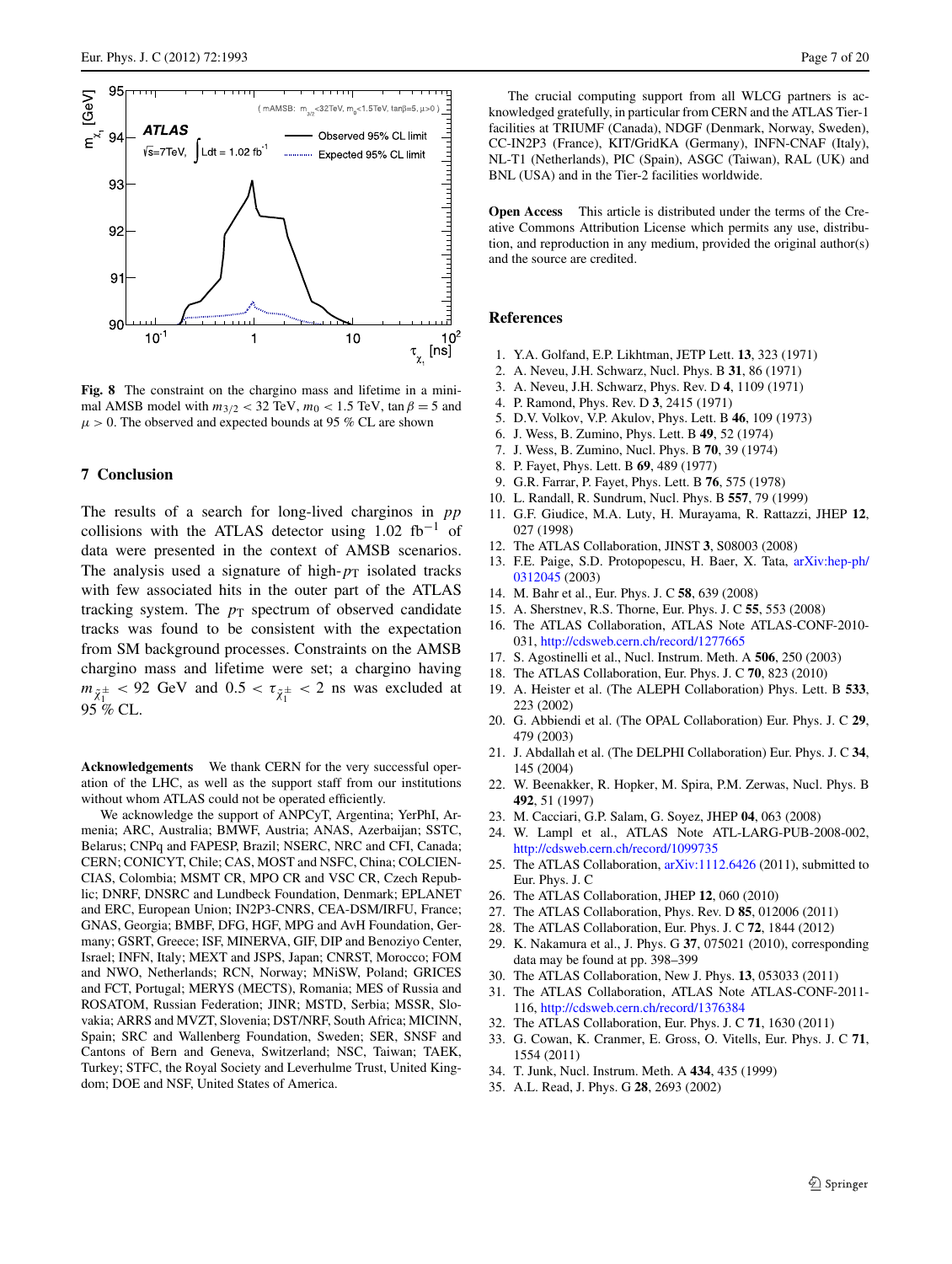# **The ATLAS Collaboration**

G. Aad<sup>[48](#page-15-0)</sup>, B. Abbott<sup>[111](#page-16-0)</sup>, J. Abdallah<sup>[11](#page-14-0)</sup>, A.A. Abdelalim<sup>[49](#page-15-1)</sup>, A. Abdesselam<sup>[118](#page-17-0)</sup>, O. Abdinov<sup>[10](#page-14-1)</sup>, B. Abi<sup>112</sup>, M. Abolins<sup>88</sup>, H. Abramowicz<sup>153</sup>, H. Abreu<sup>[115](#page-17-2)</sup>, E. Acerbi<sup>89a[,89b](#page-16-4)</sup>, B.S. Acharya<sup>[164a](#page-18-0)[,164b](#page-18-1)</sup>, D.L. Adams<sup>[24](#page-15-2)</sup>, T.N. Addy<sup>[56](#page-15-3)</sup>, J. Adelman<sup>[175](#page-18-2)</sup>, M. Aderholz<sup>[99](#page-16-5)</sup>, S. Adomeit<sup>[98](#page-16-6)</sup>, P. Adragna<sup>[75](#page-16-7)</sup>, T. Adye<sup>[129](#page-17-3)</sup>, S. Aefsky<sup>[22](#page-15-4)</sup>, J.A. Aguilar-Saavedra<sup>124b[,a](#page-18-3)</sup>, M. Aharrouche<sup>81</sup>, S.P. Ahlen<sup>[21](#page-14-2)</sup>, F. Ahles<sup>[48](#page-15-0)</sup>, A. Ahmad<sup>[148](#page-17-5)</sup>, M. Ahsan<sup>40</sup>, G. Aielli<sup>133a,[133b](#page-17-7)</sup>, T. Akdogan<sup>[18a](#page-14-3)</sup>, T.P.A. Åkesson<sup>[79](#page-16-9)</sup>, G. Akimoto<sup>[155](#page-17-8)</sup>, A.V. Akimov<sup>[94](#page-16-10)</sup>, A. Akiyama<sup>67</sup>, M.S. Alam<sup>1</sup>, M.A. Alam<sup>76</sup>, J. Albert<sup>169</sup>, S. Albrand<sup>55</sup>, M. Aleksa<sup>29</sup>, I.N. Aleksan-drov<sup>[65](#page-16-13)</sup>, F. Alessandria<sup>8[9](#page-14-5)a</sup>, C. Alexa<sup>25a</sup>, G. Alexander<sup>153</sup>, G. Alexandre<sup>49</sup>, T. Alexopoulos<sup>9</sup>, M. Alhroob<sup>20</sup>, M. Aliev<sup>15</sup>, G. Alimonti<sup>[89a](#page-16-3)</sup>, J. Alison<sup>[120](#page-17-9)</sup>, M. Aliyev<sup>10</sup>, P.P. Allport<sup>73</sup>, S.E. Allwood-Spiers<sup>53</sup>, J. Almond<sup>[82](#page-16-15)</sup>, A. Aloisio<sup>102a,[102b](#page-16-17)</sup>, R. Alon<sup>[171](#page-18-5)</sup>, A. Alonso<sup>79</sup>, B. Alvarez Gonzalez<sup>88</sup>, M.G. Alviggi<sup>[102a](#page-16-16)[,102b](#page-16-17)</sup>, K. Amako<sup>[66](#page-16-18)</sup>, P. Amaral<sup>29</sup>, C. Amelung<sup>22</sup>, V.V. Ammosov<sup>[128](#page-17-10)</sup>, A. Amorim<sup>[124a](#page-17-11)[,b](#page-18-6)</sup>, G. Amorós<sup>[167](#page-18-7)</sup>, N. Amram<sup>153</sup>, C. Anastopoulos<sup>[29](#page-15-7)</sup>, L.S. Ancu<sup>16</sup>, N. Andari<sup>115</sup>, T. An-deen<sup>[34](#page-15-10)</sup>, C.F. Anders<sup>[20](#page-14-6)</sup>, G. Anders<sup>58a</sup>, K.J. Anderson<sup>30</sup>, A. Andreazza<sup>[89a](#page-16-3)[,89b](#page-16-4)</sup>, V. Andrei<sup>58a</sup>, M-L. Andrieux<sup>[55](#page-15-6)</sup>, X.S. An-duaga<sup>[70](#page-16-19)</sup>, A. Angerami<sup>[34](#page-15-10)</sup>, F. Anghinolfi<sup>[29](#page-15-7)</sup>, A. Anisenkov<sup>107</sup>, N. Anjos<sup>[124a](#page-17-11)</sup>, A. Annovi<sup>47</sup>, A. Antonaki<sup>[8](#page-14-9)</sup>, M. Antonelli<sup>47</sup>, A. Antonov<sup>[96](#page-16-21)</sup>, J. Antos<sup>[144b](#page-17-12)</sup>, F. Anulli<sup>132a</sup>, S. Aoun<sup>[83](#page-16-22)</sup>, L. Aperio Bella<sup>4</sup>, R. Apolle<sup>118[,c](#page-18-8)</sup>, G. Arabidze<sup>[88](#page-16-2)</sup>, I. Aracena<sup>[143](#page-17-14)</sup>, Y. Arai<sup>[66](#page-16-18)</sup>, A.T.H. Arce<sup>[44](#page-15-14)</sup>, J.P. Archambault<sup>28</sup>, S. Arfaoui<sup>[83](#page-16-22)</sup>, J-F. Arguin<sup>[14](#page-14-11)</sup>, E. Arik<sup>[18a,](#page-14-3)[\\*](#page-19-0)</sup>, M. Arik<sup>[18a](#page-14-3)</sup>, A.J. Armbruster<sup>87</sup>, O. Arnaez<sup>[81](#page-16-8)</sup>, C. Arnault<sup>[115](#page-17-2)</sup>, A. Artamonov<sup>[95](#page-16-24)</sup>, G. Artoni<sup>132a,[132b](#page-17-15)</sup>, D. Arutinov<sup>20</sup>, S. Asai<sup>155</sup>, R. Asfandiyarov<sup>[172](#page-18-9)</sup>, S. Ask<sup>27</sup>, B. Åsman<sup>[146a](#page-17-16)[,146b](#page-17-17)</sup>, L. Asquith<sup>[5](#page-14-12)</sup>, K. Assamagan<sup>24</sup>, A. Astbury<sup>[169](#page-18-4)</sup>, A. Astvatsatourov<sup>[52](#page-15-17)</sup>, B. Aubert<sup>4</sup>, E. Auge<sup>115</sup>, K. Aug-sten<sup>[127](#page-17-18)</sup>, M. Aurousseau<sup>145a</sup>, G. Avolio<sup>[163](#page-18-10)</sup>, R. Avramidou<sup>[9](#page-14-5)</sup>, D. Axen<sup>168</sup>, C. Ay<sup>54</sup>, G. Azuelos<sup>[93,](#page-16-25)[d](#page-18-12)</sup>, Y. Azuma<sup>[155](#page-17-8)</sup>, M.A. Baak<sup>29</sup>, G. Baccaglioni<sup>89a</sup>, C. Bacci<sup>[134a](#page-17-20)[,134b](#page-17-21)</sup>, A.M. Bach<sup>14</sup>, H. Bachacou<sup>[136](#page-17-22)</sup>, K. Bachas<sup>[29](#page-15-7)</sup>, G. Bachy<sup>29</sup>, M. Backes<sup>49</sup>, M. Backhaus<sup>20</sup>, E. Badescu<sup>[25a](#page-15-8)</sup>, P. Bagnaia<sup>132a,[132b](#page-17-15)</sup>, S. Bahinipati<sup>[2](#page-14-13)</sup>, Y. Bai<sup>[32a](#page-15-19)</sup>, D.C. Bailey<sup>[158](#page-17-23)</sup>, T. Bain<sup>158</sup>, J.T. Baines<sup>[129](#page-17-3)</sup>, O.K. Baker<sup>[175](#page-18-2)</sup>, M.D. Baker<sup>[24](#page-15-2)</sup>, S. Baker<sup>[77](#page-16-26)</sup>, E. Banas<sup>38</sup>, P. Banerjee<sup>93</sup>, Sw. Banerjee<sup>[172](#page-18-9)</sup>, D. Banfi<sup>29</sup>, A. Bangert<sup>[150](#page-17-24)</sup>, V. Bansal<sup>[169](#page-18-4)</sup>, H.S. Ban-sil<sup>[17](#page-14-14)</sup>, L. Barak<sup>[171](#page-18-5)</sup>, S.P. Baranov<sup>[94](#page-16-10)</sup>, A. Barashkou<sup>65</sup>, A. Barbaro Galtieri<sup>14</sup>, T. Barber<sup>[48](#page-15-0)</sup>, E.L. Barberio<sup>86</sup>, D. Barberis<sup>[50a,](#page-15-21)[50b](#page-15-22)</sup>, M. Barbero<sup>[20](#page-14-6)</sup>, D.Y. Bardin<sup>65</sup>, T. Barillari<sup>[99](#page-16-5)</sup>, M. Barisonzi<sup>[174](#page-18-13)</sup>, T. Barklow<sup>143</sup>, N. Barlow<sup>27</sup>, B.M. Barnett<sup>[129](#page-17-3)</sup>, R.M. Bar-nett<sup>[14](#page-14-11)</sup>, A. Baroncelli<sup>[134a](#page-17-20)</sup>, G. Barone<sup>[49](#page-15-1)</sup>, A.J. Barr<sup>118</sup>, F. Barreiro<sup>80</sup>, J. Barreiro Guimarães da Costa<sup>57</sup>, P. Barrillon<sup>[115](#page-17-2)</sup>, R. Bartoldus<sup>[143](#page-17-14)</sup>, A.E. Barton<sup>[71](#page-16-29)</sup>, V. Bartsch<sup>149</sup>, R.L. Bates<sup>53</sup>, L. Batkova<sup>144a</sup>, J.R. Batley<sup>[27](#page-15-16)</sup>, A. Battaglia<sup>[16](#page-14-8)</sup>, M. Bat-tistin<sup>[29](#page-15-7)</sup>, G. Battistoni<sup>89a</sup>, F. Bauer<sup>[136](#page-17-22)</sup>, H.S. Bawa<sup>[143,](#page-17-14)[e](#page-18-14)</sup>, S. Beale<sup>98</sup>, B. Beare<sup>[158](#page-17-23)</sup>, T. Beau<sup>[78](#page-16-30)</sup>, P.H. Beauchemin<sup>161</sup>, R. Bec-cherle<sup>[50a](#page-15-21)</sup>, P. Bechtle<sup>[20](#page-14-6)</sup>, H.P. Beck<sup>16</sup>, S. Becker<sup>98</sup>, M. Beckingham<sup>138</sup>, K.H. Becks<sup>174</sup>, A.J. Beddall<sup>[18c](#page-14-15)</sup>, A. Beddall<sup>18c</sup>, S. Be-dikian<sup>[175](#page-18-2)</sup>, V.A. Bednyakov<sup>[65](#page-16-13)</sup>, C.P. Bee<sup>[83](#page-16-22)</sup>, M. Begel<sup>24</sup>, S. Behar Harpaz<sup>152</sup>, P.K. Behera<sup>63</sup>, M. Beimforde<sup>[99](#page-16-5)</sup>, C. Belanger-Champagne<sup>[85](#page-16-31)</sup>, P.J. Bell<sup>[49](#page-15-1)</sup>, W.H. Bell<sup>49</sup>, G. Bella<sup>[153](#page-17-1)</sup>, L. Bellagamba<sup>19a</sup>, F. Bellina<sup>[29](#page-15-7)</sup>, M. Bellomo<sup>29</sup>, A. Belloni<sup>57</sup>, O. Be-loborodova<sup>[107](#page-16-20)[,f](#page-18-16)</sup>, K. Belotskiy<sup>[96](#page-16-21)</sup>, O. Beltramello<sup>29</sup>, S. Ben Ami<sup>152</sup>, O. Benary<sup>153</sup>, D. Benchekroun<sup>[135a](#page-17-29)</sup>, C. Benchouk<sup>83</sup>, M. Bendel<sup>[81](#page-16-8)</sup>, N. Benekos<sup>165</sup>, Y. Benhammou<sup>153</sup>, J.A. Benitez Garcia<sup>159b</sup>, D.P. Benjamin<sup>[44](#page-15-14)</sup>, M. Benoit<sup>115</sup>, J.R. Bensinger<sup>22</sup>, K. Benslama<sup>130</sup>, S. Bentvelsen<sup>105</sup>, D. Berge<sup>29</sup>, E. Bergeaas Kuutmann<sup>[41](#page-15-25)</sup>, N. Berger<sup>4</sup>, F. Berghaus<sup>169</sup>, E. Berglund<sup>[105](#page-16-32)</sup>, J. Beringer<sup>14</sup>, P. Bernat<sup>77</sup>, R. Bernhard<sup>[48](#page-15-0)</sup>, C. Bernius<sup>24</sup>, T. Berry<sup>[76](#page-16-12)</sup>, C. Bertella<sup>[83](#page-16-22)</sup>, A. Bertin<sup>[19a](#page-14-16)[,19b](#page-14-17)</sup>, F. Bertinelli<sup>29</sup>, F. Bertolucci<sup>122a,[122b](#page-17-32)</sup>, M.I. Besana<sup>[89a,](#page-16-3)[89b](#page-16-4)</sup>, N. Besson<sup>[136](#page-17-22)</sup>, S. Bethke<sup>99</sup>, W. Bhimji<sup>45</sup>, R.M. Bianchi<sup>[29](#page-15-7)</sup>, M. Bianco<sup>[72a,](#page-16-33)[72b](#page-16-34)</sup>, O. Biebel<sup>98</sup>, S.P. Bieniek<sup>77</sup>, K. Bierwagen<sup>54</sup>, J. Biesiada<sup>14</sup>, M. Biglietti<sup>[134a](#page-17-20)</sup>, H. Bilokon<sup>[47](#page-15-13)</sup>, M. Bindi<sup>19a[,19b](#page-14-17)</sup>, S. Binet<sup>[115](#page-17-2)</sup>, A. Bingul<sup>[18c](#page-14-15)</sup>, C. Bini<sup>[132a](#page-17-13)[,132b](#page-17-15)</sup>, C. Biscarat<sup>[177](#page-18-19)</sup>, U. Bitenc<sup>[48](#page-15-0)</sup>, K.M. Black<sup>[21](#page-14-2)</sup>, R.E. Blair<sup>[5](#page-14-12)</sup>, J.-B. Blanchard<sup>[115](#page-17-2)</sup>, G. Blan-chot<sup>29</sup>, T. Blazek<sup>144a</sup>, C. Blocker<sup>22</sup>, J. Blocki<sup>[38](#page-15-20)</sup>, A. Blondel<sup>49</sup>, W. Blum<sup>81</sup>, U. Blumenschein<sup>54</sup>, G.J. Bobbink<sup>105</sup>, V.B. Bo-brovnikov<sup>[107](#page-16-20)</sup>, S.S. Bocchetta<sup>[79](#page-16-9)</sup>, A. Bocci<sup>[44](#page-15-14)</sup>, C.R. Boddy<sup>118</sup>, M. Boehler<sup>41</sup>, J. Boek<sup>174</sup>, N. Boelaert<sup>[35](#page-15-27)</sup>, S. Böser<sup>[77](#page-16-26)</sup>, J.A. Bo-gaerts<sup>[29](#page-15-7)</sup>, A. Bogdanchikov<sup>107</sup>, A. Bogouch<sup>90,[\\*](#page-19-0)</sup>, C. Bohm<sup>[146a](#page-17-16)</sup>, V. Boisvert<sup>76</sup>, T. Bold<sup>[37](#page-15-28)</sup>, V. Boldea<sup>25a</sup>, N.M. Bolnet<sup>[136](#page-17-22)</sup>, M. Bona<sup>[75](#page-16-7)</sup>, V.G. Bondarenko<sup>96</sup>, M. Bondioli<sup>163</sup>, M. Boonekamp<sup>136</sup>, G. Boorman<sup>76</sup>, C.N. Booth<sup>[139](#page-17-33)</sup>, S. Bordoni<sup>78</sup>, C. Borer<sup>16</sup>, A. Borisov<sup>[128](#page-17-10)</sup>, G. Borissov<sup>71</sup>, I. Borjanovic<sup>12a</sup>, S. Borroni<sup>87</sup>, K. Bos<sup>[105](#page-16-32)</sup>, D. Boscherini<sup>[19a](#page-14-16)</sup>, M. Bosman<sup>[11](#page-14-0)</sup>, H. Boterenbrood<sup>105</sup>, D. Botterill<sup>[129](#page-17-3)</sup>, J. Bouchami<sup>[93](#page-16-25)</sup>, J. Boudreau<sup>[123](#page-17-34)</sup>, E.V. Bouhova-Thacker<sup>71</sup>, C. Bourdarios<sup>[115](#page-17-2)</sup>, N. Bousson<sup>[83](#page-16-22)</sup>, A. Boveia<sup>30</sup>, J. Boyd<sup>[29](#page-15-7)</sup>, I.R. Boyko<sup>[65](#page-16-13)</sup>, N.I. Bozhko<sup>128</sup>, I. Bozovic-Jelisavcic<sup>12b</sup>, J. Bracinik<sup>[17](#page-14-14)</sup>, A. Braem<sup>29</sup>, P. Branchini<sup>134a</sup>, G.W. Bran-denburg<sup>[57](#page-15-23)</sup>, A. Brandt<sup>7</sup>, G. Brandt<sup>118</sup>, O. Brandt<sup>54</sup>, U. Bratzler<sup>156</sup>, B. Brau<sup>[84](#page-16-36)</sup>, J.E. Brau<sup>114</sup>, H.M. Braun<sup>[174](#page-18-13)</sup>, B. Brelier<sup>[158](#page-17-23)</sup>, J. Bremer<sup>29</sup>, R. Brenner<sup>[166](#page-18-20)</sup>, S. Bressler<sup>171</sup>, D. Breton<sup>[115](#page-17-2)</sup>, D. Britton<sup>[53](#page-15-9)</sup>, F.M. Brochu<sup>[27](#page-15-16)</sup>, I. Brock<sup>[20](#page-14-6)</sup>, R. Brock<sup>88</sup>, T.J. Brod-beck<sup>[71](#page-16-29)</sup>, E. Brodet<sup>153</sup>, F. Broggi<sup>[89a](#page-16-3)</sup>, C. Bromberg<sup>88</sup>, J. Bronner<sup>99</sup>, G. Brooijmans<sup>34</sup>, W.K. Brooks<sup>[31b](#page-15-29)</sup>, G. Brown<sup>[82](#page-16-15)</sup>, H. Brown<sup>7</sup>, P.A. Bruckman de Renstrom<sup>[38](#page-15-20)</sup>, D. Bruncko<sup>[144b](#page-17-12)</sup>, R. Bruneliere<sup>[48](#page-15-0)</sup>, S. Brunet<sup>61</sup>, A. Bruni<sup>19a</sup>, G. Bruni<sup>19a</sup>, M. Bruschi<sup>19a</sup>, T. Buanes<sup>13</sup>, Q. Buat<sup>[55](#page-15-6)</sup>, F. Bucci<sup>49</sup>, J. Buchanan<sup>[118](#page-17-0)</sup>, N.J. Buchanan<sup>2</sup>, P. Buchholz<sup>[141](#page-17-37)</sup>, R.M. Buckingham<sup>118</sup>, A.G. Buckley<sup>45</sup>, S.I. Buda<sup>[25a](#page-15-8)</sup>, I.A. Budagov<sup>65</sup>, B. Budick<sup>[108](#page-16-37)</sup>, V. Büscher<sup>[81](#page-16-8)</sup>, L. Bugge<sup>117</sup>, D. Buira-Clark<sup>[118](#page-17-0)</sup>, O. Bulekov<sup>[96](#page-16-21)</sup>, M. Bunse<sup>42</sup>, T. Buran<sup>[117](#page-17-38)</sup>, H. Burckhart<sup>[29](#page-15-7)</sup>, S. Burdin<sup>73</sup>, T. Burgess<sup>13</sup>, S. Burke<sup>129</sup>, E. Busato<sup>33</sup>, P. Bussey<sup>[53](#page-15-9)</sup>, C.P. Buszello<sup>166</sup>, F. Butin<sup>29</sup>, B. Butler<sup>[143](#page-17-14)</sup>, J.M. Butler<sup>21</sup>, C.M. Buttar<sup>53</sup>, J.M. Butterworth<sup>77</sup>, W. Buttinger<sup>27</sup>, S. Cabrera Urbán<sup>[167](#page-18-7)</sup>, D. Caforio<sup>[19a,](#page-14-16)[19b](#page-14-17)</sup>, O. Cakir<sup>[3a](#page-14-22)</sup>, P. Calafiura<sup>[14](#page-14-11)</sup>, G. Calderini<sup>[78](#page-16-30)</sup>, P. Calfayan<sup>98</sup>, R. Calkins<sup>106</sup>, L.P. Caloba<sup>[23a](#page-15-33)</sup>, R. Caloi<sup>[132a](#page-17-13)[,132b](#page-17-15)</sup>, D. Calvet<sup>33</sup>,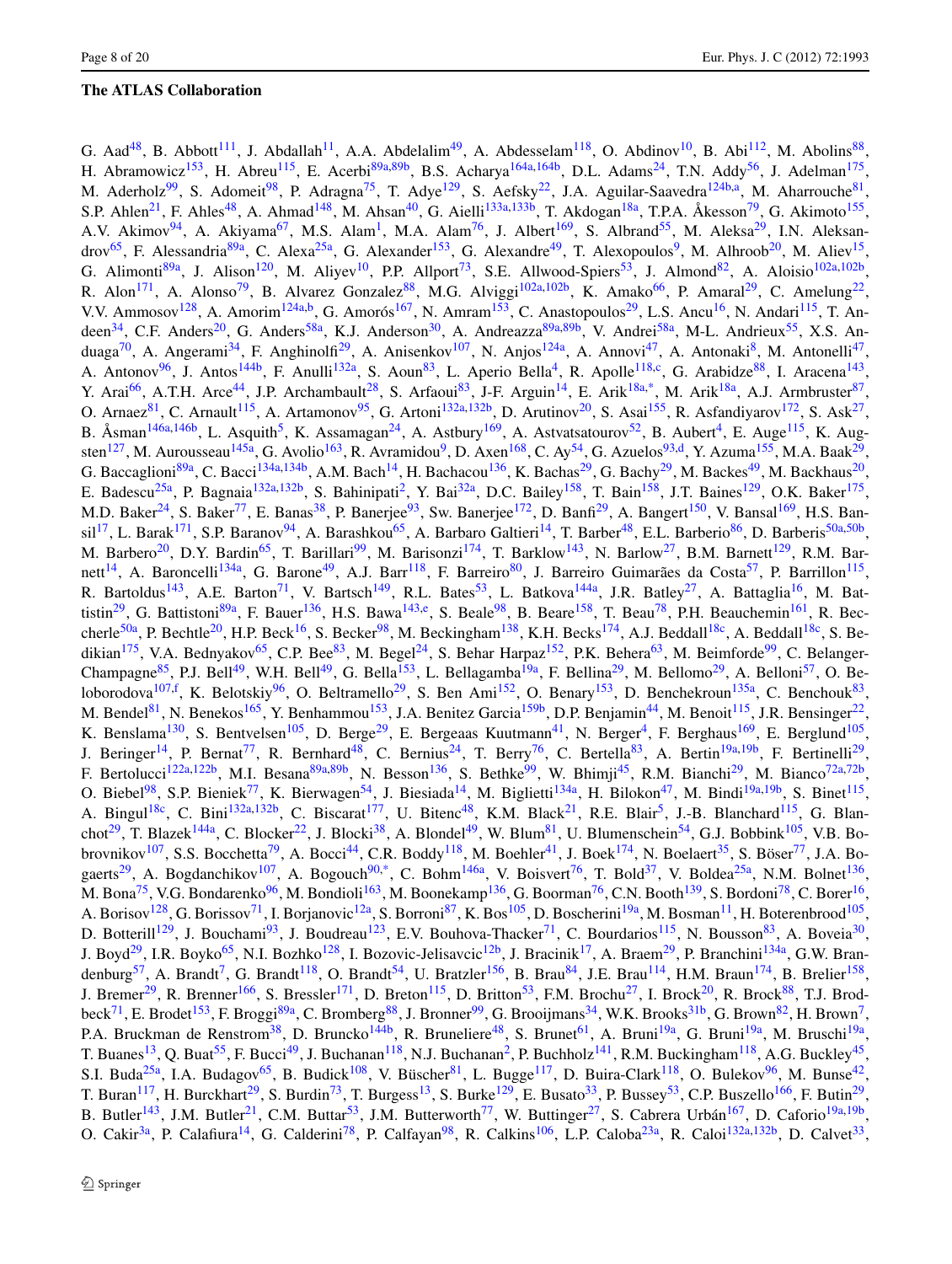S. Calvet<sup>[33](#page-15-32)</sup>, R. Camacho Toro<sup>33</sup>, P. Camarri<sup>[133a,](#page-17-6)[133b](#page-17-7)</sup>, M. Cambiaghi<sup>119a[,119b](#page-17-40)</sup>, D. Cameron<sup>117</sup>, L.M. Caminada<sup>[14](#page-14-11)</sup>, S. Cam-pana<sup>[29](#page-15-7)</sup>, M. Campanelli<sup>[77](#page-16-26)</sup>, V. Canale<sup>[102a](#page-16-16)[,102b](#page-16-17)</sup>, F. Canelli<sup>[30](#page-15-12)[,g](#page-18-21)</sup>, A. Canepa<sup>[159a](#page-18-22)</sup>, J. Cantero<sup>[80](#page-16-28)</sup>, L. Capasso<sup>102a,[102b](#page-16-17)</sup>, M.D.M. Ca-peans Garrido<sup>[29](#page-15-7)</sup>, I. Caprini<sup>[25a](#page-15-8)</sup>, M. Caprini<sup>25a</sup>, D. Capriotti<sup>[99](#page-16-5)</sup>, M. Capua<sup>[36a,](#page-15-34)[36b](#page-15-35)</sup>, R. Caputo<sup>[81](#page-16-8)</sup>, C. Caramarcu<sup>[24](#page-15-2)</sup>, R. Car-darelli<sup>[133a](#page-17-6)</sup>, T. Carli<sup>[29](#page-15-7)</sup>, G. Carlino<sup>[102a](#page-16-16)</sup>, L. Carminati<sup>[89a,](#page-16-3)[89b](#page-16-4)</sup>, B. Caron<sup>85</sup>, S. Caron<sup>[48](#page-15-0)</sup>, G.D. Carrillo Montoya<sup>[172](#page-18-9)</sup>, A.A. Carter<sup>75</sup>, J.R. Carter<sup>27</sup>, J. Carval[h](#page-18-23)o<sup>124a,h</sup>, D. Casadei<sup>[108](#page-16-37)</sup>, M.P. Casado<sup>11</sup>, M. Cascella<sup>[122a,](#page-17-31)[122b](#page-17-32)</sup>, C. Caso<sup>50a[,50b](#page-15-22)[,\\*](#page-19-0)</sup>, A.M. Castaneda Her-nandez<sup>[172](#page-18-9)</sup>, E. Castaneda-Miranda<sup>172</sup>, V. Castillo Gimenez<sup>[167](#page-18-7)</sup>, N.F. Castro<sup>124a</sup>, G. Cataldi<sup>72a</sup>, F. Cataneo<sup>29</sup>, A. Catinaccio<sup>29</sup>, J.R. Catmore<sup>[29](#page-15-7)</sup>, A. Cattai<sup>29</sup>, G. Cattani<sup>[133a](#page-17-6)[,133b](#page-17-7)</sup>, S. Caughron<sup>[88](#page-16-2)</sup>, D. Cauz<sup>164a,[164c](#page-18-24)</sup>, P. Cavalleri<sup>[78](#page-16-30)</sup>, D. Cavalli<sup>89a</sup>, M. Cavalli-Sforza<sup>[11](#page-14-0)</sup>, V. Cavasinni<sup>[122a,](#page-17-31)[122b](#page-17-32)</sup>, F. Ceradini<sup>[134a](#page-17-20)[,134b](#page-17-21)</sup>, A.S. Cerqueira<sup>23b</sup>, A. Cerri<sup>29</sup>, L. Cerrito<sup>75</sup>, F. Cerutti<sup>47</sup>, S.A. Cetin<sup>[18b](#page-14-23)</sup>, F. Cevenini<sup>[102a,](#page-16-16)[102b](#page-16-17)</sup>, A. Chafaq<sup>[135a](#page-17-29)</sup>, D. Chakraborty<sup>106</sup>, K. Chan<sup>2</sup>, B. Chapleau<sup>85</sup>, J.D. Chapman<sup>27</sup>, J.W. Chapman<sup>87</sup>, E. Chareyre<sup>[78](#page-16-30)</sup>, D.G. Charlton<sup>17</sup>, V. Chavda<sup>[82](#page-16-15)</sup>, C.A. Chavez Barajas<sup>[29](#page-15-7)</sup>, S. Cheatham<sup>85</sup>, S. Chekanov<sup>5</sup>, S.V. Chekulaev<sup>159a</sup>, G.A. Chelkov<sup>[65](#page-16-13)</sup>, M.A. Chelstowska<sup>[104](#page-16-39)</sup>, C. Chen<sup>[64](#page-16-40)</sup>, H. Chen<sup>[24](#page-15-2)</sup>, S. Chen<sup>[32c](#page-15-37)</sup>, T. Chen<sup>32c</sup>, X. Chen<sup>172</sup>, S. Cheng<sup>32a</sup>, A. Chep-lakov<sup>[65](#page-16-13)</sup>, V.F. Chepurnov<sup>65</sup>, R. Cherkaoui El Moursli<sup>[135e](#page-17-41)</sup>, V. Chernyatin<sup>[24](#page-15-2)</sup>, E. Cheu<sup>6</sup>, S.L. Cheung<sup>158</sup>, L. Chevalier<sup>[136](#page-17-22)</sup>, G. Chiefari<sup>[102a](#page-16-16)[,102b](#page-16-17)</sup>, L. Chikovani<sup>51a</sup>, J.T. Childers<sup>58a</sup>, A. Chilingarov<sup>[71](#page-16-29)</sup>, G. Chiodini<sup>[72a](#page-16-33)</sup>, M.V. Chizhov<sup>[65](#page-16-13)</sup>, G. Choudalakis<sup>30</sup>, S. Chouridou<sup>[137](#page-17-42)</sup>, I.A. Christidi<sup>[77](#page-16-26)</sup>, A. Christov<sup>[48](#page-15-0)</sup>, D. Chromek-Burckhart<sup>[29](#page-15-7)</sup>, M.L. Chu<sup>151</sup>, J. Chudoba<sup>125</sup>, G. Ciapetti<sup>132a,[132b](#page-17-15)</sup>, K. Ciba<sup>37</sup>, A.K. Ciftci<sup>3a</sup>, R. Ciftci<sup>3a</sup>, D. Cinca<sup>33</sup>, V. Cindro<sup>[74](#page-16-41)</sup>, M.D. Ciobotaru<sup>163</sup>, C. Ciocca<sup>19a</sup>, A. Ciocio<sup>[14](#page-14-11)</sup>, M. Cirilli<sup>87</sup>, M. Citterio<sup>[89a](#page-16-3)</sup>, M. Ciubancan<sup>25a</sup>, A. Clark<sup>49</sup>, P.J. Clark<sup>[45](#page-15-26)</sup>, W. Cleland<sup>123</sup>, J.C. Clemens<sup>[83](#page-16-22)</sup>, B. Clement<sup>55</sup>, C. Clement<sup>146a,[146b](#page-17-17)</sup>, R.W. Clifft<sup>[129](#page-17-3)</sup>, Y. Coadou<sup>[83](#page-16-22)</sup>, M. Cobal<sup>164a,[164c](#page-18-24)</sup>, A. Coccaro<sup>[50a,](#page-15-21)[50b](#page-15-22)</sup>, J. Cochran<sup>[64](#page-16-40)</sup>, P. Coe<sup>118</sup>, J.G. Cogan<sup>[143](#page-17-14)</sup>, J. Cogge-shall<sup>[165](#page-18-17)</sup>, E. Cogneras<sup>177</sup>, C.D. Cojocaru<sup>[28](#page-15-15)</sup>, J. Colas<sup>4</sup>, A.P. Colijn<sup>[105](#page-16-32)</sup>, N.J. Collins<sup>[17](#page-14-14)</sup>, C. Collins-Tooth<sup>[53](#page-15-9)</sup>, J. Collot<sup>55</sup>, G. Colon<sup>84</sup>, P. Conde Muiño<sup>124a</sup>, E. Coniavitis<sup>118</sup>, M.C. Conidi<sup>11</sup>, M. Consonni<sup>104</sup>, V. Consorti<sup>[48](#page-15-0)</sup>, S. Constantinescu<sup>25a</sup>, C. Conta<sup>[119a,](#page-17-39)[119b](#page-17-40)</sup>, F. Convent[i](#page-18-25)<sup>102a,i</sup>, J. Cook<sup>[29](#page-15-7)</sup>, M. Cooke<sup>14</sup>, B.D. Cooper<sup>[77](#page-16-26)</sup>, A.M. Cooper-Sarkar<sup>[118](#page-17-0)</sup>, K. Copic<sup>14</sup>, T. Cornelis-sen<sup>[174](#page-18-13)</sup>, M. Corradi<sup>19a</sup>, F. Corriveau<sup>[85](#page-16-31),[j](#page-18-26)</sup>, A. Cortes-Gonzalez<sup>[165](#page-18-17)</sup>, G. Cortiana<sup>[99](#page-16-5)</sup>, G. Costa<sup>[89a](#page-16-3)</sup>, M.J. Costa<sup>[167](#page-18-7)</sup>, D. Costanzo<sup>[139](#page-17-33)</sup>, T. Costin<sup>[30](#page-15-12)</sup>, D. Côté<sup>29</sup>, R. Coura Torres<sup>[23a](#page-15-33)</sup>, L. Courneyea<sup>[169](#page-18-4)</sup>, G. Cowan<sup>76</sup>, C. Cowden<sup>27</sup>, B.E. Cox<sup>82</sup>, K. Cranmer<sup>[108](#page-16-37)</sup>, F. Crescioli<sup>122a,[122b](#page-17-32)</sup>, M. Cristinziani<sup>[20](#page-14-6)</sup>, G. Crosetti<sup>36a,[36b](#page-15-35)</sup>, R. Crupi<sup>[72a,](#page-16-33)[72b](#page-16-34)</sup>, S. Crépé-Renaudin<sup>55</sup>, C.-M. Cuciuc<sup>25a</sup>, C. Cuenca Almenar<sup>[175](#page-18-2)</sup>, T. Cuhadar Donszelmann<sup>139</sup>, M. Curatolo<sup>47</sup>, C.J. Curtis<sup>[17](#page-14-14)</sup>, C. Cuthbert<sup>150</sup>, P. Cwetanski<sup>61</sup>, H. Czirr<sup>[141](#page-17-37)</sup>, Z. Czyczula<sup>[175](#page-18-2)</sup>, S. D'Auria<sup>[53](#page-15-9)</sup>, M. D'Onofrio<sup>[73](#page-16-14)</sup>, A. D'Orazio<sup>[132a](#page-17-13)[,132b](#page-17-15)</sup>, P.V.M. Da Silva<sup>23a</sup>, C. Da Via<sup>82</sup>, W. Dabrowski<sup>37</sup>, T. Dai<sup>[87](#page-16-23)</sup>, C. Dallapiccola<sup>[84](#page-16-36)</sup>, M. Dam<sup>[35](#page-15-27)</sup>, M. Dameri<sup>50a,[50b](#page-15-22)</sup>, D.S. Damiani<sup>137</sup>, H.O. Danielsson<sup>[29](#page-15-7)</sup>, D. Dannheim<sup>99</sup>, V. Dao<sup>49</sup>, G. Darbo<sup>[50a](#page-15-21)</sup>, G.L. Darlea<sup>[25b](#page-15-39)</sup>, C. Daum<sup>105</sup>, W. Davey<sup>20</sup>, T. Davidek<sup>[126](#page-17-45)</sup>, N. Davidson<sup>86</sup>, R. Davidson<sup>71</sup>, E. Davies<sup>118,[c](#page-18-8)</sup>, M. Davies<sup>[93](#page-16-25)</sup>, A.R. Davison<sup>[77](#page-16-26)</sup>, Y. Davygora<sup>58a</sup>, E. Dawe<sup>[142](#page-17-46)</sup>, I. Dawson<sup>139</sup>, J.W. Dawson<sup>[5,](#page-14-12)[\\*](#page-19-0)</sup>, R.K. Daya-Ishmukhametova<sup>39</sup>, K.  $De^7$  $De^7$ , R. de Asmundis<sup>102a</sup>, S. De Castro<sup>[19a](#page-14-16)[,19b](#page-14-17)</sup>, P.E. De Castro Faria Salgado<sup>[24](#page-15-2)</sup>, S. De Cecco<sup>[78](#page-16-30)</sup>, J. de Graat<sup>98</sup>, N. De Groot<sup>[104](#page-16-39)</sup>, P. de Jong<sup>105</sup>, C. De La Taille<sup>[115](#page-17-2)</sup>, H. De la Torre<sup>[80](#page-16-28)</sup>, B. De Lotto<sup>[164a](#page-18-0)[,164c](#page-18-24)</sup>, L. de Mora<sup>71</sup>, L. De Nooij<sup>[105](#page-16-32)</sup>, D. De Pedis<sup>[132a](#page-17-13)</sup>, A. De Salvo<sup>132a</sup>, U. De Sanctis<sup>[164a](#page-18-0)[,164c](#page-18-24)</sup>, A. De Santo<sup>149</sup>, J.B. De Vivie De Regie<sup>115</sup>, S. Dean<sup>[77](#page-16-26)</sup>, W.J. Dearna-ley<sup>[71](#page-16-29)</sup>, R. Debbe<sup>24</sup>, C. Debenedetti<sup>45</sup>, D.V. Dedovich<sup>65</sup>, J. Degenhardt<sup>[120](#page-17-9)</sup>, M. Dehchar<sup>[118](#page-17-0)</sup>, C. Del Papa<sup>[164a](#page-18-0)[,164c](#page-18-24)</sup>, J. Del Peso<sup>80</sup>, T. Del Prete<sup>[122a](#page-17-31)[,122b](#page-17-32)</sup>, T. Delemontex<sup>55</sup>, M. Deliyergiyev<sup>[74](#page-16-41)</sup>, A. Dell'Acqua<sup>[29](#page-15-7)</sup>, L. Dell'Asta<sup>[21](#page-14-2)</sup>, M. Della P[i](#page-18-25)etra<sup>102a,i</sup>, D. della Volpe<sup>[102a](#page-16-16),[102b](#page-16-17)</sup>, M. Delmastro<sup>4</sup>, N. Delruelle<sup>29</sup>, P.A. Delsart<sup>[55](#page-15-6)</sup>, C. Deluca<sup>[148](#page-17-5)</sup>, S. Demers<sup>[175](#page-18-2)</sup>, M. Demichev<sup>65</sup>, B. Demirkoz<sup>[11](#page-14-0)[,k](#page-18-27)</sup>, J. Deng<sup>[163](#page-18-10)</sup>, S.P. Denisov<sup>128</sup>, D. Derendarz<sup>38</sup>, J.E. Derkaoui<sup>135d</sup>, F. Derue<sup>78</sup>, P. Dervan<sup>73</sup>, K. De-sch<sup>[20](#page-14-6)</sup>, E. Devetak<sup>[148](#page-17-5)</sup>, P.O. Deviveiros<sup>[158](#page-17-23)</sup>, A. Dewhurst<sup>129</sup>, B. DeWi[l](#page-18-28)de<sup>148</sup>, S. Dhaliwal<sup>158</sup>, R. Dhullipudi<sup>24,1</sup>, A. Di Ciac-cio<sup>[133a,](#page-17-6)[133b](#page-17-7)</sup>, L. Di Ciaccio<sup>4</sup>, A. Di Girolamo<sup>[29](#page-15-7)</sup>, B. Di Girolamo<sup>29</sup>, S. Di Luise<sup>[134a](#page-17-20)[,134b](#page-17-21)</sup>, A. Di Mattia<sup>[172](#page-18-9)</sup>, B. Di Micco<sup>29</sup>, R. Di Nardo<sup>[47](#page-15-13)</sup>, A. Di Simone<sup>133a,[133b](#page-17-7)</sup>, R. Di Sipio<sup>19a,[19b](#page-14-17)</sup>, M.A. Diaz<sup>31a</sup>, F. Diblen<sup>[18c](#page-14-15)</sup>, E.B. Diehl<sup>[87](#page-16-23)</sup>, J. Dietrich<sup>41</sup>, T.A. Diet-zsch<sup>[58a](#page-15-11)</sup>, S. Diglio<sup>[86](#page-16-27)</sup>, K. Dindar Yagci<sup>39</sup>, J. Dingfelder<sup>20</sup>, C. Dionisi<sup>132a,[132b](#page-17-15)</sup>, P. Dita<sup>[25a](#page-15-8)</sup>, S. Dita<sup>25a</sup>, F. Dittus<sup>29</sup>, F. Djama<sup>83</sup>, T. Djobava<sup>[51b](#page-15-42)</sup>, M.A.B. do Vale<sup>[23c](#page-15-43)</sup>, A. Do Valle Wemans<sup>124a</sup>, T.K.O. Doan<sup>4</sup>, M. Dobbs<sup>[85](#page-16-31)</sup>, R. Dobinson<sup>29,[\\*](#page-19-0)</sup>, D. Dobos<sup>29</sup>, E. Dobson<sup>[29,](#page-15-7)[m](#page-18-29)</sup>, J. Dodd<sup>34</sup>, C. Doglioni<sup>118</sup>, T. Doherty<sup>53</sup>, Y. Doi<sup>66,[\\*](#page-19-0)</sup>, J. Dolejsi<sup>[126](#page-17-45)</sup>, I. Dolenc<sup>74</sup>, Z. Dolezal<sup>126</sup>, B.A. Dol-goshein<sup>[96](#page-16-21)[,\\*](#page-19-0)</sup>, T. Dohmae<sup>[155](#page-17-8)</sup>, M. Donadelli<sup>23d</sup>, M. Donega<sup>[120](#page-17-9)</sup>, J. Donini<sup>33</sup>, J. Dopke<sup>29</sup>, A. Doria<sup>102a</sup>, A. Dos Anjos<sup>[172](#page-18-9)</sup>, M. Dosil<sup>[11](#page-14-0)</sup>, A. Dotti<sup>122a,[122b](#page-17-32)</sup>, M.T. Dova<sup>[70](#page-16-19)</sup>, J.D. Dowell<sup>[17](#page-14-14)</sup>, A.D. Doxiadis<sup>105</sup>, A.T. Doyle<sup>[53](#page-15-9)</sup>, Z. Drasal<sup>126</sup>, J. Drees<sup>[174](#page-18-13)</sup>, N. Dressnandt<sup>[120](#page-17-9)</sup>, H. Drevermann<sup>[29](#page-15-7)</sup>, C. Driouichi<sup>[35](#page-15-27)</sup>, M. Dris<sup>[9](#page-14-5)</sup>, J. Dubbert<sup>[99](#page-16-5)</sup>, S. Dube<sup>14</sup>, E. Duchovni<sup>[171](#page-18-5)</sup>, G. Duckeck<sup>98</sup>, A. Dudarev<sup>[29](#page-15-7)</sup>, F. Dudziak<sup>[64](#page-16-40)</sup>, M. Dührssen<sup>29</sup>, I.P. Duerdoth<sup>[82](#page-16-15)</sup>, L. Duflot<sup>115</sup>, M-A. Dufour<sup>85</sup>, M. Dunford<sup>29</sup>, H. Duran Yildiz<sup>[3a](#page-14-22)</sup>, R. Duxfield<sup>[139](#page-17-33)</sup>, M. Dwuznik<sup>[37](#page-15-28)</sup>, F. Dydak<sup>[29](#page-15-7)</sup>, M. Düren<sup>52</sup>, W.L. Ebenstein<sup>44</sup>, J. Ebke<sup>98</sup>, S. Eckweiler<sup>[81](#page-16-8)</sup>, K. Ed-monds<sup>81</sup>, C.A. Edwards<sup>[76](#page-16-12)</sup>, N.C. Edwards<sup>[53](#page-15-9)</sup>, W. Ehrenfeld<sup>[41](#page-15-25)</sup>, T. Ehrich<sup>[99](#page-16-5)</sup>, T. Eifert<sup>[29](#page-15-7)</sup>, G. Eigen<sup>13</sup>, K. Einsweiler<sup>14</sup>, E. Eisen-handler<sup>[75](#page-16-7)</sup>, T. Ekelof<sup>[166](#page-18-20)</sup>, M. El Kacimi<sup>135c</sup>, M. Ellert<sup>166</sup>, S. Elles<sup>4</sup>, F. Ellinghaus<sup>81</sup>, K. Ellis<sup>75</sup>, N. Ellis<sup>[29](#page-15-7)</sup>, J. Elmsheuser<sup>98</sup>, M. Elsing<sup>29</sup>, D. Emeliyanov<sup>129</sup>, R. Engelmann<sup>148</sup>, A. Engl<sup>[98](#page-16-6)</sup>, B. Epp<sup>62</sup>, A. Eppig<sup>87</sup>, J. Erdmann<sup>[54](#page-15-18)</sup>, A. Ereditato<sup>16</sup>, D. Eriks-son<sup>[146a](#page-17-16)</sup>, J. Ernst<sup>[1](#page-14-4)</sup>, M. Ernst<sup>24</sup>, J. Ernwein<sup>136</sup>, D. Errede<sup>[165](#page-18-17)</sup>, S. Errede<sup>165</sup>, E. Ertel<sup>[81](#page-16-8)</sup>, M. Escalier<sup>[115](#page-17-2)</sup>, C. Escobar<sup>123</sup>, X. Es-pinal Curull<sup>[11](#page-14-0)</sup>, B. Esposito<sup>47</sup>, F. Etienne<sup>83</sup>, A.I. Etienvre<sup>[136](#page-17-22)</sup>, E. Etzion<sup>[153](#page-17-1)</sup>, D. Evangelakou<sup>54</sup>, H. Evans<sup>[61](#page-15-30)</sup>, L. Fabbri<sup>[19a,](#page-14-16)[19b](#page-14-17)</sup>, C. Fabre<sup>[29](#page-15-7)</sup>, R.M. Fakhrutdinov<sup>[128](#page-17-10)</sup>, S. Falciano<sup>[132a](#page-17-13)</sup>, Y. Fang<sup>172</sup>, M. Fanti<sup>89a,[89b](#page-16-4)</sup>, A. Farbin<sup>7</sup>, A. Farilla<sup>134a</sup>, J. Farley<sup>148</sup>, T. Fa-rooque<sup>[158](#page-17-23)</sup>, S.M. Farrington<sup>[118](#page-17-0)</sup>, P. Farthouat<sup>[29](#page-15-7)</sup>, P. Fassnacht<sup>29</sup>, D. Fassouliotis<sup>8</sup>, B. Fatholahzadeh<sup>158</sup>, A. Favareto<sup>[89a,](#page-16-3)[89b](#page-16-4)</sup>,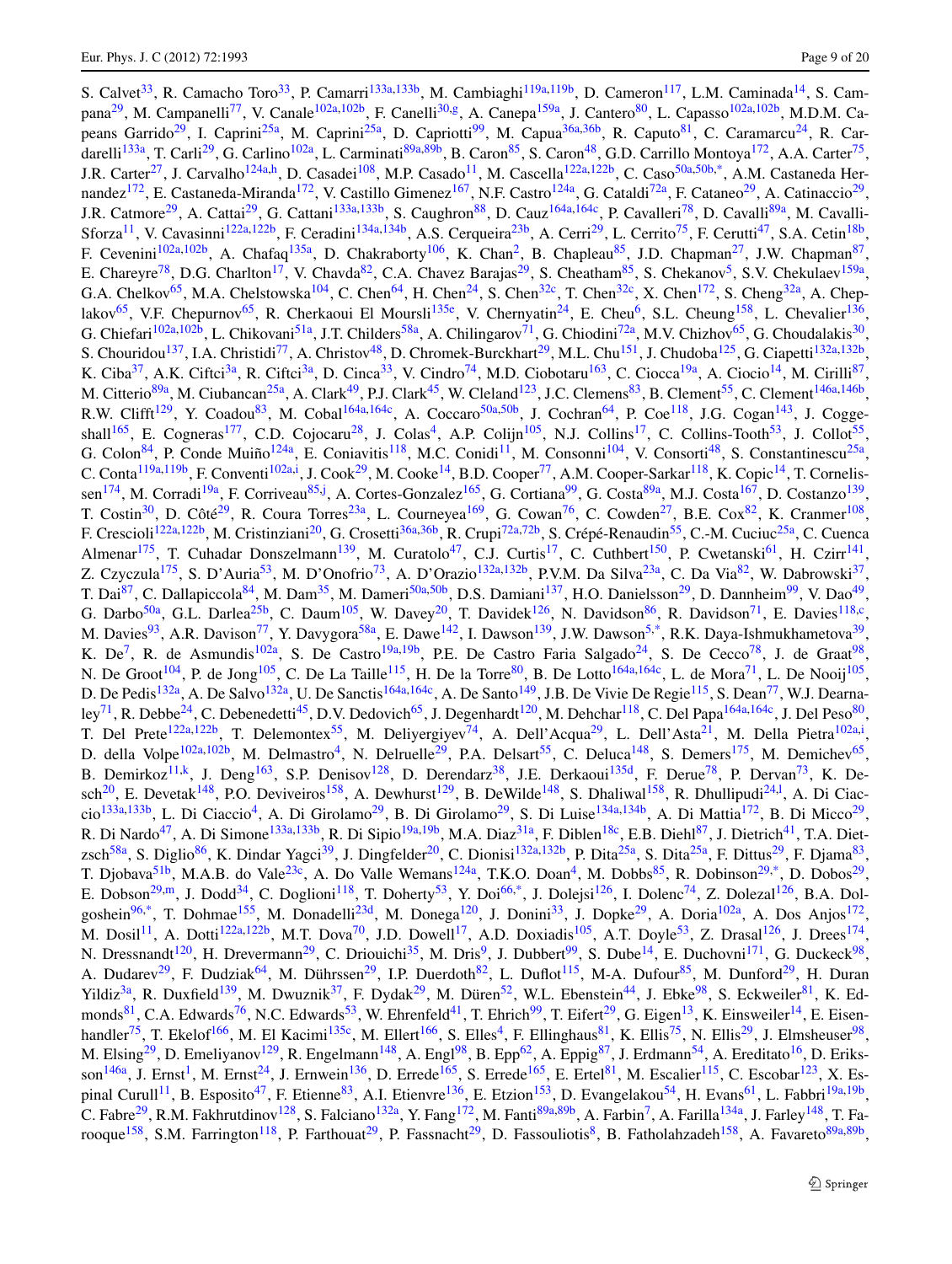L. Fayard<sup>[115](#page-17-2)</sup>, S. Fazio<sup>36a,[36b](#page-15-35)</sup>, R. Febbraro<sup>33</sup>, P. Federic<sup>[144a](#page-17-26)</sup>, O.L. Fedin<sup>[121](#page-17-49)</sup>, W. Fedorko<sup>88</sup>, M. Fehling-Kaschek<sup>48</sup>, L. Fe-ligioni<sup>[83](#page-16-22)</sup>, D. Fellmann<sup>[5](#page-14-12)</sup>, C. Feng<sup>[32d](#page-15-46)</sup>, E.J. Feng<sup>30</sup>, A.B. Fenyuk<sup>[128](#page-17-10)</sup>, J. Ferencei<sup>[144b](#page-17-12)</sup>, J. Ferland<sup>[93](#page-16-25)</sup>, W. Fernando<sup>109</sup>, S. Fer-rag<sup>[53](#page-15-9)</sup>, J. Ferrando<sup>53</sup>, V. Ferrara<sup>41</sup>, A. Ferrari<sup>166</sup>, P. Ferrari<sup>[105](#page-16-32)</sup>, R. Ferrari<sup>119a</sup>, A. Ferrer<sup>[167](#page-18-7)</sup>, M.L. Ferrer<sup>47</sup>, D. Ferrere<sup>49</sup>, C. Ferretti<sup>[87](#page-16-23)</sup>, A. Ferretto Parodi<sup>50a[,50b](#page-15-22)</sup>, M. Fiascaris<sup>[30](#page-15-12)</sup>, F. Fiedler<sup>81</sup>, A. Filipčič<sup>[74](#page-16-41)</sup>, A. Filippas<sup>[9](#page-14-5)</sup>, F. Filthaut<sup>104</sup>, M. Fincke-Keeler<sup>169</sup>, M.C.N. Fiolhais<sup>[124a](#page-17-11)[,h](#page-18-23)</sup>, L. Fiorini<sup>167</sup>, A. Firan<sup>39</sup>, G. Fischer<sup>41</sup>, P. Fischer<sup>[20](#page-14-6)</sup>, M.J. Fisher<sup>109</sup>, M. Flechl<sup>48</sup>, I. Fleck<sup>[141](#page-17-37)</sup>, J. Fleckner<sup>81</sup>, P. Fleischmann<sup>[173](#page-18-30)</sup>, S. Fleischmann<sup>[174](#page-18-13)</sup>, T. Flick<sup>174</sup>, L.R. Flores Castillo<sup>[172](#page-18-9)</sup>, M.J. Flowerdew<sup>99</sup>, M. Fokitis<sup>9</sup>, T. Fonseca Martin<sup>16</sup>, J. Fopma<sup>118</sup>, D.A. Forbush<sup>138</sup>, A. Formica<sup>[136](#page-17-22)</sup>, A. Forti<sup>82</sup>, D. Fortin<sup>[159a](#page-18-22)</sup>, J.M. Foster<sup>82</sup>, D. Fournier<sup>[115](#page-17-2)</sup>, A. Foussat<sup>29</sup>, A.J. Fowler<sup>[44](#page-15-14)</sup>, K. Fowler<sup>137</sup>, H. Fox<sup>[71](#page-16-29)</sup>, P. Francavilla<sup>[122a](#page-17-31)[,122b](#page-17-32)</sup>, S. Franchino<sup>[119a](#page-17-39)[,119b](#page-17-40)</sup>, D. Francis<sup>29</sup>, T. Frank<sup>[171](#page-18-5)</sup>, M. Franklin<sup>[57](#page-15-23)</sup>, S. Franz<sup>29</sup>, M. Fraternali<sup>[119a](#page-17-39)[,119b](#page-17-40)</sup>, S. Fratina<sup>[120](#page-17-9)</sup>, S.T. French<sup>27</sup>, F. Friedrich<sup>[43](#page-15-47)</sup>, R. Froeschl<sup>[29](#page-15-7)</sup>, D. Froide-vaux<sup>[29](#page-15-7)</sup>, J.A. Frost<sup>[27](#page-15-16)</sup>, C. Fukunaga<sup>156</sup>, E. Fullana Torregrosa<sup>29</sup>, J. Fuster<sup>[167](#page-18-7)</sup>, C. Gabaldon<sup>29</sup>, O. Gabizon<sup>171</sup>, T. Gad-fort<sup>[24](#page-15-2)</sup>, S. Gadomski<sup>[49](#page-15-1)</sup>, G. Gagliardi<sup>[50a,](#page-15-21)[50b](#page-15-22)</sup>, P. Gagnon<sup>[61](#page-15-30)</sup>, C. Galea<sup>[98](#page-16-6)</sup>, E.J. Gallas<sup>[118](#page-17-0)</sup>, V. Gallo<sup>[16](#page-14-8)</sup>, B.J. Gallop<sup>[129](#page-17-3)</sup>, P. Gal-lus<sup>125</sup>, K.K. Gan<sup>109</sup>, Y.S. Gao<sup>[143](#page-17-14)[,e](#page-18-14)</sup>, V.A. Gapienko<sup>[128](#page-17-10)</sup>, A. Gaponenko<sup>[14](#page-14-11)</sup>, F. Garberson<sup>[175](#page-18-2)</sup>, M. Garcia-Sciveres<sup>14</sup>, C. Gar-cía<sup>[167](#page-18-7)</sup>, J.E. García Navarro<sup>167</sup>, R.W. Gardner<sup>[30](#page-15-12)</sup>, N. Garelli<sup>[29](#page-15-7)</sup>, H. Garitaonandia<sup>105</sup>, V. Garonne<sup>29</sup>, J. Garvey<sup>17</sup>, C. Gatti<sup>47</sup>, G. Gaudio<sup>[119a](#page-17-39)</sup>, O. Gaumer<sup>49</sup>, B. Gaur<sup>[141](#page-17-37)</sup>, L. Gauthier<sup>136</sup>, I.L. Gavrilenko<sup>94</sup>, C. Gay<sup>[168](#page-18-11)</sup>, G. Gaycken<sup>[20](#page-14-6)</sup>, J-C. Gayde<sup>29</sup>, E.N. Gazis<sup>[9](#page-14-5)</sup>, P. Ge<sup>32d</sup>, C.N.P. Gee<sup>129</sup>, D.A.A. Geerts<sup>[105](#page-16-32)</sup>, Ch. Geich-Gimbel<sup>20</sup>, K. Gellerstedt<sup>146a,[146b](#page-17-17)</sup>, C. Gemme<sup>[50a](#page-15-21)</sup>, A. Gem-mell<sup>[53](#page-15-9)</sup>, M.H. Genest<sup>98</sup>, S. Gentile<sup>132a,[132b](#page-17-15)</sup>, M. George<sup>[54](#page-15-18)</sup>, S. George<sup>[76](#page-16-12)</sup>, P. Gerlach<sup>[174](#page-18-13)</sup>, A. Gershon<sup>[153](#page-17-1)</sup>, C. Geweniger<sup>58a</sup>, H. Ghazlane<sup>[135b](#page-17-50)</sup>, N. Ghodbane<sup>33</sup>, B. Giacobbe<sup>19a</sup>, S. Giagu<sup>132a,[132b](#page-17-15)</sup>, V. Giakoumopoulou<sup>8</sup>, V. Giangiobbe<sup>[11](#page-14-0)</sup>, F. Gian-otti<sup>[29](#page-15-7)</sup>, B. Gibbard<sup>24</sup>, A. Gibson<sup>[158](#page-17-23)</sup>, S.M. Gibson<sup>29</sup>, L.M. Gilbert<sup>118</sup>, V. Gilewsky<sup>91</sup>, D. Gillberg<sup>28</sup>, A.R. Gillman<sup>[129](#page-17-3)</sup>, D.M. Gingrich<sup>[2](#page-14-13)[,d](#page-18-12)</sup>, J. Ginzburg<sup>[153](#page-17-1)</sup>, N. Giokaris<sup>8</sup>, M.P. Giordani<sup>[164c](#page-18-24)</sup>, R. Giordano<sup>102a,[102b](#page-16-17)</sup>, F.M. Giorgi<sup>15</sup>, P. Giovannini<sup>99</sup>, P.F. Giraud<sup>[136](#page-17-22)</sup>, D. Giugni<sup>[89a](#page-16-3)</sup>, M. Giunta<sup>[93](#page-16-25)</sup>, P. Giusti<sup>[19a](#page-14-16)</sup>, B.K. Gjelsten<sup>[117](#page-17-38)</sup>, L.K. Gladilin<sup>97</sup>, C. Glasman<sup>[80](#page-16-28)</sup>, J. Glatzer<sup>48</sup>, A. Glazov<sup>41</sup>, K.W. Glitza<sup>174</sup>, G.L. Glonti<sup>[65](#page-16-13)</sup>, J. Godfrey<sup>142</sup>, J. Godlewski<sup>[29](#page-15-7)</sup>, M. Goebel<sup>[41](#page-15-25)</sup>, T. Göpfert<sup>[43](#page-15-47)</sup>, C. Goeringer<sup>81</sup>, C. Gössling<sup>[42](#page-15-31)</sup>, T. Göttfert<sup>99</sup>, S. Goldfarb<sup>[87](#page-16-23)</sup>, T. Golling<sup>[175](#page-18-2)</sup>, S.N. Golovnia<sup>128</sup>, A. Gomes<sup>[124a](#page-17-11)[,b](#page-18-6)</sup>, L.S. Gomez Fajardo<sup>41</sup>, R. Gonçalo<sup>[76](#page-16-12)</sup>, J. Goncalves Pinto Firmino Da Costa<sup>[41](#page-15-25)</sup>, L. Gonella<sup>20</sup>, A. Gonidec<sup>29</sup>, S. Gonzalez<sup>[172](#page-18-9)</sup>, S. González de la Hoz<sup>[167](#page-18-7)</sup>, G. Gonzalez Parra<sup>[11](#page-14-0)</sup>, M.L. Gonzalez Silva<sup>26</sup>, S. Gonzalez-Sevilla<sup>49</sup>, J.J. Goodson<sup>[148](#page-17-5)</sup>, L. Goossens<sup>[29](#page-15-7)</sup>, P.A. Gorbounov<sup>95</sup>, H.A. Gordon<sup>24</sup>, I. Gorelov<sup>103</sup>, G. Gorfine<sup>174</sup>, B. Gorini<sup>[29](#page-15-7)</sup>, E. Gorini<sup>72a[,72b](#page-16-34)</sup>, A. Gorišek<sup>74</sup>, E. Gornicki<sup>[38](#page-15-20)</sup>, S.A. Gorokhov<sup>[128](#page-17-10)</sup>, V.N. Goryachev<sup>[128](#page-17-10)</sup>, B. Gosdzik<sup>[41](#page-15-25)</sup>, M. Gosselink<sup>105</sup>, M.I. Gostkin<sup>[65](#page-16-13)</sup>, I. Gough Eschrich<sup>[163](#page-18-10)</sup>, M. Gouighri<sup>[135a](#page-17-29)</sup>, D. Gouj-dami<sup>[135c](#page-17-48)</sup>, M.P. Goulette<sup>49</sup>, A.G. Goussiou<sup>138</sup>, C. Goy<sup>4</sup>, S. Gozpinar<sup>22</sup>, I. Grabowska-Bold<sup>[37](#page-15-28)</sup>, P. Grafström<sup>[29](#page-15-7)</sup>, K-J. Grahn<sup>41</sup>, F. Grancagnolo<sup>72a</sup>, S. Grancagnolo<sup>15</sup>, V. Grassi<sup>[148](#page-17-5)</sup>, V. Gratchev<sup>121</sup>, N. Grau<sup>[34](#page-15-10)</sup>, H.M. Gray<sup>[29](#page-15-7)</sup>, J.A. Gray<sup>148</sup>, E. Graziani<sup>134a</sup>, O.G. Grebenyuk<sup>121</sup>, T. Greenshaw<sup>[73](#page-16-14)</sup>, Z.D. Greenwood<sup>[24](#page-15-2),1</sup>, K. Gregersen<sup>[35](#page-15-27)</sup>, I.M. Gregor<sup>41</sup>, P. Grenier<sup>[143](#page-17-14)</sup>, J. Griffiths<sup>[138](#page-17-27)</sup>, N. Grigalashvili<sup>[65](#page-16-13)</sup>, A.A. Grillo<sup>[137](#page-17-42)</sup>, S. Grinstein<sup>[11](#page-14-0)</sup>, Y.V. Grishkevich<sup>[97](#page-16-44)</sup>, J.-F. Grivaz<sup>115</sup>, M. Groh<sup>99</sup>, E. Gross<sup>[171](#page-18-5)</sup>, J. Grosse-Knetter<sup>[54](#page-15-18)</sup>, J. Groth-Jensen<sup>[171](#page-18-5)</sup>, K. Grybel<sup>141</sup>, V.J. Guarino<sup>[5](#page-14-12)</sup>, D. Guest<sup>[175](#page-18-2)</sup>, C. Guicheney<sup>[33](#page-15-32)</sup>, A. Guida<sup>72a[,72b](#page-16-34)</sup>, S. Guindon<sup>54</sup>, H. Guler<sup>85,[n](#page-18-31)</sup>, J. Gunther<sup>[125](#page-17-44)</sup>, B. Guo<sup>[158](#page-17-23)</sup>, J. Guo<sup>34</sup>, A. Gupta<sup>30</sup>, Y. Gusakov<sup>65</sup>, V.N. Gushchin<sup>[128](#page-17-10)</sup>, A. Gutierrez<sup>[93](#page-16-25)</sup>, P. Gutier-rez<sup>[111](#page-16-0)</sup>, N. Guttman<sup>[153](#page-17-1)</sup>, O. Gutzwiller<sup>[172](#page-18-9)</sup>, C. Guyot<sup>136</sup>, C. Gwenlan<sup>[118](#page-17-0)</sup>, C.B. Gwilliam<sup>[73](#page-16-14)</sup>, A. Haas<sup>143</sup>, S. Haas<sup>29</sup>, C. Haber<sup>14</sup>, H.K. Hadavand<sup>39</sup>, D.R. Hadley<sup>17</sup>, P. Haefner<sup>[99](#page-16-5)</sup>, F. Hahn<sup>[29](#page-15-7)</sup>, S. Haider<sup>29</sup>, Z. Hajduk<sup>38</sup>, H. Hakobyan<sup>[176](#page-18-32)</sup>, D. Hall<sup>[118](#page-17-0)</sup>, J. Haller<sup>54</sup>, K. Hamacher<sup>174</sup>, P. Hamal<sup>[113](#page-16-46)</sup>, M. Hamer<sup>[54](#page-15-18)</sup>, A. Hamilton<sup>145b[,o](#page-18-33)</sup>, S. Hamilton<sup>161</sup>, H. Han<sup>[32a](#page-15-19)</sup>, L. Han<sup>[32b](#page-15-49)</sup>, K. Hanagaki<sup>[116](#page-17-52)</sup>, K. Hanawa<sup>160</sup>, M. Hance<sup>[14](#page-14-11)</sup>, C. Handel<sup>[81](#page-16-8)</sup>, P. Hanke<sup>[58a](#page-15-11)</sup>, J.R. Hansen<sup>[35](#page-15-27)</sup>, J.B. Hansen<sup>35</sup>, J.D. Hansen<sup>35</sup>, P.H. Hansen<sup>35</sup>, P. Hans-son<sup>[143](#page-17-14)</sup>, K. Hara<sup>160</sup>, G.A. Hare<sup>137</sup>, T. Harenberg<sup>174</sup>, S. Harkusha<sup>90</sup>, D. Harper<sup>[87](#page-16-23)</sup>, R.D. Harrington<sup>45</sup>, O.M. Harris<sup>[138](#page-17-27)</sup>, K. Harri-son<sup>[17](#page-14-14)</sup>, J. Hartert<sup>[48](#page-15-0)</sup>, F. Hartjes<sup>[105](#page-16-32)</sup>, T. Haruyama<sup>66</sup>, A. Harvey<sup>[56](#page-15-3)</sup>, S. Hasegawa<sup>101</sup>, Y. Hasegawa<sup>140</sup>, S. Hassani<sup>136</sup>, M. Hatch<sup>29</sup>, D. Hauff<sup>99</sup>, S. Haug<sup>16</sup>, M. Hauschild<sup>[29](#page-15-7)</sup>, R. Hauser<sup>88</sup>, M. Havranek<sup>[20](#page-14-6)</sup>, B.M. Hawes<sup>118</sup>, C.M. Hawkes<sup>17</sup>, R.J. Hawk-ings<sup>29</sup>, D. Hawkins<sup>163</sup>, T. Hayakawa<sup>67</sup>, T. Hayashi<sup>160</sup>, D. Hayden<sup>76</sup>, H.S. Hayward<sup>73</sup>, S.J. Haywood<sup>[129](#page-17-3)</sup>, E. Hazen<sup>21</sup>, M.  $He^{32d}$  $He^{32d}$  $He^{32d}$ , S.J. Head<sup>17</sup>, V. Hedberg<sup>79</sup>, L. Heelan<sup>7</sup>, S. Heim<sup>[88](#page-16-2)</sup>, B. Heinemann<sup>14</sup>, S. Heisterkamp<sup>[35](#page-15-27)</sup>, L. Helary<sup>[4](#page-14-10)</sup>, C. Heller<sup>98</sup>, M. Heller<sup>29</sup>, S. Hellman<sup>[146a](#page-17-16)[,146b](#page-17-17)</sup>, D. Hellmich<sup>20</sup>, C. Helsens<sup>11</sup>, R.C.W. Henderson<sup>71</sup>, M. Henke<sup>58a</sup>, A. Henrichs<sup>[54](#page-15-18)</sup>, A.M. Hen-riques Correia<sup>[29](#page-15-7)</sup>, S. Henrot-Versille<sup>115</sup>, F. Henry-Couannier<sup>83</sup>, C. Hensel<sup>54</sup>, T. Henß<sup>1[7](#page-14-20)4</sup>, C.M. Hernandez<sup>7</sup>, Y. Hernández Jiménez<sup>167</sup>, R. Herrberg<sup>[15](#page-14-7)</sup>, A.D. Hershenhorn<sup>152</sup>, G. Herten<sup>[48](#page-15-0)</sup>, R. Hertenberger<sup>[98](#page-16-6)</sup>, L. Hervas<sup>[29](#page-15-7)</sup>, N.P. Hessey<sup>[105](#page-16-32)</sup>, E. Higón-Rodriguez<sup>167</sup>, D. Hill<sup>5[,\\*](#page-19-0)</sup>, J.C. Hill<sup>27</sup>, N. Hill<sup>[5](#page-14-12)</sup>, K.H. Hiller<sup>41</sup>, S. Hiller<sup>[20](#page-14-6)</sup>, S.J. Hillier<sup>17</sup>, I. Hinchliffe<sup>[14](#page-14-11)</sup>, E. Hines<sup>[120](#page-17-9)</sup>, M. Hi-rose<sup>[116](#page-17-52)</sup>, F. Hirsch<sup>[42](#page-15-31)</sup>, D. Hirschbuehl<sup>174</sup>, J. Hobbs<sup>[148](#page-17-5)</sup>, N. Hod<sup>153</sup>, M.C. Hodgkinson<sup>[139](#page-17-33)</sup>, P. Hodgson<sup>139</sup>, A. Hoecker<sup>29</sup>, M.R. Hoeferkamp<sup>[103](#page-16-45)</sup>, J. Hoffman<sup>[39](#page-15-40)</sup>, D. Hoffmann<sup>83</sup>, M. Hohlfeld<sup>[81](#page-16-8)</sup>, M. Holder<sup>141</sup>, S.O. Holmgren<sup>[146a](#page-17-16)</sup>, T. Holy<sup>[127](#page-17-18)</sup>, J.L. Holzbauer<sup>88</sup>, Y. Homma<sup>67</sup>, T.M. Hong<sup>[120](#page-17-9)</sup>, L. Hooft van Huysduynen<sup>[108](#page-16-37)</sup>, T. Horazdovsky<sup>127</sup>, C. Horn<sup>143</sup>, S. Horner<sup>48</sup>, J-Y. Hostachy<sup>[55](#page-15-6)</sup>, S. Hou<sup>[151](#page-17-43)</sup>, M.A. Houlden<sup>73</sup>, A. Hoummada<sup>[135a](#page-17-29)</sup>, J. Howarth<sup>82</sup>, D.F. Howell<sup>118</sup>, I. Hristova<sup>15</sup>, J. Hrivnac<sup>[115](#page-17-2)</sup>, I. Hruska<sup>[125](#page-17-44)</sup>, T. Hryn'ova<sup>4</sup>, P.J. Hsu<sup>[81](#page-16-8)</sup>, S.-C. Hsu<sup>14</sup>, G.S. Huang<sup>111</sup>, Z. Hubacek<sup>[127](#page-17-18)</sup>, F. Hubaut<sup>83</sup>, F. Huegging<sup>20</sup>, T.B. Huff-man<sup>[118](#page-17-0)</sup>, E.W. Hughes<sup>[34](#page-15-10)</sup>, G. Hughes<sup>71</sup>, R.E. Hughes-Jones<sup>[82](#page-16-15)</sup>, M. Huhtinen<sup>[29](#page-15-7)</sup>, P. Hurst<sup>[57](#page-15-23)</sup>, M. Hurwitz<sup>14</sup>, U. Husemann<sup>41</sup>, N. Huseynov<sup>[65](#page-16-13)[,p](#page-18-35)</sup>, J. Huston<sup>[88](#page-16-2)</sup>, J. Huth<sup>[57](#page-15-23)</sup>, G. Iacobucci<sup>49</sup>, G. Iakovidis<sup>9</sup>, M. Ibbotson<sup>82</sup>, I. Ibragimov<sup>[141](#page-17-37)</sup>, R. Ichimiya<sup>67</sup>, L. Iconomidou-Fayard<sup>[115](#page-17-2)</sup>, J. Idarraga<sup>115</sup>, P. Iengo<sup>[102a](#page-16-16)</sup>, O. Igonkina<sup>[105](#page-16-32)</sup>, Y. Ikegami<sup>66</sup>, M. Ikeno<sup>66</sup>, Y. Ilchenko<sup>39</sup>, D. Il-iadis<sup>[154](#page-17-54)</sup>, N. Ilic<sup>158</sup>, D. Imbault<sup>[78](#page-16-30)</sup>, M. Imori<sup>[155](#page-17-8)</sup>, T. Ince<sup>20</sup>, J. Inigo-Golfin<sup>29</sup>, P. Ioannou<sup>[8](#page-14-9)</sup>, M. Iodice<sup>134a</sup>, A. Irles Quiles<sup>[167](#page-18-7)</sup>,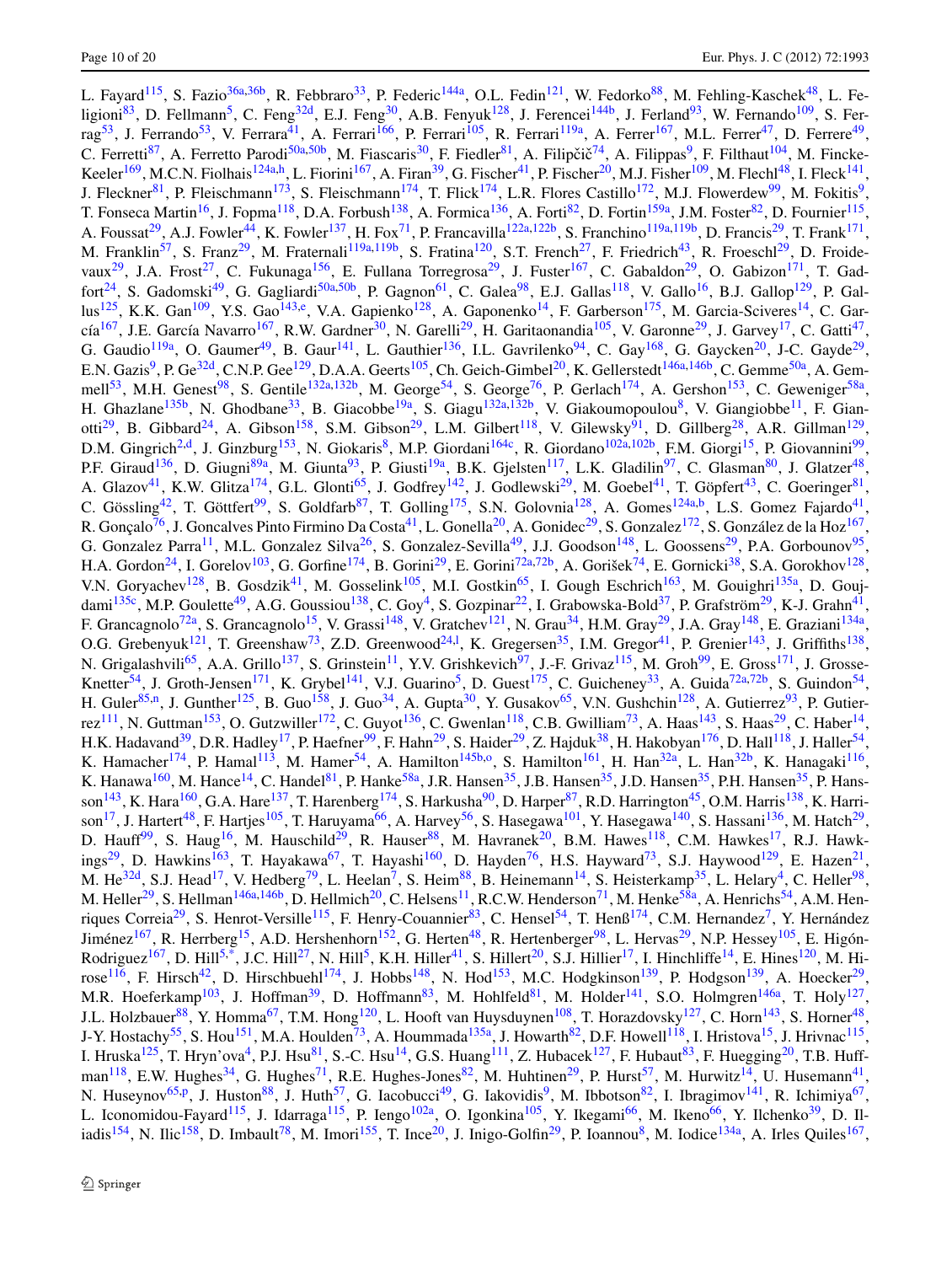C. Isaksson<sup>[166](#page-18-20)</sup>, A. Ishikawa<sup>[67](#page-16-11)</sup>, M. Ishino<sup>68</sup>, R. Ishmukhametov<sup>[39](#page-15-40)</sup>, C. Issever<sup>118</sup>, S. Istin<sup>[18a](#page-14-3)</sup>, A.V. Ivashin<sup>[128](#page-17-10)</sup>, W. Iwanski<sup>38</sup>, H. Iwasaki<sup>66</sup>, J.M. Izen<sup>[40](#page-15-5)</sup>, V. Izzo<sup>102a</sup>, B. Jackson<sup>[120](#page-17-9)</sup>, J.N. Jackson<sup>73</sup>, P. Jackson<sup>143</sup>, M.R. Jaekel<sup>[29](#page-15-7)</sup>, V. Jain<sup>61</sup>, K. Jakobs<sup>48</sup>, S. Jakobsen<sup>[35](#page-15-27)</sup>, J. Jakubek<sup>[127](#page-17-18)</sup>, D.K. Jana<sup>[111](#page-16-0)</sup>, E. Jankowski<sup>[158](#page-17-23)</sup>, E. Jansen<sup>[77](#page-16-26)</sup>, H. Jansen<sup>[29](#page-15-7)</sup>, A. Jantsch<sup>99</sup>, M. Janus<sup>[20](#page-14-6)</sup>, G. Jarl-skog<sup>[79](#page-16-9)</sup>, L. Jeanty<sup>57</sup>, K. Jelen<sup>[37](#page-15-28)</sup>, I. Jen-La Plante<sup>[30](#page-15-12)</sup>, P. Jenni<sup>29</sup>, A. Jeremie<sup>4</sup>, P. Jež<sup>[35](#page-15-27)</sup>, S. Jézéquel<sup>4</sup>, M.K. Jha<sup>19a</sup>, H. Ji<sup>[172](#page-18-9)</sup>, W. Ji<sup>81</sup>, J. Jia<sup>148</sup>, Y. Jiang<sup>32b</sup>, M. Jimenez Belenguer<sup>41</sup>, G. Jin<sup>32b</sup>, S. Jin<sup>32a</sup>, O. Jinnouchi<sup>[157](#page-17-55)</sup>, M.D. Joergensen<sup>35</sup>, D. Joffe<sup>39</sup>, L.G. Johansen<sup>[13](#page-14-21)</sup>, M. Johansen<sup>146a,[146b](#page-17-17)</sup>, K.E. Johansson<sup>[146a](#page-17-16)</sup>, P. Johansson<sup>139</sup>, S. Johnert<sup>41</sup>, K.A. Johns<sup>[6](#page-14-24)</sup>, K. Jon-And<sup>146a,146b</sup>, G. Jones<sup>[82](#page-16-15)</sup>, R.W.L. Jones<sup>[71](#page-16-29)</sup>, T.W. Jones<sup>77</sup>, T.J. Jones<sup>73</sup>, O. Jonsson<sup>[29](#page-15-7)</sup>, C. Joram<sup>29</sup>, P.M. Jorge<sup>[124a](#page-17-11)</sup>, J. Joseph<sup>[14](#page-14-11)</sup>, T. Jovin<sup>[12b](#page-14-19)</sup> X. Ju<sup>[172](#page-18-9)</sup>, C.A. Jung<sup>42</sup>, V. Juranek<sup>[125](#page-17-44)</sup>, P. Jussel<sup>[62](#page-15-45)</sup>, A. Juste Rozas<sup>[11](#page-14-0)</sup>, V.V. Kabachenko<sup>[128](#page-17-10)</sup>, S. Kabana<sup>16</sup>, M. Kaci<sup>[167](#page-18-7)</sup>, A. Kaczmarska<sup>[38](#page-15-20)</sup>, P. Kadlecik<sup>[35](#page-15-27)</sup>, M. Kado<sup>115</sup>, H. Kagan<sup>[109](#page-16-42)</sup>, M. Kagan<sup>57</sup>, S. Kaiser<sup>[99](#page-16-5)</sup>, E. Kajomovitz<sup>[152](#page-17-28)</sup>, S. Kalinin<sup>[174](#page-18-13)</sup>, L.V. Kalinovskaya<sup>[65](#page-16-13)</sup>, S. Kama<sup>39</sup>, N. Kanaya<sup>155</sup>, M. Kaneda<sup>[29](#page-15-7)</sup>, T. Kanno<sup>157</sup>, V.A. Kantserov<sup>96</sup>, J. Kanzaki<sup>[66](#page-16-18)</sup>, B. Kaplan<sup>[175](#page-18-2)</sup>, A. Kapliy<sup>[30](#page-15-12)</sup>, J. Kaplon<sup>29</sup>, D. Kar<sup>43</sup>, M. Karagounis<sup>20</sup>, M. Karagoz<sup>118</sup>, M. Karnevskiy<sup>[41](#page-15-25)</sup>, K. Karr<sup>5</sup>, V. Kartvelishvili<sup>71</sup>, A.N. Karyukhin<sup>128</sup>, L. Kashif<sup>[172](#page-18-9)</sup>, G. Kasieczka<sup>58b</sup>, R.D. Kass<sup>109</sup>, A. Kastanas<sup>[13](#page-14-21)</sup>, M. Kataoka<sup>4</sup>, Y. Kataoka<sup>155</sup>, E. Katsoufis<sup>9</sup>, J. Katzy<sup>[41](#page-15-25)</sup>, V. Kaushik<sup>[6](#page-14-24)</sup>, K. Kawagoe<sup>67</sup>, T. Kawamoto<sup>[155](#page-17-8)</sup>, G. Kawamura<sup>[81](#page-16-8)</sup>, M.S. Kayl<sup>105</sup>, V.A. Kazanin<sup>[107](#page-16-20)</sup>, M.Y. Kazari-nov<sup>[65](#page-16-13)</sup>, J.R. Keates<sup>82</sup>, R. Keeler<sup>[169](#page-18-4)</sup>, R. Kehoe<sup>[39](#page-15-40)</sup>, M. Keil<sup>[54](#page-15-18)</sup>, G.D. Kekelidze<sup>65</sup>, J. Kennedy<sup>[98](#page-16-6)</sup>, C.J. Kenney<sup>143</sup>, M. Kenyon<sup>53</sup>, O. Kepka<sup>[125](#page-17-44)</sup>, N. Kerschen<sup>[29](#page-15-7)</sup>, B.P. Kerševan<sup>[74](#page-16-41)</sup>, S. Kersten<sup>[174](#page-18-13)</sup>, K. Kessoku<sup>[155](#page-17-8)</sup>, J. Keung<sup>158</sup>, F. Khalil-zada<sup>10</sup>, H. Khan-danyan<sup>[165](#page-18-17)</sup>, A. Khanov<sup>[112](#page-16-1)</sup>, D. Kharchenko<sup>[65](#page-16-13)</sup>, A. Khodinov<sup>96</sup>, A.G. Kholodenko<sup>[128](#page-17-10)</sup>, A. Khomich<sup>[58a](#page-15-11)</sup>, T.J. Khoo<sup>[27](#page-15-16)</sup>, G. Khori-auli<sup>[20](#page-14-6)</sup>, A. Khoroshilov<sup>174</sup>, N. Khovanskiy<sup>65</sup>, V. Khovanskiy<sup>95</sup>, E. Khramov<sup>65</sup>, J. Khubua<sup>[51b](#page-15-42)</sup>, H. Kim<sup>146a,[146b](#page-17-17)</sup>, M.S. Kim<sup>2</sup>, P.C. Kim<sup>[143](#page-17-14)</sup>, S.H. Kim<sup>[160](#page-18-34)</sup>, N. Kimura<sup>[170](#page-18-36)</sup>, O. Kind<sup>15</sup>, B.T. King<sup>[73](#page-16-14)</sup>, M. King<sup>67</sup>, R.S.B. King<sup>[118](#page-17-0)</sup>, J. Kirk<sup>[129](#page-17-3)</sup>, L.E. Kirsch<sup>22</sup>, A.E. Kiryunin<sup>[99](#page-16-5)</sup>, T. Kishimoto<sup>[67](#page-16-11)</sup>, D. Kisielewska<sup>37</sup>, T. Kittelmann<sup>123</sup>, A.M. Kiver<sup>128</sup>, E. Kladiva<sup>[144b](#page-17-12)</sup>, J. Klaiber-Lodewigs<sup>42</sup>, M. Klein<sup>[73](#page-16-14)</sup>, U. Klein<sup>73</sup>, K. Kleinknecht<sup>81</sup>, M. Klemetti<sup>[85](#page-16-31)</sup>, A. Klier<sup>171</sup>, A. Klimentov<sup>[24](#page-15-2)</sup>, R. Klingenberg<sup>[42](#page-15-31)</sup>, E.B. Klinkby<sup>35</sup>, T. Klioutchnikova<sup>[29](#page-15-7)</sup>, P.F. Klok<sup>104</sup>, S. Klous<sup>105</sup>, E.-E. Kluge<sup>58a</sup>, T. Kluge<sup>73</sup>, P. Kluit<sup>105</sup>, S. Kluth<sup>99</sup>, N.S. Knecht<sup>158</sup>, E. Kner-inger<sup>62</sup>, J. Knobloch<sup>29</sup>, E.B.F.G. Knoops<sup>[83](#page-16-22)</sup>, A. Knue<sup>[54](#page-15-18)</sup>, B.R. Ko<sup>44</sup>, T. Kobayashi<sup>155</sup>, M. Kobel<sup>43</sup>, M. Kocian<sup>143</sup>, P. Kodys<sup>[126](#page-17-45)</sup>, K. Köneke<sup>[29](#page-15-7)</sup>, A.C. König<sup>[104](#page-16-39)</sup>, S. Koenig<sup>[81](#page-16-8)</sup>, L. Köpke<sup>81</sup>, F. Koetsveld<sup>104</sup>, P. Koevesarki<sup>20</sup>, T. Koffas<sup>[28](#page-15-15)</sup>, E. Koffeman<sup>[105](#page-16-32)</sup>, F. Kohn<sup>[54](#page-15-18)</sup>, Z. Kohout<sup>127</sup>, T. Kohriki<sup>66</sup>, T. Koi<sup>143</sup>, T. Kokott<sup>[20](#page-14-6)</sup>, G.M. Kolachev<sup>[107](#page-16-20)</sup>, H. Kolanoski<sup>15</sup>, V. Kolesnikov<sup>[65](#page-16-13)</sup>, I. Ko-letsou<sup>[89a](#page-16-3)</sup>, J. Koll<sup>[88](#page-16-2)</sup>, D. Kollar<sup>29</sup>, M. Kollefrath<sup>48</sup>, S.D. Kolya<sup>82</sup>, A.A. Komar<sup>[94](#page-16-10)</sup>, Y. Komori<sup>[155](#page-17-8)</sup>, T. Kondo<sup>66</sup>, T. Kono<sup>[41](#page-15-25)[,q](#page-18-37)</sup>, A.I. Kononov<sup>[48](#page-15-0)</sup>, R. Konoplich<sup>108,[r](#page-18-38)</sup>, N. Konstantinidis<sup>77</sup>, A. Kootz<sup>174</sup>, S. Koperny<sup>[37](#page-15-28)</sup>, S.V. Kopikov<sup>[128](#page-17-10)</sup>, K. Korcyl<sup>38</sup>, K. Kordas<sup>154</sup>, V. Koreshev<sup>[128](#page-17-10)</sup>, A. Korn<sup>[118](#page-17-0)</sup>, A. Korol<sup>[107](#page-16-20)</sup>, I. Korolkov<sup>[11](#page-14-0)</sup>, E.V. Korolkova<sup>139</sup>, V.A. Korotkov<sup>128</sup>, O. Kortner  $^{99}$  $^{99}$  $^{99}$ , S. Kortner<sup>99</sup>, V.V. Kostyukhin<sup>[20](#page-14-6)</sup>, M.J. Kotamäki<sup>[29](#page-15-7)</sup>, S. Kotov<sup>99</sup>, V.M. Kotov<sup>[65](#page-16-13)</sup>, A. Kotwal<sup>44</sup>, C. Kourkoumelis<sup>8</sup>, V. Kouskoura<sup>[154](#page-17-54)</sup>, A. Koutsman<sup>159a</sup>, R. Kowalewski<sup>169</sup>, T.Z. Kowalski<sup>[37](#page-15-28)</sup>, W. Kozanecki<sup>[136](#page-17-22)</sup>, A.S. Kozhin<sup>128</sup>, V. Kral<sup>[127](#page-17-18)</sup>, V.A. Kramarenko<sup>[97](#page-16-44)</sup>, G. Kramberger<sup>74</sup>, M.W. Krasny<sup>78</sup>, A. Krasznahorkay<sup>108</sup>, J. Kraus<sup>[88](#page-16-2)</sup>, J.K. Kraus<sup>[20](#page-14-6)</sup>, A. Kreisel<sup>[153](#page-17-1)</sup>, F. Krejci<sup>127</sup>, J. Kretzschmar<sup>[73](#page-16-14)</sup>, N. Krieger<sup>54</sup>, P. Krieger<sup>[158](#page-17-23)</sup>, K. Kroeninger<sup>[54](#page-15-18)</sup>, H. Kroha<sup>[99](#page-16-5)</sup>, J. Kroll<sup>[120](#page-17-9)</sup>, J. Kroseberg<sup>20</sup>, J. Krstic<sup>[12a](#page-14-18)</sup>, U. Kruchonak<sup>65</sup>, H. Krüger<sup>[20](#page-14-6)</sup>, T. Kruker<sup>[16](#page-14-8)</sup>, N. Krumnack<sup>64</sup>, Z.V. Krumshteyn<sup>[65](#page-16-13)</sup>, A. Kruth<sup>20</sup>, T. Kubota<sup>86</sup>, S. Kuehn<sup>[48](#page-15-0)</sup>, A. Kugel<sup>58c</sup>, T. Kuhl<sup>41</sup>, D. Kuhn<sup>62</sup>, V. Kukhtin<sup>65</sup>, Y. Kulchitsky<sup>90</sup>, S. Kuleshov<sup>31b</sup>, C. Kummer<sup>[98](#page-16-6)</sup>, M. Kuna<sup>78</sup>, N. Kundu<sup>118</sup>, J. Kunkle<sup>[120](#page-17-9)</sup>, A. Kupco<sup>[125](#page-17-44)</sup>, H. Kurashige<sup>67</sup>, M. Kurata<sup>[160](#page-18-34)</sup>, Y.A. Kurochkin<sup>90</sup>, V. Kus<sup>125</sup>, M. Kuze<sup>[157](#page-17-55)</sup>, J. Kvita<sup>[142](#page-17-46)</sup>, R. Kwee<sup>15</sup>, A. La Rosa<sup>49</sup>, L. La Rotonda<sup>[36a,](#page-15-34)[36b](#page-15-35)</sup>, L. Labarga<sup>80</sup>, J. Labbe<sup>4</sup>, S. Lablak<sup>[135a](#page-17-29)</sup>, C. Lacasta<sup>167</sup>, F. La-cava<sup>[132a](#page-17-13)[,132b](#page-17-15)</sup>, H. Lacker<sup>[15](#page-14-7)</sup>, D. Lacour<sup>78</sup>, V.R. Lacuesta<sup>[167](#page-18-7)</sup>, E. Ladygin<sup>[65](#page-16-13)</sup>, R. Lafaye<sup>4</sup>, B. Laforge<sup>[78](#page-16-30)</sup>, T. Lagouri<sup>[80](#page-16-28)</sup>, S. Lai<sup>48</sup>, E. Laisne<sup>[55](#page-15-6)</sup>, M. Lamanna<sup>29</sup>, C.L. Lampen<sup>[6](#page-14-24)</sup>, W. Lampl<sup>6</sup>, E. Lancon<sup>[136](#page-17-22)</sup>, U. Landgraf<sup>[48](#page-15-0)</sup>, M.P.J. Landon<sup>[75](#page-16-7)</sup>, H. Landsman<sup>[152](#page-17-28)</sup>, J.L. Lane<sup>[82](#page-16-15)</sup>, C. Lange<sup>[41](#page-15-25)</sup>, A.J. Lankford<sup>[163](#page-18-10)</sup>, F. Lanni<sup>[24](#page-15-2)</sup>, K. Lantzsch<sup>174</sup>, S. Laplace<sup>[78](#page-16-30)</sup>, C. Lapoire<sup>[20](#page-14-6)</sup>, J.F. Laporte<sup>[136](#page-17-22)</sup>, T. Lari<sup>89a</sup>, A.V. Larionov<sup>[128](#page-17-10)</sup>, A. Larner<sup>[118](#page-17-0)</sup>, C. Lasseur<sup>[29](#page-15-7)</sup>, M. Lassnig<sup>29</sup>, P. Laurelli<sup>[47](#page-15-13)</sup>, W. Lavrijsen<sup>14</sup>, P. Laycock<sup>[73](#page-16-14)</sup>, A.B. Lazarev<sup>65</sup>, O. Le Dortz<sup>[78](#page-16-30)</sup>, E. Le Guirriec<sup>83</sup>, C. Le Maner<sup>1[5](#page-14-12)8</sup>, E. Le Menedeu<sup>136</sup>, C. Lebel<sup>93</sup>, T. LeCompte<sup>5</sup>, F. Ledroit-Guillon<sup>55</sup>, H. Lee<sup>105</sup>, J.S.H. Lee<sup>116</sup>, S.C. Lee<sup>[151](#page-17-43)</sup>, L. Lee<sup>[175](#page-18-2)</sup>, M. Lefebvre<sup>[169](#page-18-4)</sup>, M. Legendre<sup>[136](#page-17-22)</sup>, A. Leger<sup>49</sup>, B.C. LeGeyt<sup>[120](#page-17-9)</sup>, F. Leg-ger<sup>[98](#page-16-6)</sup>, C. Leggett<sup>[14](#page-14-11)</sup>, M. Lehmacher<sup>[20](#page-14-6)</sup>, G. Lehmann Miotto<sup>29</sup>, X. Lei<sup>6</sup>, M.A.L. Leite<sup>23d</sup>, R. Leitner<sup>[126](#page-17-45)</sup>, D. Lellouch<sup>[171](#page-18-5)</sup>, M. Leltchouk<sup>34</sup>, B. Lemmer<sup>[54](#page-15-18)</sup>, V. Lendermann<sup>[58a](#page-15-11)</sup>, K.J.C. Leney<sup>[145b](#page-17-51)</sup>, T. Lenz<sup>[105](#page-16-32)</sup>, G. Lenzen<sup>174</sup>, B. Lenzi<sup>29</sup>, K. Leonhardt<sup>43</sup>, S. Leontsinis<sup>[9](#page-14-5)</sup>, C. Leroy<sup>93</sup>, J-R. Lessard<sup>169</sup>, J. Lesser<sup>146a</sup>, C.G. Lester<sup>27</sup>, A. Leung Fook Cheong<sup>[172](#page-18-9)</sup>, J. Levêque<sup>4</sup>, D. Levin<sup>87</sup>, L.J. Levinson<sup>[171](#page-18-5)</sup>, M.S. Levitski<sup>[128](#page-17-10)</sup>, A. Lewis<sup>[118](#page-17-0)</sup>, G.H. Lewis<sup>[108](#page-16-37)</sup>, A.M. Leyko<sup>[20](#page-14-6)</sup>, M. Leyton<sup>15</sup>, B. Li<sup>83</sup>, H. Li<sup>172[,s](#page-18-39)</sup>, S. Li<sup>[32b,](#page-15-49)[t](#page-18-40)</sup>, X. Li<sup>[87](#page-16-23)</sup>, Z. Liang<sup>[118](#page-17-0)[,u](#page-18-41)</sup>, H. Liao<sup>33</sup>, B. Liberti<sup>133a</sup>, P. Lichard<sup>29</sup>, M. Lichtnecker<sup>98</sup>, K. Lie<sup>[165](#page-18-17)</sup>, W. Liebig<sup>[13](#page-14-21)</sup>, R. Lifshitz<sup>[152](#page-17-28)</sup>, C. Limbach<sup>[20](#page-14-6)</sup>, A. Limosani<sup>[86](#page-16-27)</sup>, M. Limper<sup>[63](#page-15-24)</sup>, S.C. Lin<sup>[151,](#page-17-43)[v](#page-18-42)</sup>, F. Linde<sup>105</sup>, J.T. Linnemann<sup>88</sup>, E. Lipeles<sup>120</sup>, L. Lipinsky<sup>[125](#page-17-44)</sup>, A. Lipniacka<sup>[13](#page-14-21)</sup>, T.M. Liss<sup>[165](#page-18-17)</sup>, D. Lissauer<sup>24</sup>, A. Lister<sup>49</sup>, A.M. Litke<sup>137</sup>, C. Liu<sup>28</sup>, D. Liu<sup>151</sup>, H. Liu<sup>[87](#page-16-23)</sup>, J.B. Liu<sup>87</sup>, M. Liu<sup>[32b](#page-15-49)</sup>, S. Liu<sup>[2](#page-14-13)</sup>, Y. Liu<sup>32b</sup>, M. Livan<sup>[119a](#page-17-39)[,119b](#page-17-40)</sup>, S.S.A. Livermore<sup>[118](#page-17-0)</sup>, A. Lleres<sup>55</sup>, J. Llorente Merino<sup>80</sup>, S.L. Lloyd<sup>[75](#page-16-7)</sup>, E. Lobodzinska<sup>41</sup>, P. Loch<sup>6</sup>, W.S. Lockman<sup>137</sup>, T. Loddenkoetter<sup>[20](#page-14-6)</sup>, F.K. Loebinger<sup>[82](#page-16-15)</sup>, A. Loginov<sup>[175](#page-18-2)</sup>, C.W. Loh<sup>[168](#page-18-11)</sup>, T. Lohse<sup>15</sup>, K. Lohwasser<sup>48</sup>, M. Lokajicek<sup>[125](#page-17-44)</sup>, J. Loken<sup>118</sup>, V.P. Lombardo<sup>4</sup>, R.E. Long<sup>[71](#page-16-29)</sup>, L. Lopes<sup>[124a](#page-17-11)[,b](#page-18-6)</sup>, D. Lopez Mateos<sup>57</sup>, J. Lorenz<sup>98</sup>, M. Losada<sup>[162](#page-18-43)</sup>, P. Loscutoff<sup>14</sup>, F. Lo Sterzo<sup>132a,[132b](#page-17-15)</sup>, M.J. Losty<sup>[159a](#page-18-22)</sup>, X. Lou<sup>40</sup>, A. Lounis<sup>[115](#page-17-2)</sup>, K.F. Loureiro<sup>[162](#page-18-43)</sup>, J. Love<sup>21</sup>, P.A. Love<sup>71</sup>, A.J. Lowe<sup>[143,](#page-17-14)[e](#page-18-14)</sup>, F. Lu<sup>[32a](#page-15-19)</sup>, H.J. Lubatti<sup>138</sup>, C. Luci<sup>132a[,132b](#page-17-15)</sup>, A. Lucotte<sup>[55](#page-15-6)</sup>, A. Ludwig<sup>[43](#page-15-47)</sup>, D. Ludwig<sup>41</sup>, I. Ludwig<sup>48</sup>, J. Lud-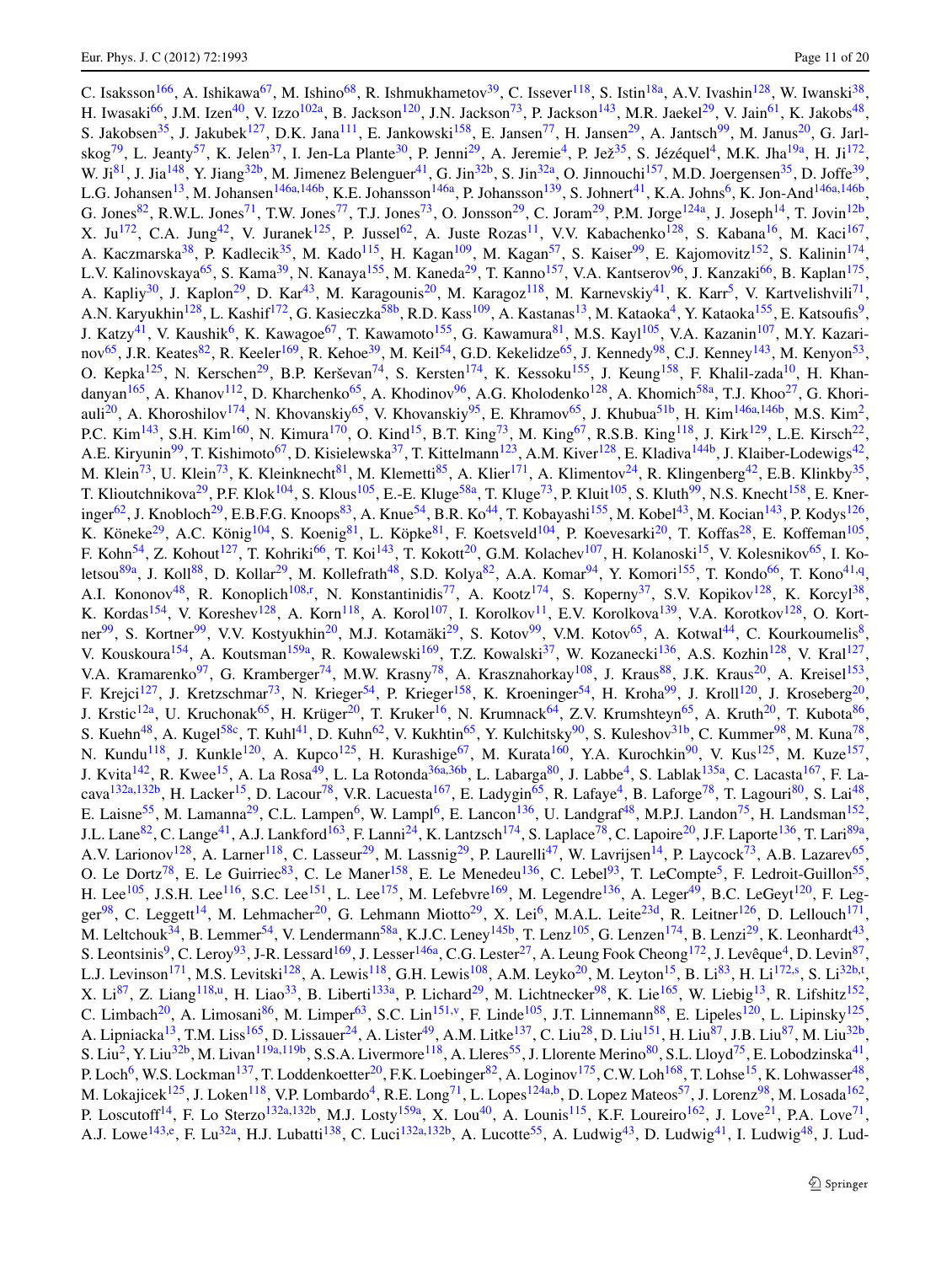wig<sup>[48](#page-15-0)</sup>, F. Luehring<sup>[61](#page-15-30)</sup>, G. Luijckx<sup>105</sup>, D. Lumb<sup>48</sup>, L. Luminari<sup>132a</sup>, E. Lund<sup>[117](#page-17-38)</sup>, B. Lund-Jensen<sup>[147](#page-17-56)</sup>, B. Lundberg<sup>79</sup>, J. Lund-berg<sup>[146a](#page-17-16),[146b](#page-17-17)</sup>, J. Lundquist<sup>35</sup>, M. Lungwitz<sup>81</sup>, G. Lutz<sup>[99](#page-16-5)</sup>, D. Lynn<sup>24</sup>, J. Lys<sup>[14](#page-14-11)</sup>, E. Lytken<sup>79</sup>, H. Ma<sup>24</sup>, L.L. Ma<sup>[172](#page-18-9)</sup>, J.A. Macana Goia<sup>[93](#page-16-25)</sup>, G. Maccarrone<sup>47</sup>, A. Macchiolo<sup>99</sup>, B. Maček<sup>[74](#page-16-41)</sup>, J. Machado Miguens<sup>124a</sup>, R. Mackeprang<sup>[35](#page-15-27)</sup>, R.J. Madaras<sup>14</sup>, W.F. Mader<sup>[43](#page-15-47)</sup>, R. Maenner<sup>[58c](#page-15-51)</sup>, T. Maeno<sup>24</sup>, P. Mättig<sup>174</sup>, S. Mättig<sup>41</sup>, L. Magnoni<sup>29</sup>, E. Magradze<sup>[54](#page-15-18)</sup>, Y. Mahalalel<sup>[153](#page-17-1)</sup>, K. Mah-boubi<sup>[48](#page-15-0)</sup>, G. Mahout<sup>[17](#page-14-14)</sup>, C. Maiani<sup>132a[,132b](#page-17-15)</sup>, C. Maidantchik<sup>[23a](#page-15-33)</sup>, A. Maio<sup>124a,[b](#page-18-6)</sup>, S. Majewski<sup>[24](#page-15-2)</sup>, Y. Makida<sup>[66](#page-16-18)</sup>, N. Makovec<sup>[115](#page-17-2)</sup>, P. Mal<sup>[136](#page-17-22)</sup>, Pa. Malecki<sup>[38](#page-15-20)</sup>, P. Malecki<sup>38</sup>, V.P. Maleev<sup>121</sup>, F. Malek<sup>[55](#page-15-6)</sup>, U. Mallik<sup>63</sup>, D. Malon<sup>[5](#page-14-12)</sup>, C. Malone<sup>143</sup>, S. Mal-tezos<sup>9</sup>, V. Malyshev<sup>107</sup>, S. Malyukov<sup>29</sup>, R. Mameghani<sup>98</sup>, J. Mamuzic<sup>[12b](#page-14-19)</sup>, A. Manabe<sup>[66](#page-16-18)</sup>, L. Mandelli<sup>89a</sup>, I. Mandić<sup>[74](#page-16-41)</sup>, R. Mandrysch<sup>[15](#page-14-7)</sup>, J. Maneira<sup>[124a](#page-17-11)</sup>, P.S. Mangeard<sup>[88](#page-16-2)</sup>, I.D. Manjavidze<sup>[65](#page-16-13)</sup>, A. Mann<sup>54</sup>, P.M. Manning<sup>137</sup>, A. Manousakis-Katsikakis<sup>[8](#page-14-9)</sup>, B. Mansoulie<sup>136</sup>, A. Manz<sup>99</sup>, A. Mapelli<sup>[29](#page-15-7)</sup>, L. Mapelli<sup>29</sup>, L. March<sup>[80](#page-16-28)</sup>, J.F. Marchand<sup>28</sup>, F. Marchese<sup>133a,[133b](#page-17-7)</sup>, G. Marchiori<sup>[78](#page-16-30)</sup>, M. Marcisovsky<sup>[125](#page-17-44)</sup>, A. Marin<sup>[21](#page-14-2)[,\\*](#page-19-0)</sup>, C.P. Marino<sup>169</sup>, F. Marroquim<sup>[23a](#page-15-33)</sup>, R. Marshall<sup>82</sup>, Z. Marshall<sup>29</sup>, F.K. Martens<sup>[158](#page-17-23)</sup>, S. Marti-Garcia<sup>[167](#page-18-7)</sup>, A.J. Martin<sup>[175](#page-18-2)</sup>, B. Martin<sup>[29](#page-15-7)</sup>, B. Martin<sup>88</sup>, F.F. Martin<sup>[120](#page-17-9)</sup>, J.P. Martin<sup>93</sup>, Ph. Mar-tin<sup>[55](#page-15-6)</sup>, T.A. Martin<sup>17</sup>, V.J. Martin<sup>45</sup>, B. Martin dit Latour<sup>49</sup>, S. Martin-Haugh<sup>149</sup>, M. Martinez<sup>[11](#page-14-0)</sup>, V. Martinez Outschoorn<sup>57</sup>, A.C. Martyniuk<sup>[169](#page-18-4)</sup>, M. Marx<sup>82</sup>, F. Marzano<sup>132a</sup>, A. Marzin<sup>[111](#page-16-0)</sup>, L. Masetti<sup>81</sup>, T. Mashimo<sup>[155](#page-17-8)</sup>, R. Mashinistov<sup>94</sup>, J. Masik<sup>82</sup>, A.L. Maslennikov<sup>[107](#page-16-20)</sup>, I. Massa<sup>[19a,](#page-14-16)[19b](#page-14-17)</sup>, G. Massaro<sup>[105](#page-16-32)</sup>, N. Massol<sup>4</sup>, P. Mastrandrea<sup>[132a](#page-17-13)[,132b](#page-17-15)</sup>, A. Mastroberardino<sup>36a,[36b](#page-15-35)</sup>, T. Ma-subuchi<sup>[155](#page-17-8)</sup>, M. Mathes<sup>[20](#page-14-6)</sup>, P. Matricon<sup>[115](#page-17-2)</sup>, H. Matsumoto<sup>155</sup>, H. Matsunaga<sup>155</sup>, T. Matsushita<sup>67</sup>, C. Mattravers<sup>[118](#page-17-0)[,c](#page-18-8)</sup>, J.M. Mau-gain<sup>29</sup>, J. Maurer<sup>83</sup>, S.J. Maxfield<sup>[73](#page-16-14)</sup>, D.A. Maximov<sup>107[,f](#page-18-16)</sup>, E.N. May<sup>[5](#page-14-12)</sup>, A. Mayne<sup>139</sup>, R. Mazini<sup>[151](#page-17-43)</sup>, M. Mazur<sup>20</sup>, M. Mazzanti $^{89a}$  $^{89a}$  $^{89a}$ , E. Mazzoni<sup>[122a](#page-17-31)[,122b](#page-17-32)</sup>, S.P. Mc Kee $^{87}$  $^{87}$  $^{87}$ , A. McCarn<sup>[165](#page-18-17)</sup>, R.L. McCarthy<sup>148</sup>, T.G. McCarthy<sup>[28](#page-15-15)</sup>, N.A. McCubbin<sup>[129](#page-17-3)</sup>, K.W. McFarlane<sup>[56](#page-15-3)</sup>, J.A. Mcfayden<sup>139</sup>, H. McGlone<sup>[53](#page-15-9)</sup>, G. Mchedlidze<sup>[51b](#page-15-42)</sup>, R.A. McLaren<sup>[29](#page-15-7)</sup>, T. Mclaughlan<sup>[17](#page-14-14)</sup>, S.J. McMa-hon<sup>[129](#page-17-3)</sup>, R.A. McPherson<sup>[169,](#page-18-4)[j](#page-18-26)</sup>, A. Meade<sup>[84](#page-16-36)</sup>, J. Mechnich<sup>105</sup>, M. Mechtel<sup>[174](#page-18-13)</sup>, M. Medinnis<sup>41</sup>, R. Meera-Lebbai<sup>[111](#page-16-0)</sup>, T. Me-guro<sup>[116](#page-17-52)</sup>, R. Mehdiyev<sup>[93](#page-16-25)</sup>, S. Mehlhase<sup>[35](#page-15-27)</sup>, A. Mehta<sup>73</sup>, K. Meier<sup>58a</sup>, B. Meirose<sup>[79](#page-16-9)</sup>, C. Melachrinos<sup>30</sup>, B.R. Mellado Gar-cia<sup>[172](#page-18-9)</sup>, L. Mendoza Navas<sup>162</sup>, Z. Meng<sup>151[,s](#page-18-39)</sup>, A. Mengarelli<sup>[19a,](#page-14-16)[19b](#page-14-17)</sup>, S. Menke<sup>[99](#page-16-5)</sup>, C. Menot<sup>29</sup>, E. Meoni<sup>[11](#page-14-0)</sup>, K.M. Mercurio<sup>57</sup>, P. Mermod<sup>[49](#page-15-1)</sup>, L. Merola<sup>[102a](#page-16-16)[,102b](#page-16-17)</sup>, C. Meroni<sup>[89a](#page-16-3)</sup>, F.S. Merritt<sup>30</sup>, A. Messina<sup>29</sup>, J. Metcalfe<sup>[103](#page-16-45)</sup>, A.S. Mete<sup>64</sup>, C. Meyer<sup>81</sup>, P. Meroni<sup>89a</sup>, C. Meyer<sup>81</sup>, C. Meyer<sup>[30](#page-15-12)</sup>, J-P. Meyer<sup>[136](#page-17-22)</sup>, J. Meyer<sup>[173](#page-18-30)</sup>, J. Meyer<sup>[54](#page-15-18)</sup>, T.C. Meyer<sup>29</sup>, W.T. Meyer<sup>64</sup>, J. Miao<sup>32d</sup>, S. Michal<sup>29</sup>, L. Micu<sup>25a</sup>, R.P. Middleton<sup>1[29](#page-15-7)</sup>, P. Miele<sup>29</sup>, S. Migas<sup>[73](#page-16-14)</sup>, L. Mijović<sup>[41](#page-15-25)</sup>, G. Mikenberg<sup>[171](#page-18-5)</sup>, M. Mikestikova<sup>[125](#page-17-44)</sup>, M. Mikuž<sup>[74](#page-16-41)</sup>, D.W. Miller<sup>30</sup>, R.J. Miller<sup>[88](#page-16-2)</sup>, W.J. Mills<sup>[168](#page-18-11)</sup>, C. Mills<sup>57</sup>, A. Milov<sup>[171](#page-18-5)</sup>, D.A. Milstead<sup>146a[,146b](#page-17-17)</sup>, D. Milstein<sup>171</sup>, A.A. Minaenko<sup>128</sup>, M. Miñano Moya<sup>[167](#page-18-7)</sup>, I.A. Minashvili<sup>65</sup>, A.I. Mincer<sup>108</sup>, B. Mindur<sup>37</sup>, M. Mineev<sup>65</sup>, Y. Ming<sup>172</sup>, L.M. Mir<sup>[11](#page-14-0)</sup>, G. Mirabelli<sup>132a</sup>, L. Miralles Verge<sup>[11](#page-14-0)</sup>, A. Misiejuk<sup>76</sup>, J. Mitrevski<sup>[137](#page-17-42)</sup>, G.Y. Mitrofanov<sup>128</sup>, V.A. Mitsou<sup>[167](#page-18-7)</sup>, S. Mitsui<sup>66</sup>, P.S. Miyagawa<sup>[139](#page-17-33)</sup>, K. Miyazaki<sup>67</sup>, J.U. Mjörnmark<sup>[79](#page-16-9)</sup>, T. Moa<sup>[146a](#page-17-16)[,146b](#page-17-17)</sup>, P. Mockett<sup>138</sup>, S. Moed<sup>57</sup>, V. Moeller<sup>27</sup>, K. Mönig<sup>41</sup>, N. Möser<sup>20</sup>, S. Mohapatra<sup>[148](#page-17-5)</sup>, W. Mohr<sup>[48](#page-15-0)</sup>, S. Mohrdieck-Möck<sup>[99](#page-16-5)</sup>, A.M. Moisseev<sup>128,[\\*](#page-19-0)</sup>, R. Moles-Valls<sup>[167](#page-18-7)</sup>, J. Molina-Perez<sup>[29](#page-15-7)</sup>, J. Monk<sup>77</sup>, E. Monnier<sup>83</sup>, S. Montesano<sup>89a[,89b](#page-16-4)</sup>, F. Monticelli<sup>[70](#page-16-19)</sup>, S. Monzani<sup>[19a,](#page-14-16)[19b](#page-14-17)</sup>, R.W. Moore<sup>[2](#page-14-13)</sup>, G.F. Moorhead<sup>[86](#page-16-27)</sup>, C. Mora Herrera<sup>49</sup>, A. Moraes<sup>[53](#page-15-9)</sup>, N. Morange<sup>136</sup>, J. Morel<sup>[54](#page-15-18)</sup>, G. Morello<sup>36a[,36b](#page-15-35)</sup>, D. Moreno<sup>81</sup>, M. Moreno Llácer<sup>[167](#page-18-7)</sup>, P. Morettini<sup>50a</sup>, M. Morii<sup>57</sup>, J. Morin<sup>[75](#page-16-7)</sup>, A.K. Morley<sup>29</sup>, G. Mornacchi<sup>29</sup>, S.V. Morozov<sup>[96](#page-16-21)</sup>, J.D. Morris<sup>75</sup>, L. Morvaj<sup>101</sup>, H.G. Moser<sup>99</sup>, M. Mosidze<sup>[51b](#page-15-42)</sup>, J. Moss<sup>[109](#page-16-42)</sup>, R. Mount<sup>[143](#page-17-14)</sup>, E. Mountricha<sup>9,[w](#page-18-44)</sup>, S.V. Mouraviev<sup>94</sup>, E.J.W. Moyse<sup>[84](#page-16-36)</sup>, M. Mudrinic<sup>[12b](#page-14-19)</sup>, F. Mueller<sup>[58a](#page-15-11)</sup>, J. Mueller<sup>[123](#page-17-34)</sup>, K. Mueller<sup>[20](#page-14-6)</sup>, T.A. Müller<sup>[98](#page-16-6)</sup>, T. Mueller<sup>[81](#page-16-8)</sup>, D. Muenstermann<sup>[29](#page-15-7)</sup>, A. Muir<sup>168</sup>, Y. Munwes<sup>153</sup>, W.J. Murray<sup>[129](#page-17-3)</sup>, I. Mussche<sup>[105](#page-16-32)</sup>, E. Musto<sup>[102a,](#page-16-16)[102b](#page-16-17)</sup>, A.G. Myagkov<sup>[128](#page-17-10)</sup>, M. Myska<sup>125</sup>, J. Nadal<sup>11</sup>, K. Nagai<sup>[160](#page-18-34)</sup>, K. Nagano<sup>66</sup>, Y. Nagasaka<sup>60</sup>, A.M. Nairz<sup>29</sup>, Y. Nakahama<sup>[29](#page-15-7)</sup>, K. Nakamura<sup>[155](#page-17-8)</sup>, T. Nakamura<sup>155</sup>, I. Nakano<sup>[110](#page-16-49)</sup>, G. Nanava<sup>[20](#page-14-6)</sup>, A. Napier<sup>161</sup>, M. Nash<sup>[77](#page-16-26)[,c](#page-18-8)</sup>, N.R. Nation<sup>21</sup>, T. Nattermann<sup>[20](#page-14-6)</sup>, T. Naumann<sup>41</sup>, G. Navarro<sup>[162](#page-18-43)</sup>, H.A. Neal<sup>87</sup>, E. Nebot<sup>[80](#page-16-28)</sup>, P.Yu. Nechaeva<sup>[94](#page-16-10)</sup>, A. Negri<sup>[119a](#page-17-39)[,119b](#page-17-40)</sup>, G. Ne-gri<sup>[29](#page-15-7)</sup>, S. Nektarijevic<sup>[49](#page-15-1)</sup>, A. Nelson<sup>163</sup>, S. Nelson<sup>[143](#page-17-14)</sup>, T.K. Nelson<sup>143</sup>, S. Nemecek<sup>[125](#page-17-44)</sup>, P. Nemethy<sup>[108](#page-16-37)</sup>, A.A. Nepomuceno<sup>23a</sup>, M. Nessi<sup>[29,](#page-15-7)[x](#page-18-45)</sup>, M.S. Neubauer<sup>165</sup>, A. Neusiedl<sup>81</sup>, R.M. Neves<sup>[108](#page-16-37)</sup>, P. Nevski<sup>[24](#page-15-2)</sup>, P.R. Newman<sup>[17](#page-14-14)</sup>, V. Nguyen Thi Hong<sup>[136](#page-17-22)</sup>, R.B. Nickerson<sup>[118](#page-17-0)</sup>, R. Nicolaidou<sup>[136](#page-17-22)</sup>, L. Nicolas<sup>139</sup>, B. Nicquevert<sup>29</sup>, F. Niedercorn<sup>[115](#page-17-2)</sup>, J. Nielsen<sup>137</sup>, T. Niinikoski<sup>29</sup>, N. Nikiforou<sup>[34](#page-15-10)</sup>, A. Nikiforov<sup>15</sup>, V. Nikolaenko<sup>128</sup>, K. Nikolaev<sup>[65](#page-16-13)</sup>, I. Nikolic-Audit<sup>78</sup>, K. Nikolics<sup>[49](#page-15-1)</sup>, K. Nikolopoulos<sup>24</sup>, H. Nilsen<sup>[48](#page-15-0)</sup>, P. Nilsson<sup>[7](#page-14-20)</sup>, Y. Ninomiya<sup>[155](#page-17-8)</sup>, A. Nisati<sup>132a</sup>, T. Nishiyama<sup>[67](#page-16-11)</sup>, R. Nisius<sup>[99](#page-16-5)</sup>, L. Nodulman<sup>[5](#page-14-12)</sup>, M. Nomachi<sup>[116](#page-17-52)</sup>, I. No-midis<sup>[154](#page-17-54)</sup>, M. Nordberg<sup>[29](#page-15-7)</sup>, B. Nordkvist<sup>[146a](#page-17-16)[,146b](#page-17-17)</sup>, P.R. Norton<sup>129</sup>, J. Novakova<sup>126</sup>, M. Nozaki<sup>[66](#page-16-18)</sup>, L. Nozka<sup>113</sup>, I.M. Nugent<sup>159a</sup>, A.-E. Nuncio-Quiroz<sup>[20](#page-14-6)</sup>, G. Nunes Hanninger<sup>86</sup>, T. Nunnemann<sup>98</sup>, E. Nurse<sup>77</sup>, T. Nyman<sup>[29](#page-15-7)</sup>, B.J. O'Brien<sup>[45](#page-15-26)</sup>, S.W. O'Neale<sup>[17](#page-14-14)[,\\*](#page-19-0)</sup>, D.C. O'Neil<sup>[142](#page-17-46)</sup>, V. O'Shea<sup>53</sup>, F.G. Oakham<sup>[28,](#page-15-15)[d](#page-18-12)</sup>, H. Oberlack<sup>[99](#page-16-5)</sup>, J. Ocariz<sup>78</sup>, A. Ochi<sup>67</sup>, S. Oda<sup>[155](#page-17-8)</sup>, S. Odaka<sup>[66](#page-16-18)</sup>, J. Odier<sup>83</sup>, H. Ogren<sup>[61](#page-15-30)</sup>, A. Oh<sup>[82](#page-16-15)</sup>, S.H. Oh<sup>[44](#page-15-14)</sup>, C.C. Ohm<sup>[146a](#page-17-16)[,146b](#page-17-17)</sup>, T. Ohshima<sup>[101](#page-16-47)</sup>, H. Ohshita<sup>[140](#page-17-53)</sup>, T. Ohsugi<sup>59</sup>, S. Okada<sup>67</sup>, H. Okawa<sup>[163](#page-18-10)</sup>, Y. Okumura<sup>[101](#page-16-47)</sup>, T. Okuyama<sup>155</sup>, A. Olariu<sup>25a</sup>, M. Olcese<sup>50a</sup>, A.G. Olchevski<sup>[65](#page-16-13)</sup>, M. Oliveira<sup>[124a](#page-17-11)[,h](#page-18-23)</sup>, D. Oliveira Damazio<sup>24</sup>, E. Oliver Garcia<sup>[167](#page-18-7)</sup>, D. Olivito<sup>120</sup>, A. Olszewski<sup>[38](#page-15-20)</sup>, J. Olszowska<sup>38</sup>, C. Omachi<sup>[67](#page-16-11)</sup>, A. Onofre<sup>124a[,y](#page-18-46)</sup>, P.U.E. Onyisi<sup>30</sup>, C.J. Oram<sup>[159a](#page-18-22)</sup>, M.J. Oreglia<sup>[30](#page-15-12)</sup>, Y. Oren<sup>153</sup>, D. Orestano<sup>[134a](#page-17-20)[,134b](#page-17-21)</sup>, I. Orlov<sup>[107](#page-16-20)</sup>, C. Oropeza Barrera<sup>53</sup>, R.S. Orr<sup>[158](#page-17-23)</sup>, B. Os-culati<sup>[50a,](#page-15-21)[50b](#page-15-22)</sup>, R. Ospanov<sup>[120](#page-17-9)</sup>, C. Osuna<sup>11</sup>, G. Otero y Garzon<sup>[26](#page-15-48)</sup>, J.P. Ottersbach<sup>[105](#page-16-32)</sup>, M. Ouchrif<sup>135d</sup>, F. Ould-Saada<sup>[117](#page-17-38)</sup>, A. Ouraou<sup>[136](#page-17-22)</sup>, Q. Ouyang<sup>[32a](#page-15-19)</sup>, M. Owen<sup>82</sup>, S. Owen<sup>139</sup>, V.E. Ozcan<sup>[18a](#page-14-3)</sup>, N. Ozturk<sup>[7](#page-14-20)</sup>, A. Pacheco Pages<sup>11</sup>, C. Padilla Aranda<sup>11</sup>, S. Pagan Griso<sup>[14](#page-14-11)</sup>, E. Paganis<sup>[139](#page-17-33)</sup>, F. Paige<sup>[24](#page-15-2)</sup>, P. Pais<sup>84</sup>, K. Pajchel<sup>[117](#page-17-38)</sup>, G. Palacino<sup>159b</sup>, C.P. Paleari<sup>6</sup>, S. Palestini<sup>[29](#page-15-7)</sup>, D. Pallin<sup>33</sup>, A. Palma<sup>[124a](#page-17-11)</sup>, J.D. Palmer<sup>17</sup>, Y.B. Pan<sup>172</sup>, E. Panagiotopoulou<sup>[9](#page-14-5)</sup>, B. Panes<sup>31a</sup>, N. Panikashvili<sup>87</sup>, S. Panitkin<sup>24</sup>, D. Pantea<sup>25a</sup>,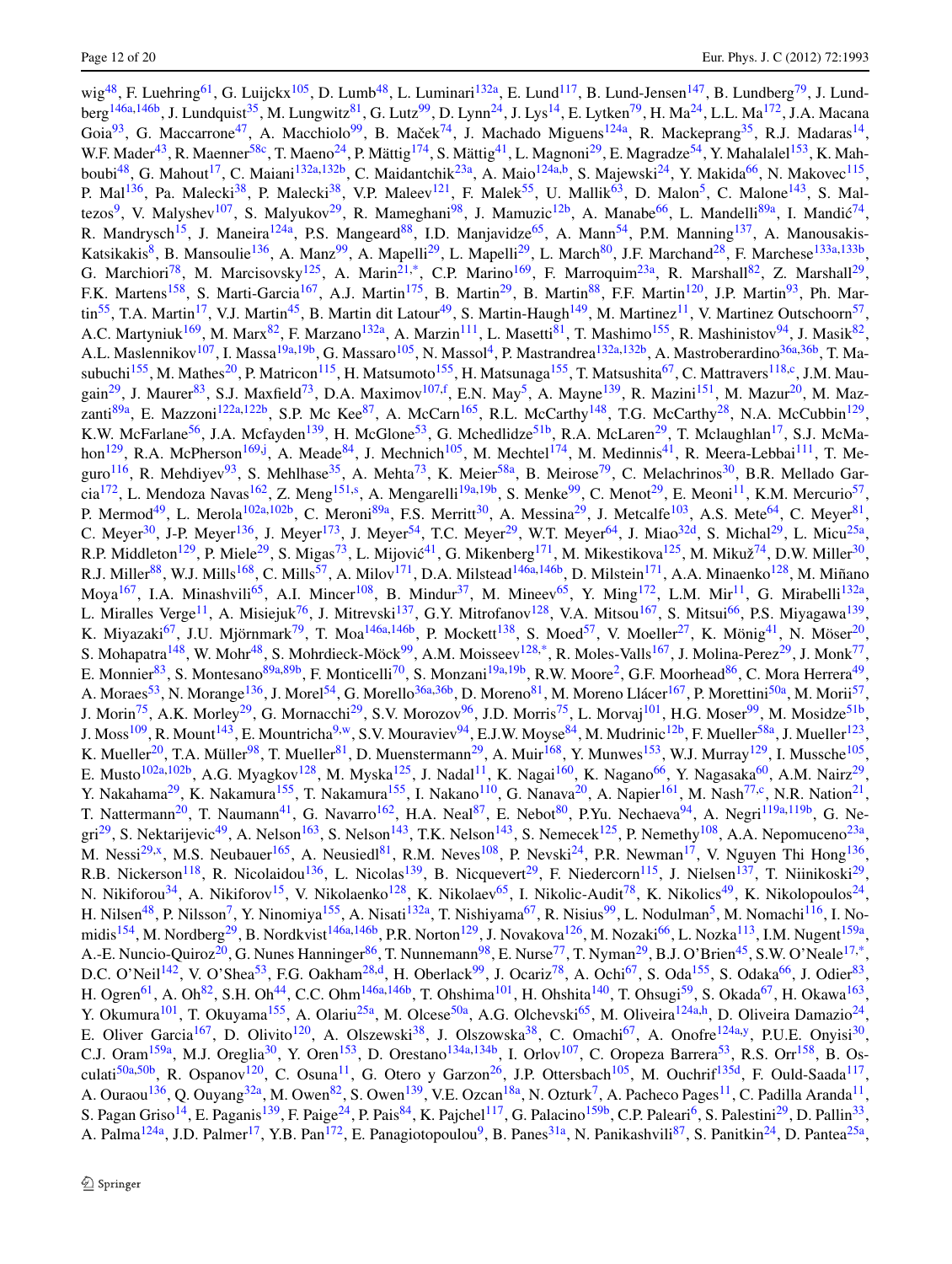M. Panuskova<sup>[125](#page-17-44)</sup>, V. Paolone<sup>[123](#page-17-34)</sup>, A. Papadelis<sup>146a</sup>, Th.D. Papadopoulou<sup>9</sup>, A. Paramonov<sup>5</sup>, W. Park<sup>[24](#page-15-2), [z](#page-18-47)</sup>, M.A. Parker<sup>27</sup>, F. Parodi<sup>50a[,50b](#page-15-22)</sup>, J.A. Parsons<sup>[34](#page-15-10)</sup>, U. Parzefall<sup>48</sup>, E. Pasqualucci<sup>[132a](#page-17-13)</sup>, A. Passeri<sup>134a</sup>, F. Pastore<sup>134a,[134b](#page-17-21)</sup>, Fr. Pastore<sup>76</sup>, G. Pász-tor<sup>[49](#page-15-1)[,aa](#page-18-48)</sup>, S. Pataraia<sup>[174](#page-18-13)</sup>, N. Patel<sup>150</sup>, J.R. Pater<sup>82</sup>, S. Patricelli<sup>[102a](#page-16-16)[,102b](#page-16-17)</sup>, T. Pauly<sup>[29](#page-15-7)</sup>, M. Pecsy<sup>144a</sup>, M.I. Pedraza Morales<sup>[172](#page-18-9)</sup>, S.V. Peleganchuk<sup>107</sup>, H. Peng<sup>32b</sup>, R. Pengo<sup>29</sup>, A. Penson<sup>34</sup>, J. Penwell<sup>[61](#page-15-30)</sup>, M. Perantoni<sup>[23a](#page-15-33)</sup>, K. Perez<sup>34,[ab](#page-18-49)</sup>, T. Perez Caval-canti<sup>[41](#page-15-25)</sup>, E. Perez Codina<sup>11</sup>, M.T. Pérez García-Estañ<sup>[167](#page-18-7)</sup>, V. Perez Reale<sup>34</sup>, L. Perini<sup>[89a,](#page-16-3)[89b](#page-16-4)</sup>, H. Pernegger<sup>29</sup>, R. Perrino<sup>72a</sup>, P. Perrodo<sup>[4](#page-14-10)</sup>, S. Persembe<sup>[3a](#page-14-22)</sup>, A. Perus<sup>[115](#page-17-2)</sup>, V.D. Peshekhonov<sup>[65](#page-16-13)</sup>, B.A. Petersen<sup>[29](#page-15-7)</sup>, J. Petersen<sup>29</sup>, T.C. Petersen<sup>[35](#page-15-27)</sup>, E. Petit<sup>4</sup>, A. Petridis<sup>[154](#page-17-54)</sup>, C. Petridou<sup>154</sup>, E. Petrolo<sup>[132a](#page-17-13)</sup>, F. Petrucci<sup>[134a](#page-17-20)[,134b](#page-17-21)</sup>, D. Petschull<sup>[41](#page-15-25)</sup>, M. Petteni<sup>[142](#page-17-46)</sup>, R. Pezoa<sup>31b</sup>, A. Phan<sup>86</sup>, P.W. Phillips<sup>129</sup>, G. Piacquadio<sup>29</sup>, E. Piccaro<sup>75</sup>, M. Piccinini<sup>[19a,](#page-14-16)[19b](#page-14-17)</sup>, S.M. Piec<sup>41</sup>, R. Piegaia<sup>26</sup>, D.T. Pignotti<sup>[109](#page-16-42)</sup>, J.E. Pilcher<sup>30</sup>, A.D. Pilkington<sup>[82](#page-16-15)</sup>, J. Pina<sup>[124a](#page-17-11)[,b](#page-18-6)</sup>, M. Pinamonti<sup>[164a,](#page-18-0)[164c](#page-18-24)</sup>, A. Pinder<sup>118</sup>, J.L. Pinfold<sup>2</sup>, J. Ping<sup>[32c](#page-15-37)</sup>, B. Pinto<sup>124a,b</sup>, O. Pirotte<sup>29</sup>, C. Pizio $89a,89b$  $89a,89b$ , M. Plamondon<sup>[169](#page-18-4)</sup>, M.-A. Pleier<sup>[24](#page-15-2)</sup>, A.V. Pleskach<sup>128</sup>, A. Poblaguev<sup>24</sup>, S. Poddar<sup>58a</sup>, F. Podlyski<sup>[33](#page-15-32)</sup>, L. Pog-gioli<sup>115</sup>, T. Poghosyan<sup>20</sup>, M. Pohl<sup>49</sup>, F. Polci<sup>55</sup>, G. Polesello<sup>119a</sup>, A. Policicchio<sup>36a[,36b](#page-15-35)</sup>, A. Polini<sup>19a</sup>, J. Poll<sup>75</sup>, V. Poly-chronakos<sup>[24](#page-15-2)</sup>, D.M. Pomarede<sup>136</sup>, D. Pomeroy<sup>22</sup>, K. Pommès<sup>[29](#page-15-7)</sup>, L. Pontecorvo<sup>132a</sup>, B.G. Pope<sup>[88](#page-16-2)</sup>, G.A. Popeneciu<sup>25a</sup>, D.S. Popovic<sup>12a</sup>, A. Poppleton<sup>29</sup>, X. Portell Bueso<sup>29</sup>, C. Posch<sup>21</sup>, G.E. Pospelov<sup>[99](#page-16-5)</sup>, S. Pospisil<sup>127</sup>, I.N. Potrap<sup>99</sup>, C.J. Pot-ter<sup>149</sup>, C.T. Potter<sup>114</sup>, G. Poulard<sup>[29](#page-15-7)</sup>, J. Poveda<sup>[172](#page-18-9)</sup>, R. Prabhu<sup>[77](#page-16-26)</sup>, P. Pralavorio<sup>83</sup>, A. Pranko<sup>14</sup>, S. Prasad<sup>57</sup>, R. Prava-han<sup>[7](#page-14-20)</sup>, S. Prell<sup>64</sup>, K. Pretzl<sup>16</sup>, L. Pribyl<sup>29</sup>, D. Price<sup>61</sup>, J. Price<sup>[73](#page-16-14)</sup>, L.E. Price<sup>[5](#page-14-12)</sup>, M.J. Price<sup>[29](#page-15-7)</sup>, D. Prieur<sup>[123](#page-17-34)</sup>, M. Primav-era<sup>[72a](#page-16-33)</sup>, K. Prokofiev<sup>[108](#page-16-37)</sup>, F. Prokoshin<sup>[31b](#page-15-29)</sup>, S. Protopopescu<sup>24</sup>, J. Proudfoot<sup>[5](#page-14-12)</sup>, X. Prudent<sup>43</sup>, H. Przysiezniak<sup>4</sup>, S. Psoroulas<sup>20</sup>, E. Ptacek<sup>[114](#page-17-36)</sup>, E. Pueschel<sup>[84](#page-16-36)</sup>, J. Purdham<sup>[87](#page-16-23)</sup>, M. Purohit<sup>[24](#page-15-2)[,z](#page-18-47)</sup>, P. Puzo<sup>115</sup>, Y. Pylypchenko<sup>[63](#page-15-24)</sup>, J. Qian<sup>87</sup>, Z. Qian<sup>83</sup>, Z. Qin<sup>41</sup>, A. Quadt<sup>[54](#page-15-18)</sup>, D.R. Quarrie<sup>14</sup>, W.B. Quayle<sup>[172](#page-18-9)</sup>, F. Quinonez<sup>[31a](#page-15-41)</sup>, M. Raas<sup>104</sup>, V. Radescu<sup>[58b](#page-15-50)</sup>, B. Radics<sup>20</sup>, T. Rador<sup>[18a](#page-14-3)</sup>, F. Ra-gusa<sup>[89a](#page-16-3),[89b](#page-16-4)</sup>, G. Rahal<sup>[177](#page-18-19)</sup>, A.M. Rahimi<sup>[109](#page-16-42)</sup>, D. Rahm<sup>[24](#page-15-2)</sup>, S. Rajagopalan<sup>24</sup>, M. Rammensee<sup>[48](#page-15-0)</sup>, M. Rammes<sup>[141](#page-17-37)</sup>, M. Ram-stedt<sup>[146a](#page-17-16)[,146b](#page-17-17)</sup>, A.S. Randle-Conde<sup>39</sup>, K. Randrianarivony<sup>[28](#page-15-15)</sup>, P.N. Ratoff<sup>[71](#page-16-29)</sup>, F. Rauscher<sup>98</sup>, M. Raymond<sup>[29](#page-15-7)</sup>, A.L. Read<sup>[117](#page-17-38)</sup>, D.M. Rebuzzi<sup>[119a](#page-17-39)[,119b](#page-17-40)</sup>, A. Redelbach<sup>[173](#page-18-30)</sup>, G. Redlinger<sup>24</sup>, R. Reece<sup>120</sup>, K. Reeves<sup>[40](#page-15-5)</sup>, A. Reichold<sup>105</sup>, E. Reinherz-Aronis<sup>[153](#page-17-1)</sup>, A. Reinsch<sup>114</sup>, I. Reisinger<sup>42</sup>, D. Reljic<sup>12a</sup>, C. Rembser<sup>29</sup>, Z.L. Ren<sup>[151](#page-17-43)</sup>, A. Renaud<sup>115</sup>, P. Renkel<sup>39</sup>, M. Rescigno<sup>132a</sup>, S. Resconi<sup>89a</sup>, B. Resende<sup>[136](#page-17-22)</sup>, P. Reznicek<sup>[98](#page-16-6)</sup>, R. Rezvani<sup>[158](#page-17-23)</sup>, A. Richards<sup>[77](#page-16-26)</sup>, R. Richter<sup>99</sup>, E. Richter-Was<sup>4[,ac](#page-18-50)</sup>, M. Ridel<sup>78</sup>, M. Rijpstra<sup>[105](#page-16-32)</sup>, M. Rijssenbeek<sup>[148](#page-17-5)</sup>, A. Rimoldi<sup>[119a](#page-17-39)[,119b](#page-17-40)</sup>, L. Rinaldi<sup>[19a](#page-14-16)</sup>, R.R. Rios<sup>[39](#page-15-40)</sup>, I. Riu<sup>[11](#page-14-0)</sup>, G. Rivoltella<sup>89a,[89b](#page-16-4)</sup>, F. Rizatdi-nova<sup>[112](#page-16-1)</sup>, E. Rizvi<sup>75</sup>, S.H. Robertson<sup>85,[j](#page-18-26)</sup>, A. Robichaud-Veronneau<sup>[118](#page-17-0)</sup>, D. Robinson<sup>[27](#page-15-16)</sup>, J.E.M. Robinson<sup>[77](#page-16-26)</sup>, M. Robinson<sup>[114](#page-17-36)</sup>, A. Robson<sup>[53](#page-15-9)</sup>, J.G. Rocha de Lima<sup>106</sup>, C. Roda<sup>[122a,](#page-17-31)[122b](#page-17-32)</sup>, D. Roda Dos Santos<sup>[29](#page-15-7)</sup>, S. Rodier<sup>80</sup>, D. Rodriguez<sup>162</sup>, Y. Rodriguez Garcia<sup>[162](#page-18-43)</sup>, A. Roe<sup>54</sup>, S. Roe<sup>[29](#page-15-7)</sup>, O. Røhne<sup>[117](#page-17-38)</sup>, V. Rojo<sup>1</sup>, S. Rolli<sup>161</sup>, A. Romaniouk<sup>[96](#page-16-21)</sup>, M. Romano<sup>19a,[19b](#page-14-17)</sup>, V.M. Romanov<sup>65</sup>, G. Romeo<sup>26</sup>, L. Roos<sup>[78](#page-16-30)</sup>, E. Ros<sup>[167](#page-18-7)</sup>, S. Rosati<sup>132a</sup>, K. Rosbach<sup>49</sup>, A. Rose<sup>149</sup>, M. Rose<sup>76</sup>, G.A. Rosenbaum<sup>158</sup>, E.I. Rosen-berg<sup>[64](#page-16-40)</sup>, P.L. Rosendahl<sup>13</sup>, O. Rosenthal<sup>[141](#page-17-37)</sup>, L. Rosselet<sup>[49](#page-15-1)</sup>, V. Rossetti<sup>11</sup>, E. Rossi<sup>132a,[132b](#page-17-15)</sup>, L.P. Rossi<sup>50a</sup>, M. Rotaru<sup>25a</sup>, I. Roth<sup>[171](#page-18-5)</sup>, J. Rothberg<sup>[138](#page-17-27)</sup>, D. Rousseau<sup>[115](#page-17-2)</sup>, C.R. Royon<sup>[136](#page-17-22)</sup>, A. Rozanov<sup>[83](#page-16-22)</sup>, Y. Rozen<sup>152</sup>, X. Ruan<sup>115,[ad](#page-18-51)</sup>, I. Rubinskiy<sup>41</sup>, B. Ruckert<sup>[98](#page-16-6)</sup>, N. Ruckstuhl<sup>[105](#page-16-32)</sup>, V.I. Rud<sup>97</sup>, C. Rudolph<sup>43</sup>, G. Rudolph<sup>[62](#page-15-45)</sup>, F. Rühr<sup>[6](#page-14-24)</sup>, F. Ruggieri<sup>[134a](#page-17-20)[,134b](#page-17-21)</sup>, A. Ruiz-Martinez<sup>64</sup>, V. Rumiantsev<sup>[91,](#page-16-43)[\\*](#page-19-0)</sup>, L. Rumyantsev<sup>[65](#page-16-13)</sup>, K. Runge<sup>48</sup>, O. Runolfsson<sup>20</sup>, Z. Rurikova<sup>48</sup>, N.A. Rusakovich<sup>65</sup>, D.R. Rust<sup>61</sup>, J.P. Rutherfoord<sup>[6](#page-14-24)</sup>, C. Ruwiedel<sup>[14](#page-14-11)</sup>, P. Ruzicka<sup>[125](#page-17-44)</sup>, Y.F. Ryabov<sup>[121](#page-17-49)</sup>, V. Ryadovikov<sup>128</sup>, P. Ryan<sup>[88](#page-16-2)</sup>, M. Rybar<sup>126</sup>, G. Rybkin<sup>[115](#page-17-2)</sup>, N.C. Ryder<sup>[118](#page-17-0)</sup>, S. Rzaeva<sup>10</sup>, A.F. Saavedra<sup>[150](#page-17-24)</sup>, I. Sadeh<sup>153</sup>, H.F-W. Sadrozinski<sup>[137](#page-17-42)</sup>, R. Sadykov<sup>65</sup>, F. Safai Tehrani<sup>132a</sup>, H. Sakamoto<sup>[155](#page-17-8)</sup>, G. Salamanna<sup>[75](#page-16-7)</sup>, A. Salamon<sup>[133a](#page-17-6)</sup>, M. Saleem<sup>111</sup>, D. Salihagic<sup>[99](#page-16-5)</sup>, A. Salnikov<sup>143</sup>, J. Salt<sup>167</sup>, B.M. Sal-vachua Ferrando<sup>[5](#page-14-12)</sup>, D. Salvatore<sup>[36a,](#page-15-34)[36b](#page-15-35)</sup>, F. Salvatore<sup>149</sup>, A. Salvucci<sup>104</sup>, A. Salzburger<sup>29</sup>, D. Sampsonidis<sup>[154](#page-17-54)</sup>, B.H. Samset<sup>[117](#page-17-38)</sup>, A. Sanchez<sup>[102a](#page-16-16)[,102b](#page-16-17)</sup>, H. Sandaker<sup>13</sup>, H.G. Sander<sup>[81](#page-16-8)</sup>, M.P. Sanders<sup>98</sup>, M. Sandhoff<sup>[174](#page-18-13)</sup>, T. Sandoval<sup>[27](#page-15-16)</sup>, C. Sandoval<sup>162</sup>, R. Sand-stroem<sup>[99](#page-16-5)</sup>, S. Sandvoss<sup>174</sup>, D.P.C. Sankey<sup>129</sup>, A. Sansoni<sup>47</sup>, C. Santamarina Rios<sup>85</sup>, C. Santoni<sup>[33](#page-15-32)</sup>, R. Santonico<sup>133a,[133b](#page-17-7)</sup>, H. Santos<sup>124a</sup>, J.G. Saraiva<sup>124a</sup>, T. Sarangi<sup>[172](#page-18-9)</sup>, E. Sarkisyan-Grinbaum<sup>7</sup>, F. Sarri<sup>122a,[122b](#page-17-32)</sup>, G. Sartisohn<sup>[174](#page-18-13)</sup>, O. Sasaki<sup>66</sup>, N. Sasao<sup>[68](#page-16-48)</sup>, I. Satsounkevitch<sup>[90](#page-16-35)</sup>, G. Sauvage<sup>[4](#page-14-10)</sup>, E. Sauvan<sup>4</sup>, J.B. Sauvan<sup>[115](#page-17-2)</sup>, P. Savard<sup>158[,d](#page-18-12)</sup>, V. Savinov<sup>[123](#page-17-34)</sup>, D.O. Savu<sup>29</sup>, L. Sawyer<sup>24,1</sup>, D.H. Saxon<sup>53</sup>, L.P. Says<sup>33</sup>, C. Sbarra<sup>19a</sup>, A. Sbrizzi<sup>19a,19b</sup>, O. Sca[l](#page-18-28)lon<sup>93</sup>, D.A. Scannicchio<sup>163</sup>, M. Scar-cella<sup>[150](#page-17-24)</sup>, J. Schaarschmidt<sup>[115](#page-17-2)</sup>, P. Schacht<sup>[99](#page-16-5)</sup>, U. Schäfer<sup>[81](#page-16-8)</sup>, S. Schaepe<sup>20</sup>, S. Schaetzel<sup>58b</sup>, A.C. Schaffer<sup>115</sup>, D. Schaile<sup>98</sup>, R.D. Schamberger<sup>148</sup>, A.G. Schamov<sup>107</sup>, V. Scharf<sup>58a</sup>, V.A. Schegelsky<sup>[121](#page-17-49)</sup>, D. Scheirich<sup>[87](#page-16-23)</sup>, M. Schernau<sup>[163](#page-18-10)</sup>, M.I. Scherzer<sup>34</sup>, C. Schiavi<sup>[50a,](#page-15-21)[50b](#page-15-22)</sup>, J. Schieck<sup>[98](#page-16-6)</sup>, M. Schioppa<sup>36a,[36b](#page-15-35)</sup>, S. Schlenker<sup>[29](#page-15-7)</sup>, J.L. Schlereth<sup>5</sup>, E. Schmidt<sup>48</sup>, K. Schmieden<sup>20</sup>, C. Schmitt<sup>[81](#page-16-8)</sup>, S. Schmitt<sup>[58b](#page-15-50)</sup>, M. Schmitz<sup>[20](#page-14-6)</sup>, A. Schöning<sup>58b</sup>, M. Schott<sup>29</sup>, D. Schouten<sup>159a</sup>, J. Schovancova<sup>[125](#page-17-44)</sup>, M. Schram<sup>85</sup>, C. Schroeder<sup>81</sup>, N. Schroer<sup>58c</sup>, S. Schuh<sup>[29](#page-15-7)</sup>, G. Schuler<sup>29</sup>, J. Schultes<sup>[174](#page-18-13)</sup>, H.-C. Schultz-Coulon<sup>58a</sup>, H. Schulz<sup>15</sup>, J.W. Schu-macher<sup>20</sup>, M. Schumacher<sup>48</sup>, B.A. Schumm<sup>137</sup>, Ph. Schune<sup>[136](#page-17-22)</sup>, C. Schwanenberger<sup>[82](#page-16-15)</sup>, A. Schwartzman<sup>[143](#page-17-14)</sup>, Ph. Schwem- $\lim_{n \to \infty}$  R. Schwienhorst<sup>[88](#page-16-2)</sup>, R. Schwierz<sup>43</sup>, J. Schwindling<sup>[136](#page-17-22)</sup>, T. Schwindt<sup>20</sup>, M. Schwoerer<sup>4</sup>, W.G. Scott<sup>129</sup>, J. Searcy<sup>[114](#page-17-36)</sup>, G. Sedov<sup>[41](#page-15-25)</sup>, E. Sedykh<sup>[121](#page-17-49)</sup>, E. Segura<sup>[11](#page-14-0)</sup>, S.C. Seidel<sup>[103](#page-16-45)</sup>, A. Seiden<sup>137</sup>, F. Seifert<sup>[43](#page-15-47)</sup>, J.M. Seixas<sup>[23a](#page-15-33)</sup>, G. Sekhniaidze<sup>102a</sup>, D.M. Seliverstov<sup>[121](#page-17-49)</sup>, B. Sellden<sup>146a</sup>, G. Sellers<sup>73</sup>, M. Seman<sup>[144b](#page-17-12)</sup>, N. Semprini-Cesari<sup>19a,[19b](#page-14-17)</sup>, C. Serfon<sup>98</sup>, L. Serin<sup>[115](#page-17-2)</sup>, R. Seuster<sup>[99](#page-16-5)</sup>, H. Severini<sup>111</sup>, M.E. Sevior<sup>86</sup>, A. Sfyrla<sup>[29](#page-15-7)</sup>, E. Shabalina<sup>[54](#page-15-18)</sup>, M. Shamim<sup>[114](#page-17-36)</sup>, L.Y. Shan<sup>32a</sup>, J.T. Shank<sup>21</sup>, Q.T. Shao<sup>[86](#page-16-27)</sup>, M. Shapiro<sup>14</sup>, P.B. Shatalov<sup>[95](#page-16-24)</sup>, L. Shaver<sup>[6](#page-14-24)</sup>, K. Shaw<sup>164a,[164c](#page-18-24)</sup>, D. Sherman<sup>175</sup>, P. Sherwood<sup>[77](#page-16-26)</sup>, A. Shibata<sup>[108](#page-16-37)</sup>, H. Shichi<sup>[101](#page-16-47)</sup>, S. Shimizu<sup>29</sup>, M. Shimojima<sup>100</sup>, T. Shin<sup>56</sup>, M. Shiyakova<sup>[65](#page-16-13)</sup>, A. Shmeleva<sup>94</sup>, M.J. Shochet<sup>30</sup>, D. Short<sup>[118](#page-17-0)</sup>,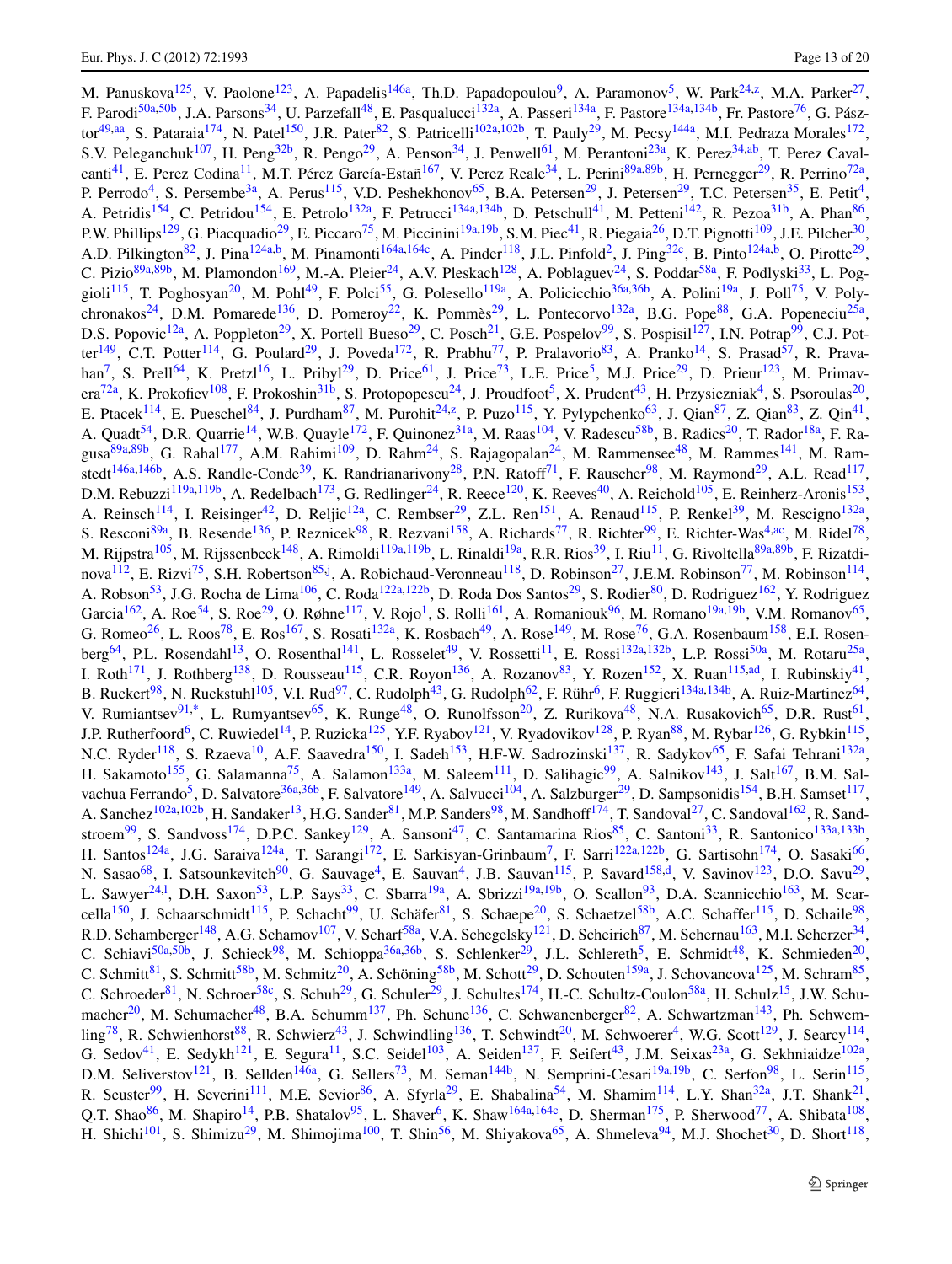S. Shrestha<sup>[64](#page-16-40)</sup>, M.A. Shupe<sup>6</sup>, P. Sicho<sup>[125](#page-17-44)</sup>, A. Sidoti<sup>[132a](#page-17-13)</sup>, A. Siebel<sup>[174](#page-18-13)</sup>, F. Siegert<sup>[48](#page-15-0)</sup>, Dj. Sijacki<sup>12a</sup>, O. Silbert<sup>[171](#page-18-5)</sup>, J. Silva<sup>[124a](#page-17-11)[,b](#page-18-6)</sup>, Y. Silver<sup>[153](#page-17-1)</sup>, D. Silverstein<sup>143</sup>, S.B. Silverstein<sup>146a</sup>, V. Simak<sup>[127](#page-17-18)</sup>, O. Simard<sup>[136](#page-17-22)</sup>, Lj. Simic<sup>[12a](#page-14-18)</sup>, S. Simion<sup>115</sup>, B. Simmons<sup>77</sup>, M. Simonyan<sup>[35](#page-15-27)</sup>, P. Sinervo<sup>[158](#page-17-23)</sup>, N.B. Sinev<sup>114</sup>, V. Sipica<sup>[141](#page-17-37)</sup>, G. Siragusa<sup>173</sup>, A. Sircar<sup>24</sup>, A.N. Sisakyan<sup>[65](#page-16-13)</sup>, S.Yu. Sivok-lokov<sup>[97](#page-16-44)</sup>, J. Sjölin<sup>146a,[146b](#page-17-17)</sup>, T.B. Sjursen<sup>[13](#page-14-21)</sup>, L.A. Skinnari<sup>14</sup>, H.P. Skottowe<sup>[57](#page-15-23)</sup>, K. Skovpen<sup>[107](#page-16-20)</sup>, P. Skubic<sup>[111](#page-16-0)</sup>, N. Skvorodnev<sup>22</sup>, M. Slater<sup>[17](#page-14-14)</sup>, T. Slavicek<sup>[127](#page-17-18)</sup>, K. Sliwa<sup>[161](#page-18-15)</sup>, J. Sloper<sup>29</sup>, V. Smakhtin<sup>[171](#page-18-5)</sup>, S.Yu. Smirnov<sup>[96](#page-16-21)</sup>, L.N. Smirnova<sup>97</sup>, O. Smirnova<sup>79</sup>, B.C. Smith<sup>[57](#page-15-23)</sup>, D. Smith<sup>143</sup>, K.M. Smith<sup>53</sup>, M. Smizanska<sup>[71](#page-16-29)</sup>, K. Smolek<sup>127</sup>, A.A. Snesarev<sup>94</sup>, S.W. Snow<sup>[82](#page-16-15)</sup>, J. Snow<sup>[111](#page-16-0)</sup>, J. Snuverink<sup>[105](#page-16-32)</sup>, S. Snyder<sup>[24](#page-15-2)</sup>, M. Soares<sup>[124a](#page-17-11)</sup>, R. Sobie<sup>169[,j](#page-18-26)</sup>, J. Sodomka<sup>[127](#page-17-18)</sup>, A. Soffer<sup>[153](#page-17-1)</sup>, C.A. Solans<sup>167</sup>, M. Solar<sup>127</sup>, J. Solc<sup>[127](#page-17-18)</sup>, E. Soldatov<sup>[96](#page-16-21)</sup>, U. Soldevila<sup>167</sup>, E. Solfaroli Camillocci<sup>132a,[132b](#page-17-15)</sup>, A.A. Solodkov<sup>[128](#page-17-10)</sup>, O.V. Solovyanov<sup>128</sup>, J. Son-dericker<sup>24</sup>, N. Soni<sup>2</sup>, V. Sopko<sup>[127](#page-17-18)</sup>, B. Sopko<sup>12[7](#page-14-20)</sup>, M. Sosebee<sup>7</sup>, R. Soualah<sup>164a,[164c](#page-18-24)</sup>, A. Soukharev<sup>107</sup>, S. Spagnolo<sup>[72a,](#page-16-33)[72b](#page-16-34)</sup>, F. Spanò<sup>[76](#page-16-12)</sup>, R. Spighi<sup>[19a](#page-14-16)</sup>, G. Spigo<sup>29</sup>, F. Spila<sup>132a[,132b](#page-17-15)</sup>, R. Spiwoks<sup>29</sup>, M. Spousta<sup>[126](#page-17-45)</sup>, T. Spreitzer<sup>[158](#page-17-23)</sup>, B. Spurlock<sup>7</sup>, R.D. St. Denis<sup>53</sup>, T. Stahl<sup>141</sup>, J. Stahlman<sup>120</sup>, R. Stamen<sup>[58a](#page-15-11)</sup>, E. Stanecka<sup>[38](#page-15-20)</sup>, R.W. Stanek<sup>[5](#page-14-12)</sup>, C. Stanescu<sup>[134a](#page-17-20)</sup>, S. Stapnes<sup>[117](#page-17-38)</sup>, E.A. Starchenko<sup>[128](#page-17-10)</sup>, J. Stark<sup>55</sup>, P. Staroba<sup>125</sup>, P. Starovoitov<sup>91</sup>, A. Staude<sup>98</sup>, P. Stavina<sup>144a</sup>, G. Stavropoulos<sup>14</sup>, G. Steele<sup>53</sup>, P. Steinbach<sup>[43](#page-15-47)</sup>, P. Steinberg<sup>24</sup>, I. Stekl<sup>[127](#page-17-18)</sup>, B. Stelzer<sup>142</sup>, H.J. Stelzer<sup>88</sup>, O. Stelzer-Chilton<sup>[159a](#page-18-22)</sup>, H. Stenzel<sup>52</sup>, S. Stern<sup>99</sup>, K. Stevenson<sup>[75](#page-16-7)</sup>, G.A. Stewart<sup>29</sup>, J.A. Stillings<sup>[20](#page-14-6)</sup>, M.C. Stockton<sup>29</sup>, K. Stoerig<sup>48</sup>, G. Stoicea<sup>[25a](#page-15-8)</sup>, S. Stonjek<sup>[99](#page-16-5)</sup>, P. Strachota<sup>[126](#page-17-45)</sup>, A.R. Stradling<sup>[7](#page-14-20)</sup>, A. Straessner<sup>43</sup>, J. Strandberg<sup>[147](#page-17-56)</sup>, S. Strandberg<sup>146a,[146b](#page-17-17)</sup>, A. Strandlie<sup>117</sup>, M. Strang<sup>109</sup>, E. Strauss<sup>[143](#page-17-14)</sup>, M. Strauss<sup>111</sup>, P. Strizenec<sup>[144b](#page-17-12)</sup>, R. Ströhmer<sup>173</sup>, D.M. Strom<sup>114</sup>, J.A. Strong<sup>76,[\\*](#page-19-0)</sup>, R. Stroynowski<sup>[39](#page-15-40)</sup>, J. Strube<sup>[129](#page-17-3)</sup>, B. Stugu<sup>13</sup>, I. Stumer<sup>24,[\\*](#page-19-0)</sup>, J. Stupak<sup>[148](#page-17-5)</sup>, P. Sturm<sup>[174](#page-18-13)</sup>, N.A. Styles<sup>[41](#page-15-25)</sup>, D.A. Soh<sup>151[,u](#page-18-41)</sup>, D. Su<sup>143</sup>, HS. Subramania<sup>[2](#page-14-13)</sup>, A. Succurro<sup>11</sup>, Y. Sug-aya<sup>[116](#page-17-52)</sup>, T. Sugimoto<sup>101</sup>, C. Suhr<sup>106</sup>, K. Suita<sup>[67](#page-16-11)</sup>, M. Suk<sup>[126](#page-17-45)</sup>, V.V. Sulin<sup>[94](#page-16-10)</sup>, S. Sultansoy<sup>3d</sup>, T. Sumida<sup>[68](#page-16-48)</sup>, X. Sun<sup>55</sup>, J.E. Sunder-mann<sup>[48](#page-15-0)</sup>, K. Suruliz<sup>139</sup>, S. Sushkov<sup>[11](#page-14-0)</sup>, G. Susinno<sup>[36a,](#page-15-34)[36b](#page-15-35)</sup>, M.R. Sutton<sup>[149](#page-17-25)</sup>, Y. Suzuki<sup>66</sup>, Y. Suzuki<sup>[67](#page-16-11)</sup>, M. Svatos<sup>125</sup>, Yu.M. Sviri-dov<sup>[128](#page-17-10)</sup>, S. Swedish<sup>[168](#page-18-11)</sup>, I. Sykora<sup>[144a](#page-17-26)</sup>, T. Sykora<sup>126</sup>, B. Szeless<sup>29</sup>, J. Sánchez<sup>167</sup>, D. Ta<sup>[105](#page-16-32)</sup>, K. Tackmann<sup>[41](#page-15-25)</sup>, A. Taffard<sup>[163](#page-18-10)</sup>, R. Tafirout<sup>159a</sup>, N. Taiblum<sup>153</sup>, Y. Takahashi<sup>[101](#page-16-47)</sup>, H. Takai<sup>24</sup>, R. Takashima<sup>69</sup>, H. Takeda<sup>[67](#page-16-11)</sup>, T. Takeshita<sup>[140](#page-17-53)</sup>, M. Talby<sup>83</sup>, A. Talyshev<sup>107[,f](#page-18-16)</sup>, M.C. Tamsett<sup>[24](#page-15-2)</sup>, J. Tanaka<sup>[155](#page-17-8)</sup>, R. Tanaka<sup>[115](#page-17-2)</sup>, S. Tanaka<sup>[131](#page-17-57)</sup>, S. Tanaka<sup>[66](#page-16-18)</sup>, Y. Tanaka<sup>100</sup>, K. Tani<sup>[67](#page-16-11)</sup>, N. Tan-noury<sup>[83](#page-16-22)</sup>, G.P. Tappern<sup>29</sup>, S. Tapprogge<sup>[81](#page-16-8)</sup>, D. Tardif<sup>[158](#page-17-23)</sup>, S. Tarem<sup>[152](#page-17-28)</sup>, F. Tarrade<sup>28</sup>, G.F. Tartarelli<sup>[89a](#page-16-3)</sup>, P. Tas<sup>[126](#page-17-45)</sup>, M. Ta-sevsky<sup>[125](#page-17-44)</sup>, E. Tassi<sup>36a,[36b](#page-15-35)</sup>, M. Tatarkhanov<sup>14</sup>, Y. Tayalati<sup>135d</sup>, C. Taylor<sup>[77](#page-16-26)</sup>, F.E. Taylor<sup>92</sup>, G.N. Taylor<sup>86</sup>, W. Taylor<sup>[159b](#page-18-18)</sup>, M. Teinturier<sup>[115](#page-17-2)</sup>, M. Teixeira Dias Castanheira<sup>75</sup>, P. Teixeira-Dias<sup>[76](#page-16-12)</sup>, K.K. Temming<sup>[48](#page-15-0)</sup>, H. Ten Kate<sup>29</sup>, P.K. Teng<sup>151</sup>, S. Ter-ada<sup>[66](#page-16-18)</sup>, K. Terashi<sup>155</sup>, J. Terron<sup>80</sup>, M. Testa<sup>47</sup>, R.J. Teuscher<sup>[158,](#page-17-23)[j](#page-18-26)</sup>, J. Thadome<sup>[174](#page-18-13)</sup>, J. Therhaag<sup>20</sup>, T. Theveneaux-Pelzer<sup>78</sup>, M. Thioye<sup>[175](#page-18-2)</sup>, S. Thoma<sup>[48](#page-15-0)</sup>, J.P. Thomas<sup>17</sup>, E.N. Thompson<sup>[34](#page-15-10)</sup>, P.D. Thompson<sup>17</sup>, P.D. Thompson<sup>[158](#page-17-23)</sup>, A.S. Thompson<sup>53</sup>, E. Thomson<sup>[120](#page-17-9)</sup>, M. Thomson<sup>27</sup>, R.P. Thun<sup>87</sup>, F. Tian<sup>[34](#page-15-10)</sup>, M.J. Tibbetts<sup>14</sup>, T. Tic<sup>125</sup>, V.O. Tikhomirov<sup>[94](#page-16-10)</sup>, Y.A. Tikhonov<sup>107[,f](#page-18-16)</sup>, S Timoshenko<sup>96</sup>, P. Tipton<sup>175</sup>, F.J. Tique Aires Viegas<sup>[29](#page-15-7)</sup>, S. Tisserant<sup>83</sup>, B. Toczek<sup>[37](#page-15-28)</sup>, T. Todorov<sup>4</sup>, S. Todorova-Nova<sup>[161](#page-18-15)</sup>, B. Toggerson<sup>[163](#page-18-10)</sup>, J. Tojo<sup>[66](#page-16-18)</sup>, S. Tokár<sup>[144a](#page-17-26)</sup>, K. Tokunaga<sup>67</sup>, K. Tokushuku<sup>66</sup>, K. Tollefson<sup>[88](#page-16-2)</sup>, M. Tomoto<sup>101</sup>, L. Tomp- $\kappa$ ins<sup>30</sup>, K. Toms<sup>103</sup>, G. Tong<sup>[32a](#page-15-19)</sup>, A. Tonoyan<sup>13</sup>, C. Topfel<sup>16</sup>, N.D. Topilin<sup>65</sup>, I. Torchiani<sup>[29](#page-15-7)</sup>, E. Torrence<sup>[114](#page-17-36)</sup>, H. Torres<sup>78</sup>, E. Torró Pastor<sup>[167](#page-18-7)</sup>, J. Toth<sup>[83,](#page-16-22)[aa](#page-18-48)</sup>, F. Touchard<sup>83</sup>, D.R. Tovey<sup>[139](#page-17-33)</sup>, T. Trefzger<sup>173</sup>, L. Tremblet<sup>[29](#page-15-7)</sup>, A. Tricoli<sup>29</sup>, I.M. Trigger<sup>159a</sup>, S. Trincaz-Duvoid<sup>78</sup>, T.N. Trinh<sup>78</sup>, M.F. Tripiana<sup>70</sup>, W. Trischuk<sup>158</sup>, A. Trivedi<sup>[24](#page-15-2),[z](#page-18-47)</sup>, B. Trocmé<sup>[55](#page-15-6)</sup>, C. Troncon<sup>89a</sup>, M. Trottier-McDonald<sup>[142](#page-17-46)</sup>, M. Trzebinski<sup>[38](#page-15-20)</sup>, A. Trzupek<sup>38</sup>, C. Tsarouchas<sup>[29](#page-15-7)</sup>, J.C-L. Tseng<sup>[118](#page-17-0)</sup>, M. Tsiakiris<sup>105</sup>, P.V. Tsiareshka<sup>90</sup>, D. Tsionou<sup>4,[ae](#page-19-1)</sup>, G. Tsipolitis<sup>[9](#page-14-5)</sup>, V. Tsiskaridze<sup>48</sup>, E.G. Tskhadadze<sup>[51a](#page-15-38)</sup>, I.I. Tsukerman<sup>[95](#page-16-24)</sup>, V. Tsulaia<sup>14</sup>, J.-W. Tsung<sup>20</sup>, S. Tsuno<sup>66</sup>, D. Tsybychev<sup>148</sup>, A. Tua<sup>139</sup>, A. Tudorache<sup>[25a](#page-15-8)</sup>, V. Tudorache<sup>25a</sup>, J.M. Tuggle<sup>[30](#page-15-12)</sup>, M. Turala<sup>38</sup>, D. Turecek<sup>[127](#page-17-18)</sup>, I. Turk Cakir<sup>[3e](#page-14-26)</sup>, E. Turlay<sup>[105](#page-16-32)</sup>, R. Turra<sup>89a,[89b](#page-16-4)</sup>, P.M. Tuts<sup>[34](#page-15-10)</sup>, A. Tykhonov<sup>74</sup>, M. Tylmad<sup>[146a](#page-17-16)[,146b](#page-17-17)</sup>, M. Tyndel<sup>129</sup>, H. Tyrvainen<sup>29</sup>, G. Tzanakos<sup>[8](#page-14-9)</sup>, K. Uchida<sup>20</sup>, I. Ueda<sup>[155](#page-17-8)</sup>, R. Ueno<sup>28</sup>, M. Ugland<sup>13</sup>, M. Uhlenbrock<sup>[20](#page-14-6)</sup>, M. Uhrmacher<sup>[54](#page-15-18)</sup>, F. Ukegawa<sup>[160](#page-18-34)</sup>, G. Unal<sup>[29](#page-15-7)</sup>, D.G. Underwood<sup>[5](#page-14-12)</sup>, A. Undrus<sup>24</sup>, G. Unel<sup>[163](#page-18-10)</sup>, Y. Unno<sup>[66](#page-16-18)</sup>, D. Urbaniec<sup>34</sup>, G. Usai<sup>[7](#page-14-20)</sup>, M. Uslenghi<sup>[119a](#page-17-39)[,119b](#page-17-40)</sup>, L. Va-cavant<sup>83</sup>, V. Vacek<sup>127</sup>, B. Vachon<sup>85</sup>, S. Vahsen<sup>14</sup>, J. Valenta<sup>[125](#page-17-44)</sup>, P. Valente<sup>[132a](#page-17-13)</sup>, S. Valentinetti<sup>[19a,](#page-14-16)[19b](#page-14-17)</sup>, S. Valkar<sup>[126](#page-17-45)</sup>, E. Val-ladolid Gallego<sup>[167](#page-18-7)</sup>, S. Vallecorsa<sup>152</sup>, J.A. Valls Ferrer<sup>167</sup>, H. van der Graaf<sup>[105](#page-16-32)</sup>, E. van der Kraaij<sup>105</sup>, R. Van Der Leeuw<sup>105</sup>, E. van der Poel<sup>[105](#page-16-32)</sup>, D. van der Ster<sup>[29](#page-15-7)</sup>, N. van Eldik<sup>[84](#page-16-36)</sup>, P. van Gemmeren<sup>[5](#page-14-12)</sup>, Z. van Kesteren<sup>105</sup>, I. van Vulpen<sup>105</sup>, M. Vana-dia<sup>[99](#page-16-5)</sup>, W. Vandelli<sup>29</sup>, G. Vandoni<sup>29</sup>, A. Vaniachine<sup>5</sup>, P. Vankov<sup>41</sup>, F. Vannucci<sup>[78](#page-16-30)</sup>, F. Varela Rodriguez<sup>[29](#page-15-7)</sup>, R. Vari<sup>132a</sup>, E.W. Varnes<sup>[6](#page-14-24)</sup>, D. Varouchas<sup>14</sup>, A. Vartapetian<sup>[7](#page-14-20)</sup>, K.E. Varvell<sup>[150](#page-17-24)</sup>, V.I. Vassilakopoulos<sup>56</sup>, F. Vazeille<sup>[33](#page-15-32)</sup>, G. Vegni<sup>[89a,](#page-16-3)[89b](#page-16-4)</sup>, J.J. Veillet<sup>[115](#page-17-2)</sup>, C. Vellidis<sup>8</sup>, F. Veloso<sup>124a</sup>, R. Veness<sup>[29](#page-15-7)</sup>, S. Veneziano<sup>132a</sup>, A. Ventura<sup>72a[,72b](#page-16-34)</sup>, D. Ventura<sup>138</sup>, M. Venturi<sup>48</sup>, N. Venturi<sup>158</sup>, V. Vercesi<sup>[119a](#page-17-39)</sup>, M. Verducci<sup>[138](#page-17-27)</sup>, W. Verkerke<sup>[105](#page-16-32)</sup>, J.C. Vermeulen<sup>105</sup>, A. Vest<sup>43</sup>, M.C. Vetterli<sup>142[,d](#page-18-12)</sup>, I. Vi-chou<sup>[165](#page-18-17)</sup>, T. Vickey<sup>[145b](#page-17-51)[,af](#page-19-2)</sup>, O.E. Vickey Boeriu<sup>145b</sup>, G.H.A. Viehhauser<sup>[118](#page-17-0)</sup>, S. Viel<sup>168</sup>, M. Villa<sup>19a,[19b](#page-14-17)</sup>, M. Villaplana Perez<sup>[167](#page-18-7)</sup>, E. Vilucchi<sup>47</sup>, M.G. Vincter<sup>28</sup>, E. Vinek<sup>29</sup>, V.B. Vinogradov<sup>65</sup>, M. Virchaux<sup>[136,](#page-17-22)[\\*](#page-19-0)</sup>, J. Virzi<sup>[14](#page-14-11)</sup>, O. Vitells<sup>171</sup>, M. Viti<sup>[41](#page-15-25)</sup>, I. Vi-varelli<sup>48</sup>, F. Vives Vaque<sup>2</sup>, S. Vlachos<sup>9</sup>, D. Vladoiu<sup>98</sup>, M. Vlasak<sup>127</sup>, N. Vlasov<sup>[20](#page-14-6)</sup>, A. Vogel<sup>20</sup>, P. Vokac<sup>[127](#page-17-18)</sup>, G. Volpi<sup>47</sup>, M. Volpi<sup>[86](#page-16-27)</sup>, G. Volpini<sup>[89a](#page-16-3)</sup>, H. von der Schmitt<sup>[99](#page-16-5)</sup>, J. von Loeben<sup>99</sup>, H. von Radziewski<sup>48</sup>, E. von Toerne<sup>20</sup>, V. Voro-bel<sup>126</sup>, A.P. Vorobiev<sup>[128](#page-17-10)</sup>, V. Vorwerk<sup>[11](#page-14-0)</sup>, M. Vos<sup>167</sup>, R. Voss<sup>29</sup>, T.T. Voss<sup>174</sup>, J.H. Vossebeld<sup>[73](#page-16-14)</sup>, N. Vranjes<sup>[12a](#page-14-18)</sup>, M. Vranjes Milosavljevic<sup>[105](#page-16-32)</sup>, V. Vrba<sup>125</sup>, M. Vreeswijk<sup>105</sup>, T. Vu Anh<sup>[81](#page-16-8)</sup>, R. Vuillermet<sup>29</sup>, I. Vukotic<sup>115</sup>, W. Wagner<sup>174</sup>, P. Wagner<sup>[120](#page-17-9)</sup>, H. Wahlen<sup>[174](#page-18-13)</sup>, J. Wakabayashi<sup>101</sup>, J. Walbersloh<sup>42</sup>, S. Walch<sup>87</sup>, J. Walder<sup>[71](#page-16-29)</sup>, R. Walker<sup>[98](#page-16-6)</sup>, W. Walkowiak<sup>141</sup>, R. Wall<sup>[175](#page-18-2)</sup>,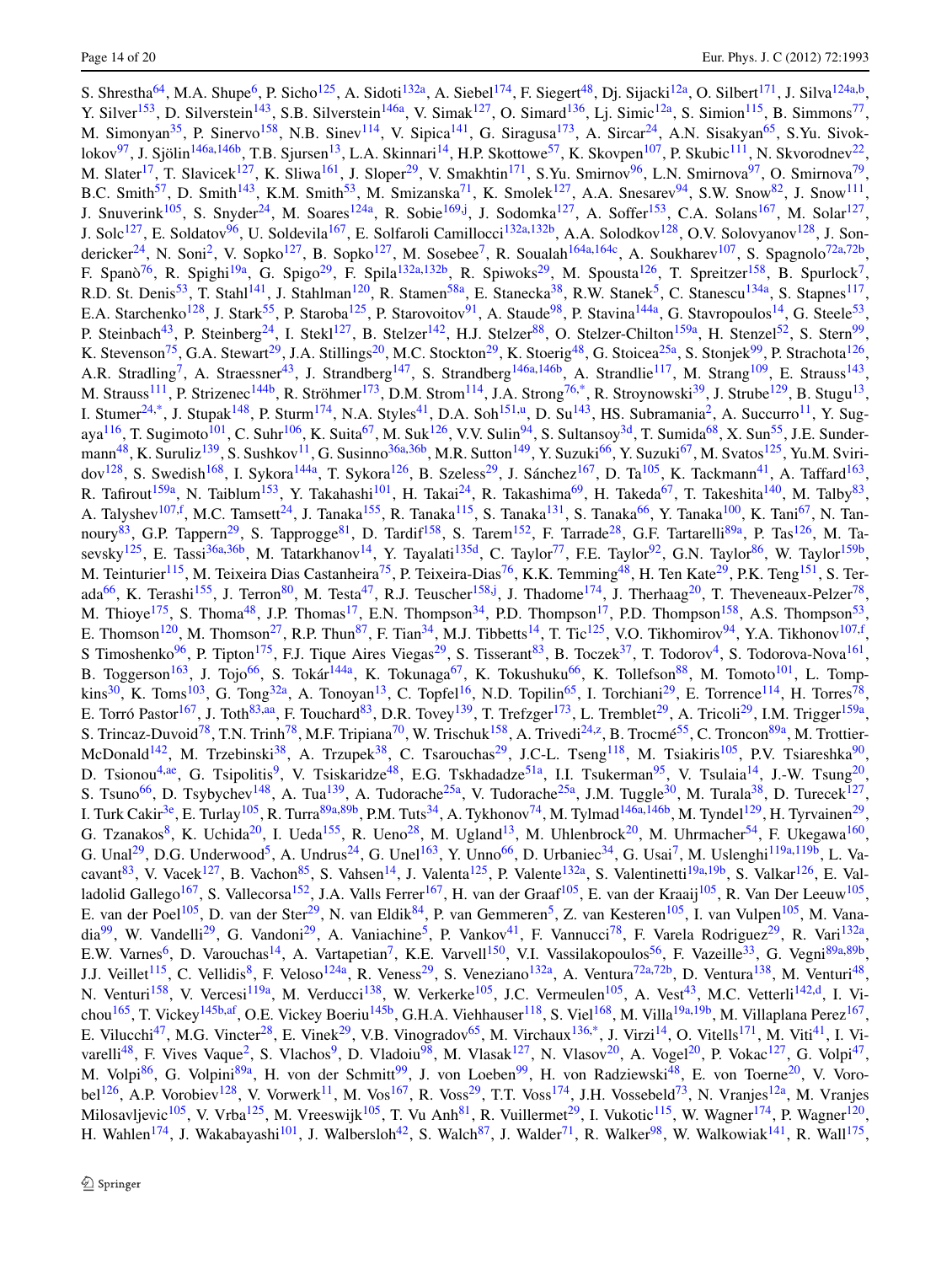P. Waller<sup>[73](#page-16-14)</sup>, C. Wang<sup>44</sup>, H. Wang<sup>[172](#page-18-9)</sup>, H. Wang<sup>32b,[ag](#page-19-3)</sup>, J. Wang<sup>[151](#page-17-43)</sup>, J. Wang<sup>[55](#page-15-6)</sup>, J.C. Wang<sup>138</sup>, R. Wang<sup>103</sup>, S.M. Wang<sup>151</sup>, A. Warburton<sup>[85](#page-16-31)</sup>, C.P. Ward<sup>[27](#page-15-16)</sup>, M. Warsinsky<sup>[48](#page-15-0)</sup>, R. Wastie<sup>[118](#page-17-0)</sup>, P.M. Watkins<sup>[17](#page-14-14)</sup>, A.T. Watson<sup>17</sup>, I.J. Watson<sup>150</sup>, M.F. Wat-son<sup>[17](#page-14-14)</sup>, G. Watts<sup>138</sup>, S. Watts<sup>[82](#page-16-15)</sup>, A.T. Waugh<sup>150</sup>, B.M. Waugh<sup>[77](#page-16-26)</sup>, J. Weber<sup>42</sup>, M. Weber<sup>129</sup>, M.S. Weber<sup>[16](#page-14-8)</sup>, P. Weber<sup>54</sup>, A.R. Weidberg<sup>[118](#page-17-0)</sup>, P. Weigell<sup>[99](#page-16-5)</sup>, J. Weingarten<sup>54</sup>, C. Weiser<sup>48</sup>, H. Wellenstein<sup>22</sup>, P.S. Wells<sup>29</sup>, M. Wen<sup>[47](#page-15-13)</sup>, T. Wenaus<sup>24</sup>, S. Wendler<sup>123</sup>, Z. Weng<sup>[151](#page-17-43)[,u](#page-18-41)</sup>, T. Wengler<sup>29</sup>, S. Wenig<sup>29</sup>, N. Wermes<sup>[20](#page-14-6)</sup>, M. Werner<sup>[48](#page-15-0)</sup>, P. Werner<sup>[29](#page-15-7)</sup>, M. Werth<sup>[163](#page-18-10)</sup>, M. Wessels<sup>58a</sup>, C. Weydert<sup>[55](#page-15-6)</sup>, K. Whalen<sup>[28](#page-15-15)</sup>, S.J. Wheeler-Ellis<sup>[163](#page-18-10)</sup>, S.P. Whitaker<sup>21</sup>, A. White<sup>[7](#page-14-20)</sup>, M.J. White<sup>[86](#page-16-27)</sup>, S.R. Whitehead<sup>118</sup>, D. White-son<sup>[163](#page-18-10)</sup>, D. Whittington<sup>61</sup>, F. Wicek<sup>115</sup>, D. Wicke<sup>174</sup>, F.J. Wickens<sup>[129](#page-17-3)</sup>, W. Wiedenmann<sup>172</sup>, M. Wielers<sup>129</sup>, P. Wienemann<sup>20</sup>, C. Wiglesworth<sup>[75](#page-16-7)</sup>, L.A.M. Wiik-Fuchs<sup>48</sup>, P.A. Wijeratne<sup>77</sup>, A. Wildauer<sup>167</sup>, M.A. Wildt<sup>[41](#page-15-25)[,q](#page-18-37)</sup>, I. Wilhelm<sup>126</sup>, H.G. Wilkens<sup>29</sup>, J.Z. Will<sup>98</sup>, E. Williams<sup>[34](#page-15-10)</sup>, H.H. Williams<sup>120</sup>, W. Willis<sup>34</sup>, S. Willocq<sup>84</sup>, J.A. Wilson<sup>17</sup>, M.G. Wilson<sup>[143](#page-17-14)</sup>, A. Wilson<sup>87</sup>, I. Wingerter-Seez<sup>[4](#page-14-10)</sup>, S. Winkelmann<sup>[48](#page-15-0)</sup>, F. Winklmeier<sup>29</sup>, M. Wittgen<sup>143</sup>, M.W. Wolter<sup>38</sup>, H. Wolters<sup>[124a](#page-17-11)[,h](#page-18-23)</sup>, W.C. Wong<sup>40</sup>, G. Wooden<sup>[87](#page-16-23)</sup>, B.K. Wosiek<sup>[38](#page-15-20)</sup>, J. Wotschack<sup>29</sup>, M.J. Woudstra<sup>84</sup>, K.W. Wozniak<sup>38</sup>, K. Wraight<sup>53</sup>, C. Wright<sup>53</sup>, M. Wright<sup>53</sup>, B. Wrona<sup>[73](#page-16-14)</sup>, S.L. Wu<sup>[172](#page-18-9)</sup>, X. Wu<sup>[49](#page-15-1)</sup>, Y. Wu<sup>[32b](#page-15-49)[,ah](#page-19-4)</sup>, E. Wulf<sup>[34](#page-15-10)</sup>, R. Wunstorf<sup>[42](#page-15-31)</sup>, B.M. Wynne<sup>[45](#page-15-26)</sup>, S. Xella<sup>35</sup>, M. Xiao<sup>[136](#page-17-22)</sup>, S. Xie<sup>48</sup>, Y. Xie<sup>[32a](#page-15-19)</sup>, C. Xu<sup>[32b,](#page-15-49)[w](#page-18-44)</sup>, D. Xu<sup>139</sup>, G. Xu<sup>32a</sup>, B. Yabsley<sup>150</sup>, S. Yacoob<sup>[145b](#page-17-51)</sup>, M. Yamada<sup>[66](#page-16-18)</sup>, H. Yamaguchi<sup>155</sup>, A. Yamamoto<sup>66</sup>, K. Yamamoto<sup>[64](#page-16-40)</sup>, S. Yamamoto<sup>[155](#page-17-8)</sup>, T. Yamamura<sup>155</sup>, T. Yamanaka<sup>155</sup>, J. Yamaoka<sup>[44](#page-15-14)</sup>, T. Yamazaki<sup>155</sup>, Y. Yamazaki<sup>67</sup>, Z. Yan<sup>[21](#page-14-2)</sup>, H. Yang<sup>87</sup>, U.K. Yang<sup>[82](#page-16-15)</sup>, Y. Yang<sup>[61](#page-15-30)</sup>, Y. Yang<sup>32a</sup>, Z. Yang<sup>[146a](#page-17-16)[,146b](#page-17-17)</sup>, S. Yanush<sup>[91](#page-16-43)</sup>, Y. Yao<sup>[14](#page-14-11)</sup>, Y. Yasu<sup>[66](#page-16-18)</sup>, G.V. Ybeles Smit<sup>[130](#page-17-30)</sup>, J. Ye<sup>39</sup>, S. Ye<sup>24</sup>, M. Yilmaz<sup>3c</sup>, R. Yoosoofmiya<sup>123</sup>, K. Yorita<sup>[170](#page-18-36)</sup>, R. Yoshida<sup>[5](#page-14-12)</sup>, C. Young<sup>143</sup>, S. Youssef<sup>[21](#page-14-2)</sup>, D. Yu<sup>24</sup>, J. Yu<sup>[7](#page-14-20)</sup>, J. Yu<sup>112</sup>, L. Yuan<sup>32a,[ai](#page-19-5)</sup>, A. Yurkewicz<sup>[106](#page-16-38)</sup>, B. Zabinski<sup>38</sup>, V.G. Zaets<sup>[128](#page-17-10)</sup>, R. Zaidan<sup>63</sup>, A.M. Zaitsev<sup>128</sup>, Z. Zajacova<sup>29</sup>, Yo.K. Zalite<sup>[121](#page-17-49)</sup>, L. Zanello<sup>[132a](#page-17-13)[,132b](#page-17-15)</sup>, P. Zarzhitsky<sup>39</sup>, A. Zaytsev<sup>107</sup>, C. Zeitnitz<sup>[174](#page-18-13)</sup>, M. Zeller<sup>[175](#page-18-2)</sup>, M. Zeman<sup>[125](#page-17-44)</sup>, A. Zemla<sup>38</sup>, C. Zendler<sup>20</sup>, O. Zenin<sup>[128](#page-17-10)</sup>, T. Ženiš<sup>[144a](#page-17-26)</sup>, Z. Zinonos<sup>122a[,122b](#page-17-32)</sup>, S. Zenz<sup>[14](#page-14-11)</sup>, D. Zerwas<sup>115</sup>, G. Zevi della Porta<sup>57</sup>, Z. Zhan<sup>[32d](#page-15-46)</sup>, D. Zhang<sup>[32b](#page-15-49)[,ag](#page-19-3)</sup>, H. Zhang<sup>88</sup>, J. Zhang<sup>[5](#page-14-12)</sup>, X. Zhang<sup>[32d](#page-15-46)</sup>, Z. Zhang<sup>[115](#page-17-2)</sup>, L. Zhao<sup>108</sup>, T. Zhao<sup>[138](#page-17-27)</sup>, Z. Zhao<sup>32b</sup>, A. Zhemchugov<sup>65</sup>, S. Zheng<sup>[32a](#page-15-19)</sup>, J. Zhong<sup>118</sup>, B. Zhou<sup>87</sup>, N. Zhou<sup>163</sup>, Y. Zhou<sup>151</sup>, C.G. Zhu<sup>[32d](#page-15-46)</sup>, H. Zhu<sup>[41](#page-15-25)</sup>, J. Zhu<sup>87</sup>, Y. Zhu<sup>32b</sup>, X. Zhuang<sup>98</sup>, V. Zhuravlov<sup>[99](#page-16-5)</sup>, D. Zieminska<sup>61</sup>, R. Zimmermann<sup>[20](#page-14-6)</sup>, S. Zimmermann<sup>20</sup>, S. Zimmermann<sup>[48](#page-15-0)</sup>, M. Ziolkowski<sup>141</sup>, R. Zitoun<sup>4</sup>, L. Živković<sup>[34](#page-15-10)</sup>, V.V. Zmouchko<sup>128[,\\*](#page-19-0)</sup>, G. Zobernig<sup>[172](#page-18-9)</sup>, A. Zoccoli<sup>19a,[19b](#page-14-17)</sup>, Y. Zolnierowski<sup>[4](#page-14-10)</sup>, A. Zsenei<sup>29</sup>, M. zur Nedden<sup>15</sup>, V. Zutshi $106$ , L. Zwalinski $^{29}$  $^{29}$  $^{29}$ 

- <span id="page-14-27"></span><span id="page-14-26"></span><span id="page-14-25"></span><span id="page-14-24"></span><span id="page-14-22"></span><span id="page-14-20"></span><span id="page-14-13"></span><span id="page-14-12"></span><span id="page-14-10"></span><span id="page-14-4"></span>1University at Albany, Albany NY, United States of America
- <span id="page-14-9"></span>2Department of Physics, University of Alberta, Edmonton AB, Canada
- <span id="page-14-5"></span> $3^{(a)}$ Department of Physics, Ankara University, Ankara; <sup>(b)</sup>Department of Physics, Dumlupinar University, Kutahya;

(c)Department of Physics, Gazi University, Ankara; (d)Division of Physics, TOBB University of Economics and

- <span id="page-14-1"></span><span id="page-14-0"></span>Technology, Ankara; <sup>(e)</sup>Turkish Atomic Energy Authority, Ankara, Turkey
- 4LAPP, CNRS/IN2P3 and Université de Savoie, Annecy-le-Vieux, France
- 5High Energy Physics Division, Argonne National Laboratory, Argonne IL, United States of America
- <span id="page-14-19"></span><span id="page-14-18"></span><sup>6</sup>Department of Physics, University of Arizona, Tucson AZ, United States of America
- <sup>7</sup>Department of Physics, The University of Texas at Arlington, Arlington TX, United States of America
- <span id="page-14-21"></span>8Physics Department, University of Athens, Athens, Greece
- <span id="page-14-11"></span>9Physics Department, National Technical University of Athens, Zografou, Greece
- $10$ Institute of Physics, Azerbaijan Academy of Sciences, Baku, Azerbaijan
- <span id="page-14-8"></span><span id="page-14-7"></span> $11$ Institut de Física d'Altes Energies and Departament de Física de la Universitat Autònoma de Barcelona and ICREA, Barcelona, Spain
- <span id="page-14-14"></span> $12(a)$ Institute of Physics, University of Belgrade, Belgrade; (b)Vinca Institute of Nuclear Sciences, University of Belgrade, Belgrade, Serbia
- <span id="page-14-23"></span><span id="page-14-3"></span><sup>13</sup>Department for Physics and Technology, University of Bergen, Bergen, Norway
- <span id="page-14-15"></span><sup>14</sup>Physics Division, Lawrence Berkeley National Laboratory and University of California, Berkeley CA, United States of America
- <span id="page-14-17"></span><span id="page-14-16"></span>15Department of Physics, Humboldt University, Berlin, Germany
- <span id="page-14-6"></span><span id="page-14-2"></span><sup>16</sup> Albert Einstein Center for Fundamental Physics and Laboratory for High Energy Physics, University of Bern, Bern, Switzerland
- <sup>17</sup>School of Physics and Astronomy, University of Birmingham, Birmingham, United Kingdom

<sup>18(a)</sup>Department of Physics, Bogazici University, Istanbul; <sup>(b)</sup>Division of Physics, Dogus University, Istanbul;

(c)Department of Physics Engineering, Gaziantep University, Gaziantep; (d)Department of Physics, Istanbul Technical University, Istanbul, Turkey

- <sup>19(a)</sup>INFN Sezione di Bologna; <sup>(b)</sup>Dipartimento di Fisica, Università di Bologna, Bologna, Italy
- 20Physikalisches Institut, University of Bonn, Bonn, Germany
- <sup>21</sup>Department of Physics, Boston University, Boston MA, United States of America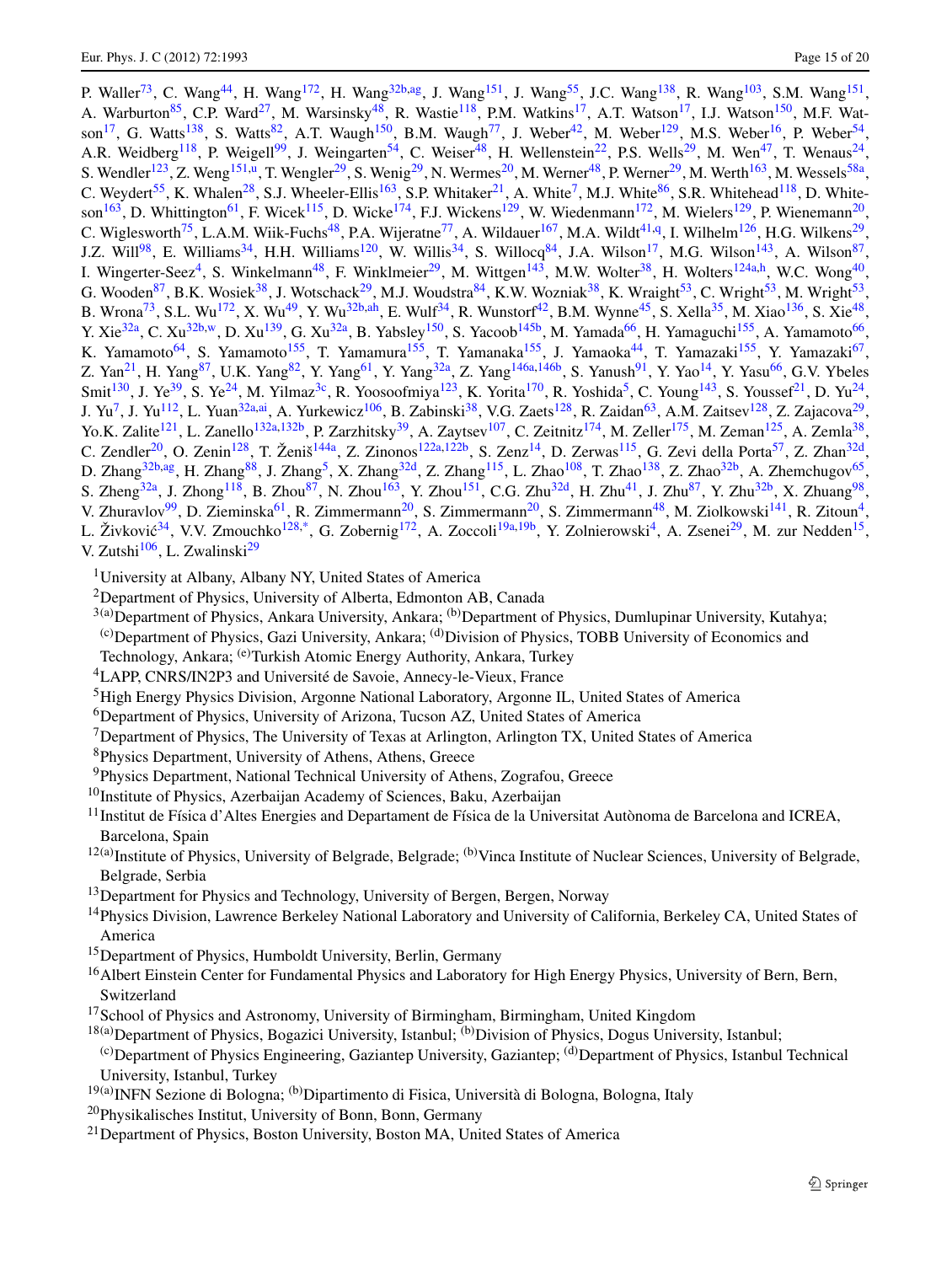<span id="page-15-48"></span><span id="page-15-44"></span><span id="page-15-43"></span><span id="page-15-39"></span><span id="page-15-36"></span><span id="page-15-33"></span><span id="page-15-8"></span><span id="page-15-4"></span><span id="page-15-2"></span><sup>22</sup>Department of Physics, Brandeis University, Waltham MA, United States of America

- <span id="page-15-16"></span><span id="page-15-15"></span> $^{23(a)}$ Universidade Federal do Rio De Janeiro COPPE/EE/IF, Rio de Janeiro; <sup>(b)</sup>Federal University of Juiz de Fora (UFJF), Juiz de Fora; <sup>(c)</sup>Federal University of Sao Joao del Rei (UFSJ), Sao Joao del Rei; <sup>(d)</sup>Instituto de Fisica, Universidade de Sao Paulo, Sao Paulo, Brazil
- <span id="page-15-29"></span><span id="page-15-12"></span><span id="page-15-7"></span><sup>24</sup>Physics Department, Brookhaven National Laboratory, Upton NY, United States of America
- <span id="page-15-41"></span> $^{25(a)}$ National Institute of Physics and Nuclear Engineering, Bucharest;  $^{(b)}$ University Politehnica Bucharest, Bucharest; (c)West University in Timisoara, Timisoara, Romania
- <span id="page-15-49"></span><span id="page-15-19"></span>26Departamento de Física, Universidad de Buenos Aires, Buenos Aires, Argentina
- <span id="page-15-46"></span><span id="page-15-37"></span>27Cavendish Laboratory, University of Cambridge, Cambridge, United Kingdom
- 28Department of Physics, Carleton University, Ottawa ON, Canada
- <span id="page-15-32"></span>29CERN, Geneva, Switzerland
- 30Enrico Fermi Institute, University of Chicago, Chicago IL, United States of America
- <span id="page-15-27"></span><span id="page-15-10"></span>31(a)Departamento de Fisica, Pontificia Universidad Católica de Chile, Santiago; (b)Departamento de Física, Universidad Técnica Federico Santa María, Valparaíso, Chile
- <span id="page-15-35"></span><span id="page-15-34"></span><span id="page-15-28"></span><sup>32(a)</sup>Institute of High Energy Physics, Chinese Academy of Sciences, Beijing; <sup>(b)</sup>Department of Modern Physics, University of Science and Technology of China, Anhui; <sup>(c)</sup>Department of Physics, Nanjing University, Jiangsu: <sup>(d)</sup>School of Physics, Shandong University, Shandong, China
- <span id="page-15-40"></span><span id="page-15-20"></span><span id="page-15-5"></span><sup>33</sup>Laboratoire de Physique Corpusculaire, Clermont Université and Université Blaise Pascal and CNRS/IN2P3, Aubiere Cedex, France
- <span id="page-15-25"></span>34Nevis Laboratory, Columbia University, Irvington NY, United States of America
- <span id="page-15-47"></span><span id="page-15-31"></span>35Niels Bohr Institute, University of Copenhagen, Kobenhavn, Denmark
- <sup>36(a)</sup>INFN Gruppo Collegato di Cosenza; <sup>(b)</sup>Dipartimento di Fisica, Università della Calabria, Arcavata di Rende, Italy
- <span id="page-15-14"></span><sup>37</sup>Faculty of Physics and Applied Computer Science, AGH University of Science and Technology, Krakow, Poland
- <span id="page-15-26"></span>38The Henryk Niewodniczanski Institute of Nuclear Physics, Polish Academy of Sciences, Krakow, Poland
- <sup>39</sup>Physics Department, Southern Methodist University, Dallas TX, United States of America
- <span id="page-15-13"></span>40Physics Department, University of Texas at Dallas, Richardson TX, United States of America
- <span id="page-15-0"></span><sup>41</sup>DESY, Hamburg and Zeuthen, Germany
- <span id="page-15-22"></span><span id="page-15-1"></span>42Institut für Experimentelle Physik IV, Technische Universität Dortmund, Dortmund, Germany
- <span id="page-15-21"></span><sup>43</sup>Institut für Kern- und Teilchenphysik, Technical University Dresden, Dresden, Germany
- <span id="page-15-38"></span>44Department of Physics, Duke University, Durham NC, United States of America
- <span id="page-15-42"></span>45SUPA - School of Physics and Astronomy, University of Edinburgh, Edinburgh, United Kingdom
- <span id="page-15-17"></span>46Fachhochschule Wiener Neustadt, Johannes Gutenbergstrasse 3, 2700 Wiener Neustadt, Austria
- <span id="page-15-9"></span>47INFN Laboratori Nazionali di Frascati, Frascati, Italy
- <span id="page-15-18"></span><span id="page-15-6"></span>48Fakultät für Mathematik und Physik, Albert-Ludwigs-Universität, Freiburg i.Br., Germany
- 49Section de Physique, Université de Genève, Geneva, Switzerland
- 50(a)INFN Sezione di Genova; (b)Dipartimento di Fisica, Università di Genova, Genova, Italy
- <span id="page-15-23"></span><span id="page-15-3"></span> $^{51(a)}$ E.Andronikashvili Institute of Physics, Tbilisi State University, Tbilisi; <sup>(b)</sup>High Energy Physics Institute, Tbilisi State University, Tbilisi, Georgia
- <span id="page-15-11"></span>52II Physikalisches Institut, Justus-Liebig-Universität Giessen, Giessen, Germany
- <span id="page-15-51"></span><span id="page-15-50"></span>53SUPA - School of Physics and Astronomy, University of Glasgow, Glasgow, United Kingdom
- 54II Physikalisches Institut, Georg-August-Universität, Göttingen, Germany
- <span id="page-15-53"></span><span id="page-15-52"></span>55Laboratoire de Physique Subatomique et de Cosmologie, Université Joseph Fourier and CNRS/IN2P3 and Institut National Polytechnique de Grenoble, Grenoble, France
- <span id="page-15-30"></span>56Department of Physics, Hampton University, Hampton VA, United States of America
- <span id="page-15-45"></span><span id="page-15-24"></span><sup>57</sup>Laboratory for Particle Physics and Cosmology, Harvard University, Cambridge MA, United States of America
- 58(a)Kirchhoff-Institut für Physik, Ruprecht-Karls-Universität Heidelberg, Heidelberg; (b)Physikalisches Institut, Ruprecht-Karls-Universität Heidelberg, Heidelberg; <sup>(c)</sup>ZITI Institut für technische Informatik,
- Ruprecht-Karls-Universität Heidelberg, Mannheim, Germany
- 59Faculty of Science, Hiroshima University, Hiroshima, Japan
- 60Faculty of Applied Information Science, Hiroshima Institute of Technology, Hiroshima, Japan
- 61Department of Physics, Indiana University, Bloomington IN, United States of America
- 62Institut für Astro- und Teilchenphysik, Leopold-Franzens-Universität, Innsbruck, Austria
- 63University of Iowa, Iowa City IA, United States of America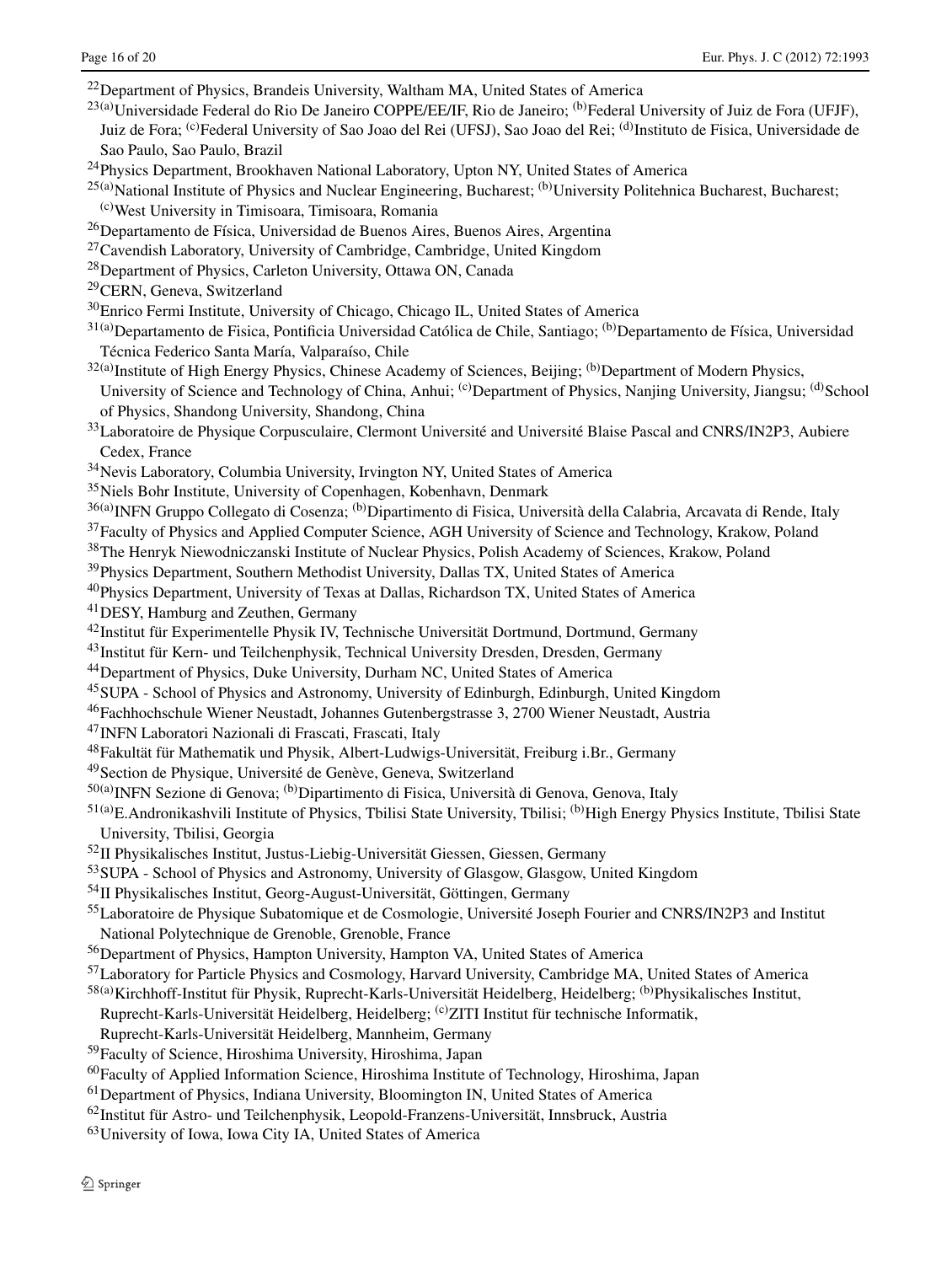<span id="page-16-52"></span><span id="page-16-51"></span><span id="page-16-48"></span><span id="page-16-43"></span><span id="page-16-41"></span><span id="page-16-40"></span><span id="page-16-36"></span><span id="page-16-35"></span><span id="page-16-34"></span><span id="page-16-33"></span><span id="page-16-31"></span><span id="page-16-30"></span><span id="page-16-29"></span><span id="page-16-28"></span><span id="page-16-27"></span><span id="page-16-26"></span><span id="page-16-25"></span><span id="page-16-24"></span><span id="page-16-23"></span><span id="page-16-22"></span><span id="page-16-19"></span><span id="page-16-18"></span><span id="page-16-15"></span><span id="page-16-14"></span><span id="page-16-13"></span><span id="page-16-12"></span><span id="page-16-11"></span><span id="page-16-10"></span><span id="page-16-9"></span><span id="page-16-8"></span><span id="page-16-7"></span><span id="page-16-4"></span><span id="page-16-3"></span><span id="page-16-2"></span><sup>64</sup>Department of Physics and Astronomy, Iowa State University, Ames IA, United States of America 65Joint Institute for Nuclear Research, JINR Dubna, Dubna, Russia 66KEK, High Energy Accelerator Research Organization, Tsukuba, Japan 67Graduate School of Science, Kobe University, Kobe, Japan 68Faculty of Science, Kyoto University, Kyoto, Japan 69Kyoto University of Education, Kyoto, Japan 70Instituto de Física La Plata, Universidad Nacional de La Plata and CONICET, La Plata, Argentina 71Physics Department, Lancaster University, Lancaster, United Kingdom  $72(a)$ INFN Sezione di Lecce;  $(b)$ Dipartimento di Fisica, Università del Salento, Lecce, Italy 73Oliver Lodge Laboratory, University of Liverpool, Liverpool, United Kingdom 74Department of Physics, Jožef Stefan Institute and University of Ljubljana, Ljubljana, Slovenia 75School of Physics and Astronomy, Queen Mary University of London, London, United Kingdom 76Department of Physics, Royal Holloway University of London, Surrey, United Kingdom 77Department of Physics and Astronomy, University College London, London, United Kingdom 78Laboratoire de Physique Nucléaire et de Hautes Energies, UPMC and Université Paris-Diderot and CNRS/IN2P3, Paris, France 79Fysiska institutionen, Lunds universitet, Lund, Sweden 80Departamento de Fisica Teorica C-15, Universidad Autonoma de Madrid, Madrid, Spain 81Institut für Physik, Universität Mainz, Mainz, Germany <sup>82</sup>School of Physics and Astronomy, University of Manchester, Manchester, United Kingdom 83CPPM, Aix-Marseille Université and CNRS/IN2P3, Marseille, France 84Department of Physics, University of Massachusetts, Amherst MA, United States of America 85Department of Physics, McGill University, Montreal QC, Canada 86School of Physics, University of Melbourne, Victoria, Australia <sup>87</sup>Department of Physics, The University of Michigan, Ann Arbor MI, United States of America 88 Department of Physics and Astronomy, Michigan State University, East Lansing MI, United States of America 89(a)INFN Sezione di Milano; <sup>(b)</sup>Dipartimento di Fisica, Università di Milano, Milano, Italy 90B.I. Stepanov Institute of Physics, National Academy of Sciences of Belarus, Minsk, Republic of Belarus <sup>91</sup>National Scientific and Educational Centre for Particle and High Energy Physics, Minsk, Republic of Belarus 92 Department of Physics, Massachusetts Institute of Technology, Cambridge MA, United States of America <sup>93</sup>Group of Particle Physics, University of Montreal, Montreal QC, Canada <sup>94</sup>P.N. Lebedev Institute of Physics, Academy of Sciences, Moscow, Russia <sup>95</sup>Institute for Theoretical and Experimental Physics (ITEP), Moscow, Russia 96Moscow Engineering and Physics Institute (MEPhI), Moscow, Russia 97Skobeltsyn Institute of Nuclear Physics, Lomonosov Moscow State University, Moscow, Russia 98Fakultät für Physik, Ludwig-Maximilians-Universität München, München, Germany 99Max-Planck-Institut für Physik (Werner-Heisenberg-Institut), München, Germany 100Nagasaki Institute of Applied Science, Nagasaki, Japan <sup>101</sup>Graduate School of Science, Nagoya University, Nagoya, Japan <sup>102(a)</sup>INFN Sezione di Napoli; <sup>(b)</sup>Dipartimento di Scienze Fisiche, Università di Napoli, Napoli, Italy <sup>103</sup>Department of Physics and Astronomy, University of New Mexico, Albuquerque NM, United States of America 104Institute for Mathematics, Astrophysics and Particle Physics, Radboud University Nijmegen/Nikhef, Nijmegen, Netherlands <sup>105</sup>Nikhef National Institute for Subatomic Physics and University of Amsterdam, Amsterdam, Netherlands <sup>106</sup>Department of Physics, Northern Illinois University, DeKalb IL, United States of America <sup>107</sup>Budker Institute of Nuclear Physics, SB RAS, Novosibirsk, Russia <sup>108</sup>Department of Physics, New York University, New York NY, United States of America <sup>109</sup>Ohio State University, Columbus OH, United States of America <sup>110</sup>Faculty of Science, Okayama University, Okayama, Japan <sup>111</sup>Homer L. Dodge Department of Physics and Astronomy, University of Oklahoma, Norman OK, United States of America

<span id="page-16-50"></span><span id="page-16-49"></span><span id="page-16-47"></span><span id="page-16-46"></span><span id="page-16-45"></span><span id="page-16-44"></span><span id="page-16-42"></span><span id="page-16-39"></span><span id="page-16-38"></span><span id="page-16-37"></span><span id="page-16-32"></span><span id="page-16-21"></span><span id="page-16-20"></span><span id="page-16-17"></span><span id="page-16-16"></span><span id="page-16-6"></span><span id="page-16-5"></span><span id="page-16-1"></span><span id="page-16-0"></span><sup>112</sup>Department of Physics, Oklahoma State University, Stillwater OK, United States of America

113Palacký University, RCPTM, Olomouc, Czech Republic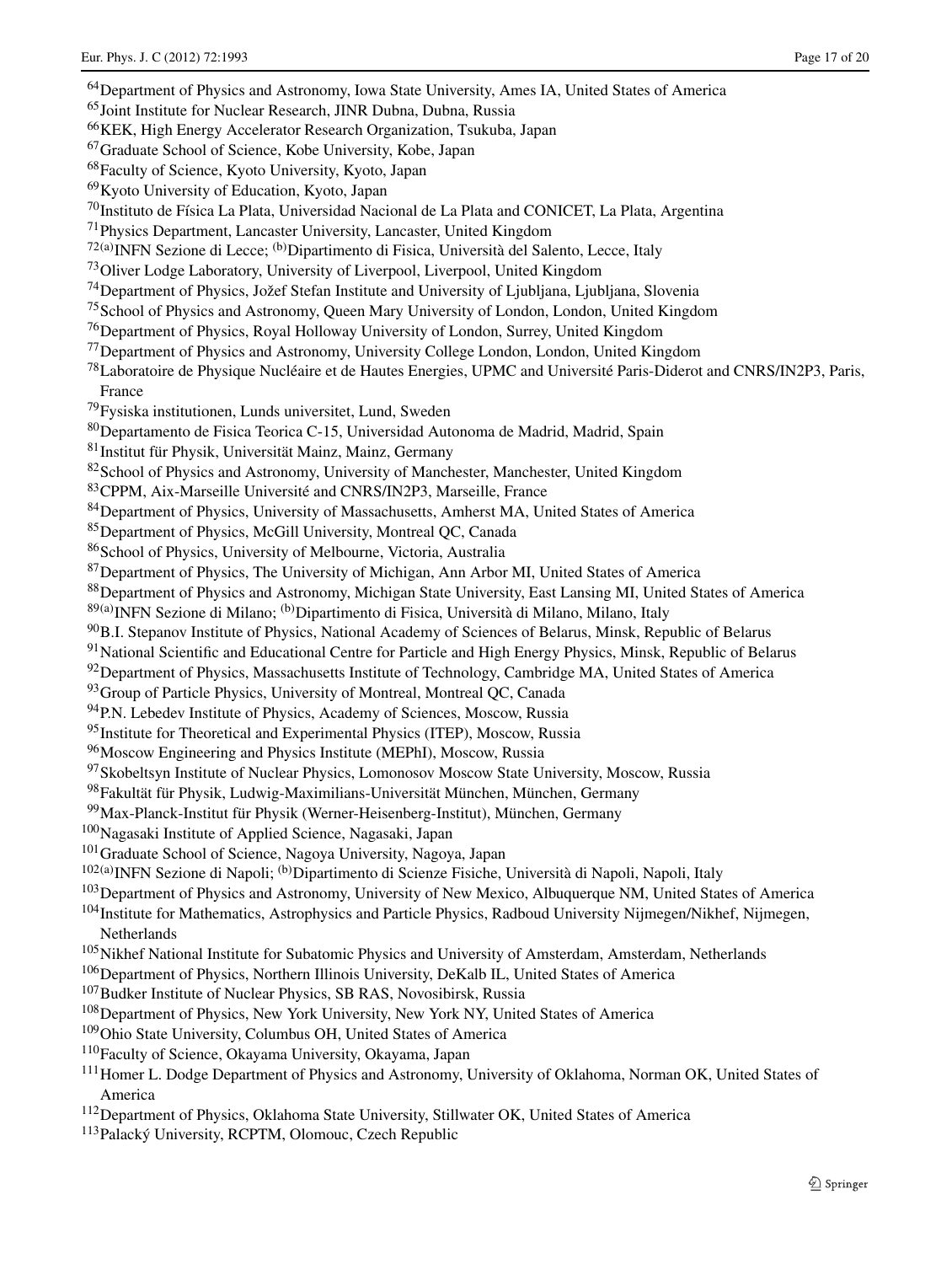<span id="page-17-57"></span><span id="page-17-53"></span><span id="page-17-52"></span><span id="page-17-50"></span><span id="page-17-49"></span><span id="page-17-48"></span><span id="page-17-47"></span><span id="page-17-45"></span><span id="page-17-44"></span><span id="page-17-42"></span><span id="page-17-41"></span><span id="page-17-40"></span><span id="page-17-39"></span><span id="page-17-38"></span><span id="page-17-37"></span><span id="page-17-36"></span><span id="page-17-34"></span><span id="page-17-33"></span><span id="page-17-32"></span><span id="page-17-31"></span><span id="page-17-30"></span><span id="page-17-29"></span><span id="page-17-27"></span><span id="page-17-22"></span><span id="page-17-21"></span><span id="page-17-20"></span><span id="page-17-18"></span><span id="page-17-15"></span><span id="page-17-13"></span><span id="page-17-11"></span><span id="page-17-10"></span><span id="page-17-9"></span><span id="page-17-7"></span><span id="page-17-6"></span><span id="page-17-4"></span><span id="page-17-3"></span><span id="page-17-2"></span><span id="page-17-0"></span>114Center for High Energy Physics, University of Oregon, Eugene OR, United States of America 115LAL, Univ. Paris-Sud and CNRS/IN2P3, Orsay, France 116Graduate School of Science, Osaka University, Osaka, Japan 117Department of Physics, University of Oslo, Oslo, Norway 118Department of Physics, Oxford University, Oxford, United Kingdom <sup>119(a)</sup>INFN Sezione di Pavia; <sup>(b)</sup>Dipartimento di Fisica, Università di Pavia, Pavia, Italy 120Department of Physics, University of Pennsylvania, Philadelphia PA, United States of America <sup>121</sup> Petersburg Nuclear Physics Institute, Gatchina, Russia <sup>122(a)</sup>INFN Sezione di Pisa; <sup>(b)</sup>Dipartimento di Fisica E. Fermi, Università di Pisa, Pisa, Italy <sup>123</sup>Department of Physics and Astronomy, University of Pittsburgh, Pittsburgh PA, United States of America  $124(a)$ Laboratorio de Instrumentacao e Fisica Experimental de Particulas - LIP, Lisboa, Portugal; (b) Departamento de Fisica Teorica y del Cosmos and CAFPE, Universidad de Granada, Granada, Spain <sup>125</sup>Institute of Physics, Academy of Sciences of the Czech Republic, Praha, Czech Republic  $126$  Faculty of Mathematics and Physics, Charles University in Prague, Praha, Czech Republic <sup>127</sup>Czech Technical University in Prague, Praha, Czech Republic <sup>128</sup>State Research Center Institute for High Energy Physics, Protvino, Russia <sup>129</sup> Particle Physics Department, Rutherford Appleton Laboratory, Didcot, United Kingdom <sup>130</sup>Physics Department, University of Regina, Regina SK, Canada 131Ritsumeikan University, Kusatsu, Shiga, Japan <sup>132(a)</sup>INFN Sezione di Roma I; <sup>(b)</sup>Dipartimento di Fisica, Università La Sapienza, Roma, Italy <sup>133(a)</sup>INFN Sezione di Roma Tor Vergata; <sup>(b)</sup>Dipartimento di Fisica, Università di Roma Tor Vergata, Roma, Italy <sup>134(a)</sup>INFN Sezione di Roma Tre; <sup>(b)</sup>Dipartimento di Fisica, Università Roma Tre, Roma, Italy 135(a)Faculté des Sciences Ain Chock, Réseau Universitaire de Physique des Hautes Energies - Université Hassan II, Casablanca; <sup>(b)</sup>Centre National de l'Energie des Sciences Techniques Nucleaires, Rabat; <sup>(c)</sup>Faculté des Sciences Semlalia, Université Cadi Ayyad, LPHEA-Marrakech; <sup>(d)</sup>Faculté des Sciences, Université Mohamed Premier and LPTPM, Oujda; (e)Faculté des Sciences, Université Mohammed V-Agdal, Rabat, Morocco <sup>136</sup>DSM/IRFU (Institut de Recherches sur les Lois Fondamentales de l'Univers), CEA Saclay (Commissariat a l'Energie Atomique), Gif-sur-Yvette, France <sup>137</sup>Santa Cruz Institute for Particle Physics, University of California Santa Cruz, Santa Cruz CA, United States of America <sup>138</sup>Department of Physics, University of Washington, Seattle WA, United States of America <sup>139</sup>Department of Physics and Astronomy, University of Sheffield, Sheffield, United Kingdom 140Department of Physics, Shinshu University, Nagano, Japan 141Fachbereich Physik, Universität Siegen, Siegen, Germany 142Department of Physics, Simon Fraser University, Burnaby BC, Canada <sup>143</sup>SLAC National Accelerator Laboratory, Stanford CA, United States of America 144(a)Faculty of Mathematics, Physics & Informatics, Comenius University, Bratislava; <sup>(b)</sup>Department of Subnuclear Physics, Institute of Experimental Physics of the Slovak Academy of Sciences, Kosice, Slovak Republic <sup>145(a)</sup>Department of Physics, University of Johannesburg, Johannesburg; <sup>(b)</sup>School of Physics, University of the Witwatersrand, Johannesburg, South Africa  $146(a)$ Department of Physics, Stockholm University;  $(b)$ The Oskar Klein Centre, Stockholm, Sweden <sup>147</sup>Physics Department, Royal Institute of Technology, Stockholm, Sweden 148Departments of Physics & Astronomy and Chemistry, Stony Brook University, Stony Brook NY, United States of America 149Department of Physics and Astronomy, University of Sussex, Brighton, United Kingdom <sup>150</sup>School of Physics, University of Sydney, Sydney, Australia 151Institute of Physics, Academia Sinica, Taipei, Taiwan 152Department of Physics, Technion: Israel Inst. of Technology, Haifa, Israel <sup>153</sup>Raymond and Beverly Sackler School of Physics and Astronomy, Tel Aviv University, Tel Aviv, Israel <sup>154</sup>Department of Physics, Aristotle University of Thessaloniki, Thessaloniki, Greece <sup>155</sup>International Center for Elementary Particle Physics and Department of Physics, The University of Tokyo, Tokyo, Japan <sup>156</sup>Graduate School of Science and Technology, Tokyo Metropolitan University, Tokyo, Japan

<span id="page-17-56"></span><span id="page-17-55"></span><span id="page-17-54"></span><span id="page-17-51"></span><span id="page-17-46"></span><span id="page-17-43"></span><span id="page-17-35"></span><span id="page-17-28"></span><span id="page-17-26"></span><span id="page-17-25"></span><span id="page-17-24"></span><span id="page-17-23"></span><span id="page-17-19"></span><span id="page-17-17"></span><span id="page-17-16"></span><span id="page-17-14"></span><span id="page-17-12"></span><span id="page-17-8"></span><span id="page-17-5"></span><span id="page-17-1"></span>157Department of Physics, Tokyo Institute of Technology, Tokyo, Japan

<sup>158</sup>Department of Physics, University of Toronto, Toronto ON, Canada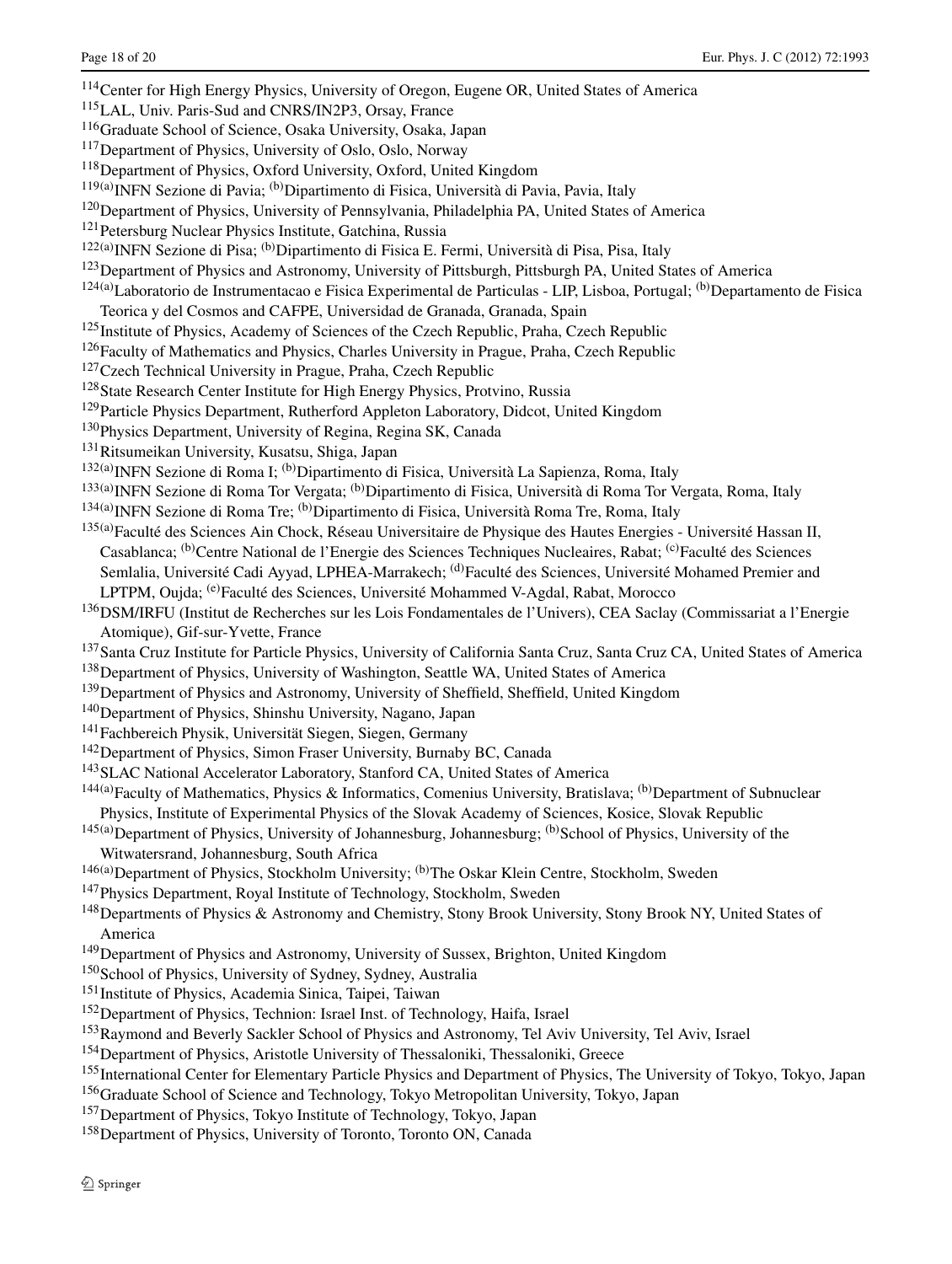- <span id="page-18-43"></span><span id="page-18-36"></span><span id="page-18-34"></span><span id="page-18-32"></span><span id="page-18-30"></span><span id="page-18-27"></span><span id="page-18-26"></span><span id="page-18-25"></span><span id="page-18-24"></span><span id="page-18-23"></span><span id="page-18-22"></span><span id="page-18-21"></span><span id="page-18-20"></span><span id="page-18-19"></span><span id="page-18-18"></span><span id="page-18-17"></span><span id="page-18-16"></span><span id="page-18-15"></span><span id="page-18-14"></span><span id="page-18-13"></span><span id="page-18-12"></span><span id="page-18-11"></span><span id="page-18-10"></span><span id="page-18-9"></span><span id="page-18-8"></span><span id="page-18-7"></span><span id="page-18-6"></span><span id="page-18-5"></span><span id="page-18-4"></span><span id="page-18-3"></span><span id="page-18-2"></span><span id="page-18-1"></span><span id="page-18-0"></span>159(a)TRIUMF, Vancouver BC; (b)Department of Physics and Astronomy, York University, Toronto ON, Canada 160Institute of Pure and Applied Sciences, University of Tsukuba, 1-1-1 Tennodai, Tsukuba, Ibaraki 305-8571, Japan <sup>161</sup> Science and Technology Center, Tufts University, Medford MA, United States of America <sup>162</sup>Centro de Investigaciones, Universidad Antonio Narino, Bogota, Colombia 163Department of Physics and Astronomy, University of California Irvine, Irvine CA, United States of America  $^{164(a)}$ INFN Gruppo Collegato di Udine, Udine; <sup>(b)</sup>ICTP, Trieste; <sup>(c)</sup>Dipartimento di Chimica, Fisica e Ambiente, Università di Udine, Udine, Italy 165Department of Physics, University of Illinois, Urbana IL, United States of America <sup>166</sup>Department of Physics and Astronomy, University of Uppsala, Uppsala, Sweden 167Instituto de Física Corpuscular (IFIC) and Departamento de Física Atómica, Molecular y Nuclear and Departamento de Ingeniería Electrónica and Instituto de Microelectrónica de Barcelona (IMB-CNM), University of Valencia and CSIC, Valencia, Spain 168Department of Physics, University of British Columbia, Vancouver BC, Canada <sup>169</sup>Department of Physics and Astronomy, University of Victoria, Victoria BC, Canada 170Waseda University, Tokyo, Japan <sup>171</sup>Department of Particle Physics, The Weizmann Institute of Science, Rehovot, Israel <sup>172</sup>Department of Physics, University of Wisconsin, Madison WI, United States of America 173Fakultät für Physik und Astronomie, Julius-Maximilians-Universität, Würzburg, Germany <sup>174</sup>Fachbereich C Physik, Bergische Universität Wuppertal, Wuppertal, Germany <sup>175</sup>Department of Physics, Yale University, New Haven CT, United States of America <sup>176</sup> Yerevan Physics Institute, Yerevan, Armenia 177Domaine scientifique de la Doua, Centre de Calcul CNRS/IN2P3, Villeurbanne Cedex, France aAlso at Laboratorio de Instrumentacao e Fisica Experimental de Particulas - LIP, Lisboa, Portugal bAlso at Faculdade de Ciencias and CFNUL, Universidade de Lisboa, Lisboa, Portugal cAlso at Particle Physics Department, Rutherford Appleton Laboratory, Didcot, United Kingdom <sup>d</sup>Also at TRIUMF, Vancouver BC, Canada eAlso at Department of Physics, California State University, Fresno CA, United States of America f Also at Novosibirsk State University, Novosibirsk, Russia gAlso at Fermilab, Batavia IL, United States of America h<sup>A</sup>lso at Department of Physics, University of Coimbra, Coimbra, Portugal <sup>i</sup> Also at Università di Napoli Parthenope, Napoli, Italy j Also at Institute of Particle Physics (IPP), Canada kAlso at Department of Physics, Middle East Technical University, Ankara, Turkey <sup>1</sup>Also at Louisiana Tech University, Ruston LA, United States of America mAlso at Department of Physics and Astronomy, University College London, London, United Kingdom nAlso at Group of Particle Physics, University of Montreal, Montreal QC, Canada <sup>o</sup>Also at Department of Physics, University of Cape Town, Cape Town, South Africa pAlso at Institute of Physics, Azerbaijan Academy of Sciences, Baku, Azerbaijan qAlso at Institut für Experimentalphysik, Universität Hamburg, Hamburg, Germany <sup>r</sup> Also at Manhattan College, New York NY, United States of America s Also at School of Physics, Shandong University, Shandong, China <sup>t</sup>Also at CPPM, Aix-Marseille Université and CNRS/IN2P3, Marseille, France <sup>u</sup>Also at School of Physics and Engineering, Sun Yat-sen University, Guanzhou, China vAlso at Academia Sinica Grid Computing, Institute of Physics, Academia Sinica, Taipei, Taiwan wAlso at DSM/IRFU (Institut de Recherches sur les Lois Fondamentales de l'Univers), CEA Saclay (Commissariat a l'Energie Atomique), Gif-sur-Yvette, France xAlso at Section de Physique, Université de Genève, Geneva, Switzerland yAlso at Departamento de Fisica, Universidade de Minho, Braga, Portugal <sup>z</sup>Also at Department of Physics and Astronomy, University of South Carolina, Columbia SC, United States of America aa Also at Institute for Particle and Nuclear Physics, Wigner Research Centre for Physics, Budapest, Hungary abAlso at California Institute of Technology, Pasadena CA, United States of America
- <span id="page-18-51"></span><span id="page-18-50"></span><span id="page-18-49"></span><span id="page-18-48"></span><span id="page-18-47"></span><span id="page-18-46"></span><span id="page-18-45"></span><span id="page-18-44"></span><span id="page-18-42"></span><span id="page-18-41"></span><span id="page-18-40"></span><span id="page-18-39"></span><span id="page-18-38"></span><span id="page-18-37"></span><span id="page-18-35"></span><span id="page-18-33"></span><span id="page-18-31"></span><span id="page-18-29"></span><span id="page-18-28"></span>acAlso at Institute of Physics, Jagiellonian University, Krakow, Poland
- ad Also at Institute of High Energy Physics, Chinese Academy of Sciences, Beijing, China